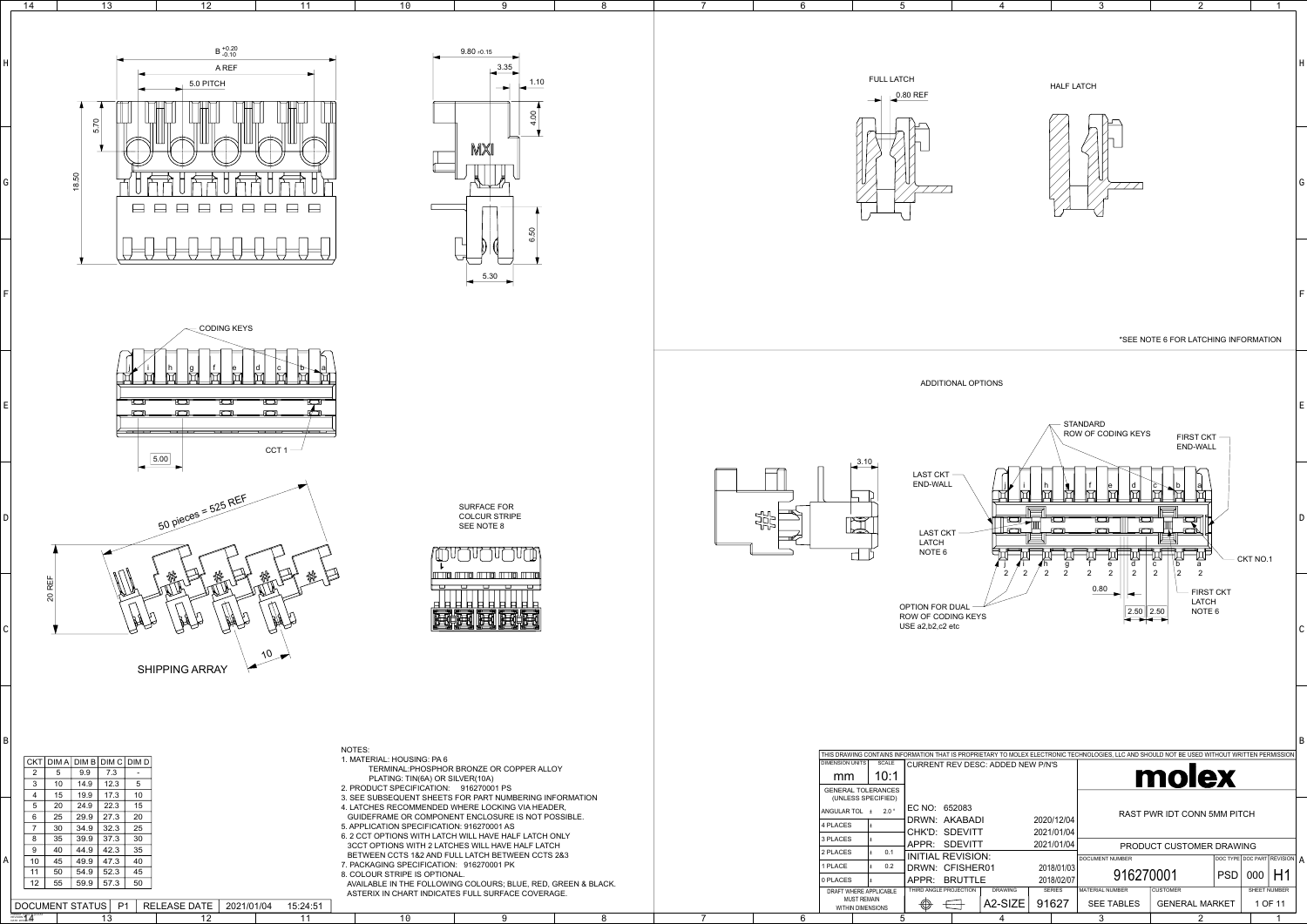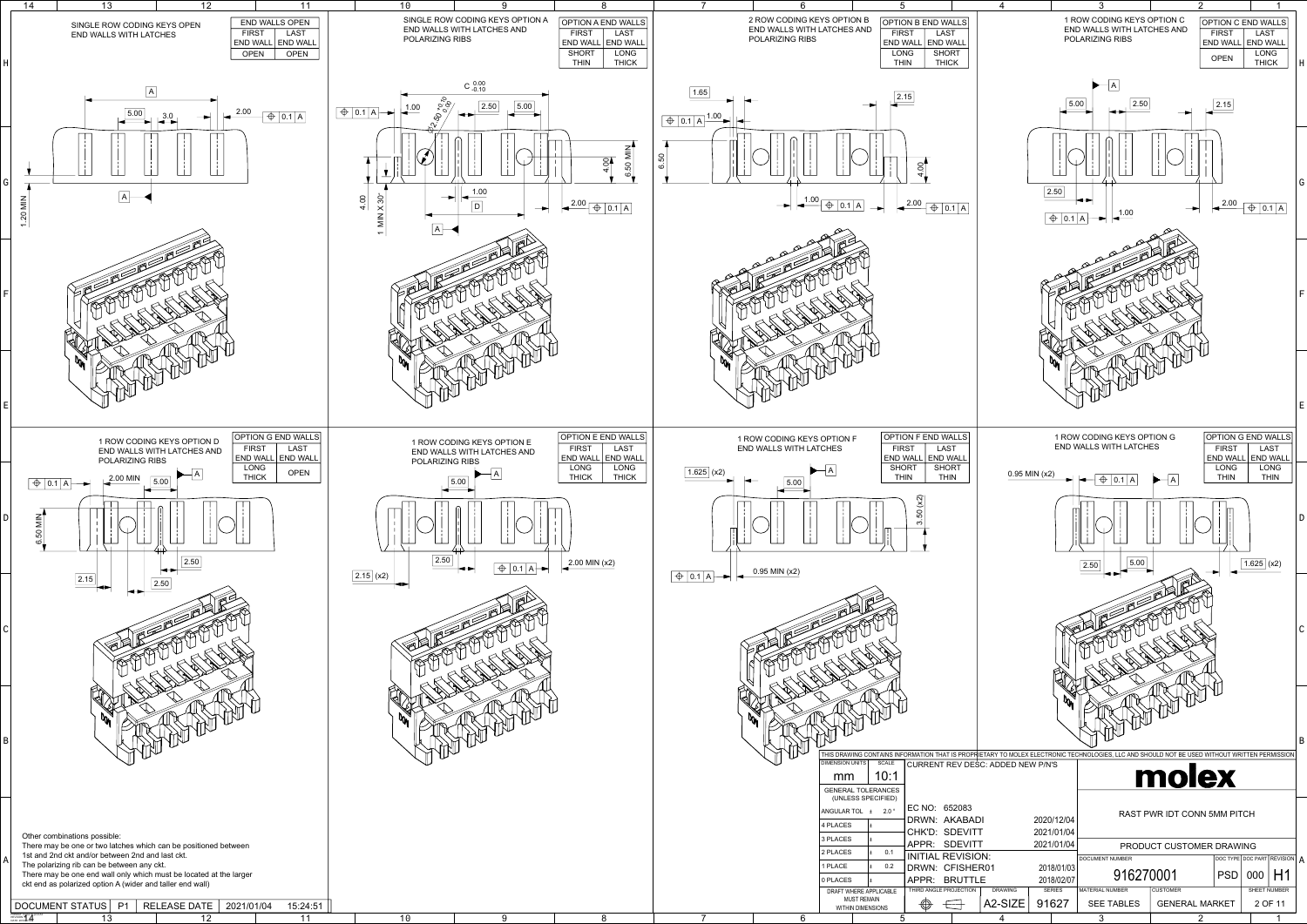1

4



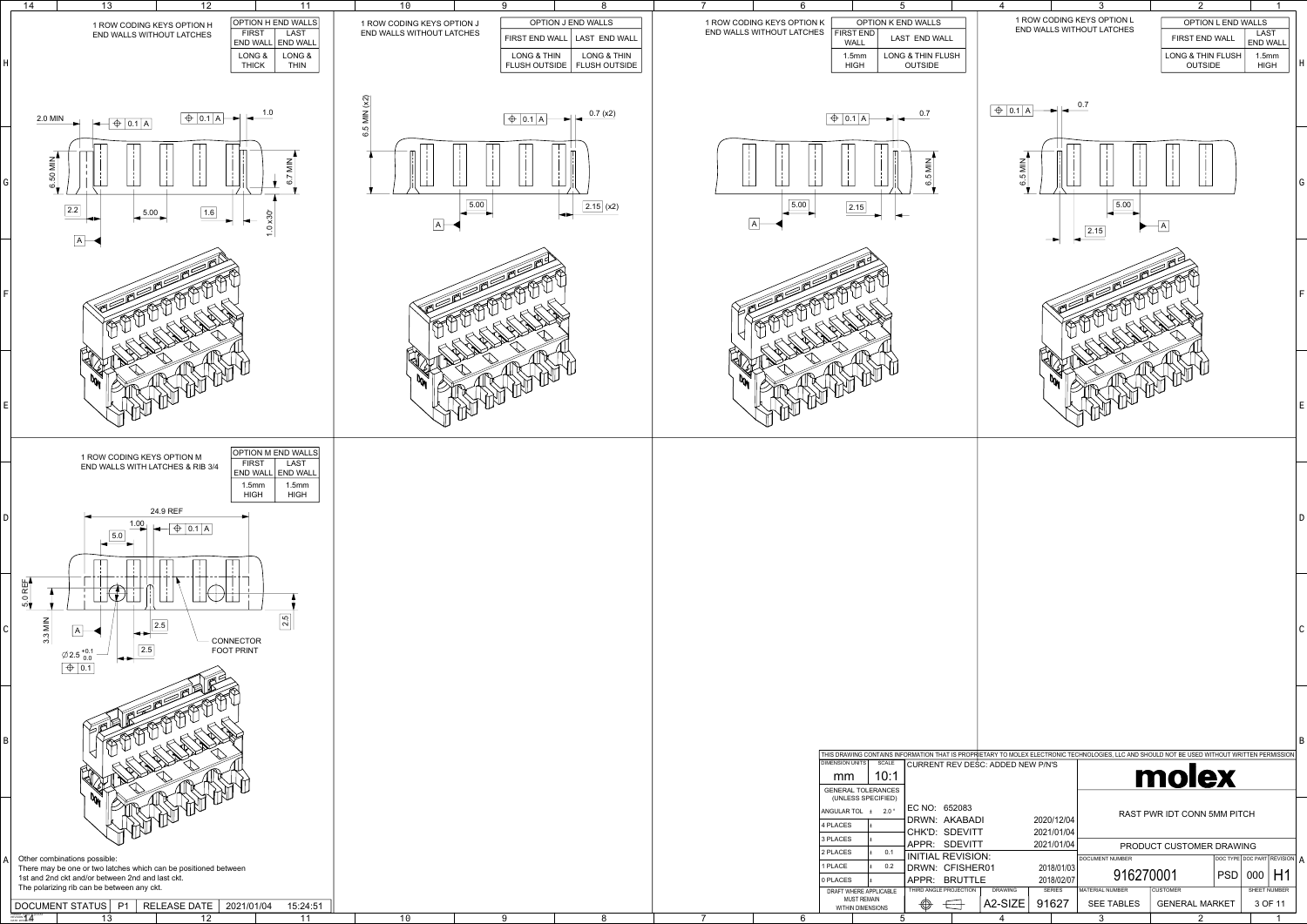| 14                       | 13                          |                                         | 12                                   | 11                                                                                                                                                             |                                | 10                                      | 9                              |                               |                                |
|--------------------------|-----------------------------|-----------------------------------------|--------------------------------------|----------------------------------------------------------------------------------------------------------------------------------------------------------------|--------------------------------|-----------------------------------------|--------------------------------|-------------------------------|--------------------------------|
| <b>2 CIRCUIT</b>         |                             |                                         |                                      |                                                                                                                                                                |                                |                                         |                                |                               |                                |
| <b>MOLEX</b><br>PART NO. | <b>MOLEX</b><br>HOUSING NO. | <b>TERMINAL</b><br><b>VOID POSITION</b> | <b>REMOVED</b><br><b>CODING KEYS</b> | <b>CONFIGURATION</b>                                                                                                                                           | <b>LATCH</b><br><b>BETWEEN</b> | <b>POLARIZING</b><br><b>RIB BETWEEN</b> | <b>FIRST</b><br><b>ENDWALL</b> | <b>LAST</b><br><b>ENDWALL</b> | <b>COLOUR</b><br><b>STRIPE</b> |
| 91627-0001               | 91626-0002                  | <b>NONE</b>                             | <b>NONE</b>                          | <u> 0000.</u><br>$\bigoplus_1$<br>$\oplus$<br>$\overline{2}$                                                                                                   | <b>NONE</b>                    | <b>NONE</b>                             | <b>OPEN</b>                    | <b>OPEN</b>                   | <b>NONE</b>                    |
| 91627-0501               | 91690-2002                  | <b>NONE</b>                             | <b>NONE</b>                          | وبورورو<br>$\oplus$ $\oplus$<br>$\frac{1}{1}$ $\Box$ 2                                                                                                         | <b>CCT 1&amp;2</b>             | <b>NONE</b>                             | <b>OPEN</b>                    | <b>OPEN</b>                   | <b>NONE</b>                    |
| 91627-0502               | 91690-2022                  | <b>NONE</b>                             | <b>NONE</b>                          | $\begin{array}{c} \begin{array}{c} \text{array}\\ \text{array}\\ \end{array} \end{array}$<br>$\overline{\oplus}$ $\overline{\oplus}$<br>$\frac{1}{1}$ $\Box$ 2 | <b>CCT 1&amp;2</b>             | <b>NONE</b>                             | <b>SHORT</b><br><b>THIN</b>    | <b>LONG</b><br><b>THICK</b>   | <b>NONE</b>                    |
| 91627-0002               | 91626-0002                  | <b>NONE</b>                             | <b>NONE</b>                          | $\begin{array}{c} \Pi \Pi \Pi \Pi \end{array}$<br>$\begin{array}{ccc}\n\oplus & \oplus \\ 1 & 2\n\end{array}$                                                  | <b>NONE</b>                    | <b>NONE</b>                             | <b>OPEN</b>                    | <b>OPEN</b>                   | <b>YELLOW</b>                  |
| 91627-0003               | 91626-0002                  | <b>NONE</b>                             | d                                    | $\begin{array}{c}\n\begin{array}{c}\n\text{min } d \\ \oplus \end{array}\n\end{array}$<br>$1 \quad 2$                                                          | <b>NONE</b>                    | <b>NONE</b>                             | <b>OPEN</b>                    | <b>OPEN</b>                   | <b>YELLOW</b>                  |
| 91627-0004               | 91626-0002                  | <b>NONE</b>                             | <b>NONE</b>                          | وممم<br>$\overline{\frac{\oplus}{2}}$<br>$\bigoplus_1$                                                                                                         | <b>NONE</b>                    | <b>NONE</b>                             | <b>OPEN</b>                    | <b>OPEN</b>                   | <b>RED</b>                     |
| 91627-0005               | 91626-0002                  | <b>NONE</b>                             | $\mathsf b$                          | $\Box$ $\mathsf{p}$ $\Box$ $\Box$<br>$\bigoplus$ <sub>1</sub><br>$\overline{\mathcal{L}(\frac{1}{2})}$                                                         | <b>NONE</b>                    | <b>NONE</b>                             | <b>OPEN</b>                    | <b>OPEN</b>                   | <b>RED</b>                     |
| 91627-0006               | 91626-0002                  | <b>NONE</b>                             | d                                    | $\Box \Box \Box \Box$ <sup>d</sup><br>$\overline{\oplus}$<br>$\overline{\bigoplus_{1}}$<br>$\overline{2}$                                                      | <b>NONE</b>                    | <b>NONE</b>                             | <b>OPEN</b>                    | <b>OPEN</b>                   | <b>NONE</b>                    |
| 91627-0008               | 91626-0002                  | <b>NONE</b>                             | c                                    | $\Box$ $\Box$ $\Box$<br>$\bigoplus_{1}$<br>$\overline{\frac{\oplus}{2}}$                                                                                       | <b>NONE</b>                    | <b>NONE</b>                             | <b>OPEN</b>                    | <b>OPEN</b>                   | <b>NONE</b>                    |
| 91627-0009               | 91626-0002                  | <b>NONE</b>                             | a b                                  | $a \nvert b$<br>$\oplus$<br>$\oplus$<br>$\overline{1}$<br>$\overline{2}$                                                                                       | <b>NONE</b>                    | <b>NONE</b>                             | <b>OPEN</b>                    | <b>OPEN</b>                   | <b>NONE</b>                    |
| 91627-0010               | 91626-0002                  | <b>NONE</b>                             | a c                                  | $a_{\square}$ $c_{\square}$<br>$\overline{\bigoplus}$<br>$\oplus$<br>$1 \quad 2$                                                                               | <b>NONE</b>                    | <b>NONE</b>                             | <b>OPEN</b>                    | <b>OPEN</b>                   | <b>NONE</b>                    |
| 91627-0503               | 91690-2042                  | <b>NONE</b>                             | <b>NONE</b>                          | $\overline{\bigoplus}$<br>$\oplus$<br>$\frac{1}{\Box}$ $\frac{2}{\Box}$                                                                                        | <b>CCT 1&amp;2</b>             | <b>NONE</b>                             | <b>LONG</b><br><b>THIN</b>     | <b>SHORT</b><br><b>THICK</b>  | <b>NONE</b>                    |
| 91627-0011               | 91626-0002                  | <b>NONE</b>                             | b d                                  | $\Box$ $\Box$ $\Box$ $\Box$<br>$\overline{\bigoplus}$<br>$\oplus$<br>$1 \quad 2$                                                                               | <b>NONE</b>                    | <b>NONE</b>                             | <b>OPEN</b>                    | <b>OPEN</b>                   | <b>NONE</b>                    |
| 91627-0012               | 91626-0002                  | <b>NONE</b>                             | abc                                  | a b c $\Box$<br>$\overline{\oplus}$ $\overline{\oplus}$<br>$\overline{1}$ $\overline{2}$                                                                       | <b>NONE</b>                    | <b>NONE</b>                             | <b>OPEN</b>                    | <b>OPEN</b>                   | <b>NONE</b>                    |
| 91627-0013               | 91626-0002                  | <b>NONE</b>                             | acd                                  | $a \bigcap c$ d<br>$\begin{array}{ccc}\n\oplus & \oplus \\ 1 & 2\n\end{array}$                                                                                 | <b>NONE</b>                    | <b>NONE</b>                             | <b>OPEN</b>                    | <b>OPEN</b>                   | <b>NONE</b>                    |
| 91627-0014               | 91626-0002                  | <b>NONE</b>                             | bcd                                  | b c d<br>$\begin{array}{ccc}\n\oplus & \oplus \\ 1 & 2\n\end{array}$                                                                                           | <b>NONE</b>                    | <b>NONE</b>                             | <b>OPEN</b>                    | <b>OPEN</b>                   | <b>NONE</b>                    |
| 91627-0015               | 91626-0002                  | <b>NONE</b>                             | b                                    | $\begin{tabular}{c} \top b & \bot \\ \hline \oplus & \oplus \end{tabular}$<br>$1\quad 2$                                                                       | <b>NONE</b>                    | <b>NONE</b>                             | <b>OPEN</b>                    | <b>OPEN</b>                   | <b>NONE</b>                    |
| 91627-0504               | 91690-2022                  | <b>NONE</b>                             | a b                                  | $\begin{tabular}{c} a & b \\ \hline \oplus \\ \end{tabular}$<br>$\frac{1}{1}$ $\sqrt{2}$                                                                       | <b>CCT 1&amp;2</b>             | <b>NONE</b>                             | <b>SHORT</b><br><b>THIN</b>    | <b>LONG</b><br><b>THICK</b>   | <b>NONE</b>                    |
| 91627-0505               | 91690-2022                  | <b>NONE</b>                             | a c                                  | $a \Box c \Box$<br>$\overline{\bigoplus}$ $\overline{\bigoplus}$<br>$\frac{1}{1}$ $\sqrt{2}$                                                                   | <b>CCT 1&amp;2</b>             | <b>NONE</b>                             | <b>SHORT</b><br><b>THIN</b>    | <b>LONG</b><br><b>THICK</b>   | <b>NONE</b>                    |
| 91627-0506               | 91690-2022                  | <b>NONE</b>                             | c d                                  | $\Box \Box$ c d<br>$\begin{array}{c}\n\oplus \\ \uparrow \\ 1 \quad 2\n\end{array}$                                                                            | <b>CCT 1&amp;2</b>             | <b>NONE</b>                             | <b>SHORT</b><br><b>THIN</b>    | <b>LONG</b><br><b>THICK</b>   | <b>NONE</b>                    |
| 91627-0016               | 91626-0002                  | <b>NONE</b>                             | b c                                  | $\begin{array}{c} \mathbf{a} & \mathbf{b} & \mathbf{c} \\ \hline \mathbf{b} & \mathbf{c} \\ \mathbf{c} & \mathbf{d} \\ \mathbf{d} & \mathbf{e} \end{array}$    | <b>NONE</b>                    | <b>NONE</b>                             | <b>OPEN</b>                    | <b>OPEN</b>                   | <b>NONE</b>                    |
| 91627-0508               | 91690-2022                  | <b>NONE</b>                             | b d                                  | $\begin{array}{c} \mathbb{D} \mathsf{p} \mathbb{D} \mathsf{q} \\ \oplus \quad \oplus \quad \end{array}$<br>$1 \square^2$                                       | <b>CCT 1&amp;2</b>             | <b>NONE</b>                             | <b>SHORT</b><br><b>THIN</b>    | <b>LONG</b><br><b>THICK</b>   | <b>NONE</b>                    |
| 91627-0017               | 91626-0082                  | <b>NONE</b>                             | b c                                  | $\begin{array}{c} \mathbb{D} & \mathsf{b} & \mathsf{c} \\ \oplus & \oplus \\ \mathsf{1} & \mathsf{2} \end{array}$                                              | <b>NONE</b>                    | <b>NONE</b>                             | <b>LONG</b><br><b>THICK</b>    | <b>OPEN</b>                   | <b>NONE</b>                    |
| 91627-0018               | 91626-0082                  | <b>NONE</b>                             | <b>NONE</b>                          | $\begin{array}{ccc}\n\oplus & \oplus \\ 1 & 2\n\end{array}$                                                                                                    | <b>NONE</b>                    | <b>NONE</b>                             | LONG<br><b>THICK</b>           | <b>OPEN</b>                   | <b>NONE</b>                    |
| 91627-0019               | 91626-0062                  | <b>NONE</b>                             | <b>NONE</b>                          | $\begin{array}{c}\n\Box \Box \Box \Box \\ \oplus \quad \oplus \\ \uparrow \quad 2\n\end{array}$                                                                | <b>NONE</b>                    | <b>NONE</b>                             | <b>OPEN</b>                    | <b>LONG</b><br><b>THICK</b>   | <b>NONE</b>                    |
| 91627-0020               | 91626-0002                  | <b>NONE</b>                             | b c                                  | $\begin{array}{c} \mathbf{b} & \mathbf{c} \\ \oplus & \oplus \\ \mathbf{1} & \mathbf{2} \end{array}$                                                           | <b>NONE</b>                    | <b>NONE</b>                             | <b>OPEN</b>                    | <b>OPEN</b>                   | <b>BLACK</b>                   |
| 91627-0021               | 91626-0002                  | <b>NONE</b>                             | c d                                  | $\begin{array}{ccc}\n\oplus & \oplus \\ 1 & 2\n\end{array}$                                                                                                    | <b>NONE</b>                    | <b>NONE</b>                             | <b>OPEN</b>                    | <b>OPEN</b>                   | <b>BLUE</b>                    |
| 91627-0022               | 91626-0062                  | <b>NONE</b>                             | a b                                  | $a$ <sub>b</sub><br>$\oplus$ $\oplus$<br>$1 \quad 2$                                                                                                           | <b>NONE</b>                    | <b>NONE</b>                             | <b>OPEN</b>                    | <b>LONG</b><br><b>THICK</b>   | <b>RED</b>                     |
| 91627-0023               | 91626-0002                  | <b>NONE</b>                             | c d                                  | $\begin{array}{c}\n\oplus \\ \oplus \\ 1 & 2\n\end{array}$                                                                                                     | <b>NONE</b>                    | <b>NONE</b>                             | <b>OPEN</b>                    | <b>OPEN</b>                   | <b>NONE</b>                    |
| 91627-0024               | 91626-0002                  | <b>NONE</b>                             | a                                    | $a$ DDD<br>$\oplus$ $\oplus$<br>$1 \quad 2$                                                                                                                    | <b>NONE</b>                    | <b>NONE</b>                             | <b>OPEN</b>                    | <b>OPEN</b>                   | <b>NONE</b>                    |

FORMAT: master-th-prod-A2<br>REVISION: HIMA<br>DATE: 2018/01/18 DOCUMENT STATUS P1 RELEASE DATE 2021/01/04 15:24:51 **1**  $\frac{1}{4}$  **13** 12 11

| $\overline{7}$           | 6                                 |                                         | 5                                    | 4                                                                                                                                                                                 |                                | 3                                       |                                | $\overline{2}$                |                                | 1 |
|--------------------------|-----------------------------------|-----------------------------------------|--------------------------------------|-----------------------------------------------------------------------------------------------------------------------------------------------------------------------------------|--------------------------------|-----------------------------------------|--------------------------------|-------------------------------|--------------------------------|---|
| 2 CIRCUIT                |                                   |                                         |                                      |                                                                                                                                                                                   |                                |                                         |                                |                               |                                |   |
| <b>MOLEX</b><br>PART NO. | <b>MOLEX</b><br><b>HOUSING NO</b> | <b>TERMINAL</b><br><b>VOID POSITION</b> | <b>REMOVED</b><br><b>CODING KEYS</b> | <b>CONFIGURATION</b>                                                                                                                                                              | <b>LATCH</b><br><b>BETWEEN</b> | <b>POLARIZING</b><br><b>RIB BETWEEN</b> | <b>FIRST</b><br><b>ENDWALL</b> | <b>LAST</b><br><b>ENDWALL</b> | <b>COLOUR</b><br><b>STRIPE</b> | Н |
| 91627-0025               | 91626-0082                        | <b>NONE</b>                             | a c                                  | $a \Box c \Box$<br>$\overline{\bigoplus}$<br>$\oplus$<br>2<br>$\overline{1}$                                                                                                      | <b>NONE</b>                    | <b>NONE</b>                             | <b>LONG</b><br><b>THICK</b>    | <b>OPEN</b>                   | <b>YELLOW</b>                  |   |
| 91627-0027               | 91626-0082                        | <b>NONE</b>                             | d                                    | $\oplus$<br>$\bigoplus$<br>$1 \quad 2$                                                                                                                                            | <b>NONE</b>                    | <b>NONE</b>                             | <b>LONG</b><br><b>THICK</b>    | <b>OPEN</b>                   | <b>NONE</b>                    |   |
| 91627-0028               | 91690-2062                        | <b>NONE</b>                             | <b>NONE</b>                          | فبمميم<br>$\oplus$<br>$\oplus$<br>$1 \square$ <sup>2</sup>                                                                                                                        | <b>CCT 1&amp;2</b>             | <b>NONE</b>                             | <b>OPEN</b>                    | <b>LONG</b><br><b>THICK</b>   | <b>NONE</b>                    |   |
| 91627-0029               | 91626-0002                        | <b>NONE</b>                             | a d                                  | $a \Box a$<br>$\overline{\oplus}$<br>$\overline{\frac{\oplus}{2}}$<br>$\overline{1}$                                                                                              | <b>NONE</b>                    | <b>NONE</b>                             | <b>OPEN</b>                    | <b>OPEN</b>                   | <b>NONE</b>                    |   |
| 91627-0030               | 91626-0102                        | <b>NONE</b>                             | <b>NONE</b>                          | وممار<br>$\oplus$<br>$\boxed{\oplus$<br>$\mathbf{1}$                                                                                                                              | <b>NONE</b>                    | <b>CCT 1&amp;2</b>                      | <b>OPEN</b>                    | <b>OPEN</b>                   | <b>NONE</b>                    | G |
| 91627-0509               | 91690-2082                        | <b>NONE</b>                             | <b>NONE</b>                          | 0000<br>$\oplus$<br>$\oplus$<br>$1 \square$ <sup>2</sup>                                                                                                                          | <b>CCT 1&amp;2</b>             | <b>NONE</b>                             | <b>LONG</b><br><b>THICK</b>    | <b>OPEN</b>                   | <b>BLUE</b>                    |   |
| 91627-0031               | 91626-0002                        | <b>NONE</b>                             | <b>NONE</b>                          | <b>DOOD</b><br>$\oplus$<br>$\oplus$<br>$\overline{2}$<br>$\mathbf{1}$                                                                                                             | <b>NONE</b>                    | <b>NONE</b>                             | <b>OPEN</b>                    | <b>OPEN</b>                   | <b>BLUE</b>                    |   |
| 91627-0032               | 91626-0062                        | <b>NONE</b>                             | bcd                                  | $\Box$ b c d<br>$\oplus$<br>$\oplus$<br>$\overline{2}$<br>$\mathbf{1}$                                                                                                            | <b>NONE</b>                    | <b>NONE</b>                             | <b>OPEN</b>                    | <b>LONG</b><br><b>THICK</b>   | <b>NONE</b>                    |   |
| 91627-0033               | 91626-0082                        | <b>NONE</b>                             | abc                                  | a b c $\Box$<br>$\overline{\bigoplus}$<br>$\overline{\bigoplus}$<br>$\overline{2}$<br>1                                                                                           | <b>NONE</b>                    | <b>NONE</b>                             | <b>LONG</b><br><b>THICK</b>    | <b>OPEN</b>                   | <b>NONE</b>                    | F |
| 91627-0035               | 91626-0002                        | <b>NONE</b>                             | abcd                                 | abcd<br>$\oplus$<br>$\oplus$<br>$\overline{2}$<br>$\mathbf{1}$                                                                                                                    | <b>NONE</b>                    | <b>NONE</b>                             | <b>OPEN</b>                    | <b>OPEN</b>                   | <b>NONE</b>                    |   |
| 91627-0036               | 91690-2013                        | <b>NONE</b>                             | abcd                                 | abcd<br>$\oplus$<br>$\oplus$<br>$1 \pi^2$                                                                                                                                         | <b>CCT 1&amp;2</b>             | <b>NONE</b>                             | <b>LONG</b><br><b>THICK</b>    | <b>LONG</b><br><b>THICK</b>   | <b>NONE</b>                    |   |
| 91627-0037               | 91626-0102                        | <b>NONE</b>                             | a d                                  | $\begin{array}{c c}\n\mathbf{a} & \mathbf{d} \\ \hline\n\end{array}\n\begin{array}{c}\n\mathbf{d} \\ \hline\n\end{array}$ $\begin{array}{c c}\n\mathbf{d} \\ \hline\n\end{array}$ | <b>NONE</b>                    | <b>CCT 1&amp;2</b>                      | <b>OPEN</b>                    | <b>OPEN</b>                   | <b>NONE</b>                    |   |
| 91627-0038               | 91690-2042                        | <b>NONE</b>                             | abcd                                 | abcd<br>$\begin{array}{c}\n\oplus \\ \uparrow \\ 1\n\end{array}$                                                                                                                  | <b>CCT 1&amp;2</b>             | <b>NONE</b>                             | <b>LONG</b><br><b>THIN</b>     | <b>SHORT</b><br><b>THICK</b>  | <b>NONE</b>                    | Е |
| 91627-0039               | 91626-0002                        | <b>NONE</b>                             | a b                                  | $a$ <sub>b</sub><br>$\oplus$<br>$\oplus$<br>$\overline{2}$<br>$\mathbf{1}$                                                                                                        | <b>NONE</b>                    | <b>NONE</b>                             | <b>OPEN</b>                    | <b>OPEN</b>                   | <b>RED</b>                     |   |
| 91627-0040               | 91626-0022                        | <b>NONE</b>                             | abcd                                 | abcd<br>$\overline{\frac{\oplus}{2}}$<br>$\oplus$<br>$\mathbf{1}$                                                                                                                 | <b>NONE</b>                    | <b>NONE</b>                             | <b>SHORT</b><br><b>THIN</b>    | <b>LONG</b><br><b>THICK</b>   | <b>NONE</b>                    |   |
| 91627-0041               | 91690-2033                        | <b>NONE</b>                             | <b>NONE</b>                          | $\begin{array}{c} \begin{array}{c} \text{I} & \text{I} & \text{I} & \text{I} \end{array} \end{array}$<br>$\bigoplus$<br>$\oplus$<br>$1 \square$ <sup>2</sup>                      | <b>CCT 1&amp;2</b>             | <b>NONE</b>                             | <b>SHORT</b><br><b>THIN</b>    | <b>SHORT</b><br><b>THIN</b>   | <b>NONE</b>                    |   |
| 91627-0042               | 91690-2062                        | <b>NONE</b>                             | <b>NONE</b>                          | $\overline{\oplus}$ $\overline{\oplus}$<br>$1 \pi^2$                                                                                                                              | <b>CCT 1&amp;2</b>             | <b>NONE</b>                             | <b>OPEN</b>                    | <b>LONG</b><br><b>THICK</b>   | <b>RED</b>                     |   |
| 91627-0043               | 91690-2013                        | <b>NONE</b>                             | <b>NONE</b>                          | 0000<br>$\oplus$ $\oplus$<br>$1 \square$ <sup>2</sup>                                                                                                                             | <b>CCT 1&amp;2</b>             | <b>NONE</b>                             | <b>LONG</b><br><b>THICK</b>    | <b>LONG</b><br><b>THICK</b>   | <b>BLACK</b>                   |   |
| 91627-0044               | 91690-2033                        | <b>NONE</b>                             | <b>NONE</b>                          | وممرور<br>$\oplus$ $\oplus$<br>$1 \square$ <sup>2</sup>                                                                                                                           | <b>CCT 1&amp;2</b>             | <b>NONE</b>                             | <b>SHORT</b><br><b>THIN</b>    | <b>SHORT</b><br><b>THIN</b>   | <b>YELLOW</b>                  |   |
| 91627-0045               | 91690-2013                        | <b>NONE</b>                             | <b>NONE</b>                          | $\oplus$ $\oplus$<br>$1 \pi^2$                                                                                                                                                    | <b>CCT 1&amp;2</b>             | <b>NONE</b>                             | <b>LONG</b><br><b>THICK</b>    | <b>LONG</b><br><b>THICK</b>   | <b>NONE</b>                    |   |
| 91627-0046               | 91626-2002                        | <b>NONE</b>                             | bd<br>a2 b2 c2                       | $D^b$ $D^d$<br>$\oplus$ $\oplus$<br>$1 \quad 2$<br>a b c<br>2 2 2                                                                                                                 | <b>NONE</b>                    | <b>NONE</b>                             | <b>OPEN</b>                    | <b>OPEN</b>                   | <b>NONE</b>                    | C |
| 91627-0047               | 91626-2002                        | <b>NONE</b>                             | a d<br>b2 c2 d2                      | $a$ <sub><math>\Box</math></sub> $d$<br>$\oplus$ $\oplus$<br>$1 \quad 2$<br>$\Box$ bcd<br>2 2 2                                                                                   | <b>NONE</b>                    | <b>NONE</b>                             | <b>OPEN</b>                    | <b>OPEN</b>                   | <b>NONE</b>                    |   |
| 91627-0048               | 91626-2002                        | <b>NONE</b>                             | b d<br>b2 c2 d2                      | $b \Box$ <sup>d</sup><br>$\oplus$<br>$1 \quad 2$<br>$\Box$ bcd<br>2 2 2                                                                                                           | <b>NONE</b>                    | <b>NONE</b>                             | <b>OPEN</b>                    | <b>OPEN</b>                   | <b>NONE</b>                    |   |

|   |                           |             |                    |                                 |                |                                   |                          | THIS DRAWING CONTAINS INFORMATION THAT IS PROPRIETARY TO MOLEX ELECTRONIC TECHNOLOGIES. LLC AND SHOULD NOT BE USED WITHOUT WRITTEN PERMISSION |                                    |                              |     |                     |  |
|---|---------------------------|-------------|--------------------|---------------------------------|----------------|-----------------------------------|--------------------------|-----------------------------------------------------------------------------------------------------------------------------------------------|------------------------------------|------------------------------|-----|---------------------|--|
|   | <b>DIMENSION UNITS</b>    |             | <b>SCALE</b>       |                                 |                | CURRENT REV DESC: ADDED NEW P/N'S |                          |                                                                                                                                               |                                    |                              |     |                     |  |
|   | mm                        |             | 1:1                |                                 |                |                                   |                          |                                                                                                                                               | molex                              |                              |     |                     |  |
|   | <b>GENERAL TOLERANCES</b> |             | (UNLESS SPECIFIED) |                                 |                |                                   |                          |                                                                                                                                               |                                    |                              |     |                     |  |
|   | ANGULAR TOL ±             |             | $2.0^{\circ}$      | EC NO: 652083                   |                |                                   |                          |                                                                                                                                               | <b>RAST PWR IDT CONN 5MM PITCH</b> |                              |     |                     |  |
|   | 4 PLACES                  |             |                    | DRWN: AKABADI<br>CHK'D: SDEVITT |                |                                   | 2020/12/04<br>2021/01/04 |                                                                                                                                               |                                    |                              |     |                     |  |
|   | 3 PLACES                  |             |                    | APPR:                           | <b>SDEVITT</b> |                                   | 2021/01/04               |                                                                                                                                               | PRODUCT CUSTOMER DRAWING           |                              |     |                     |  |
|   | 2 PLACES                  |             | 0.1                | <b>INITIAL REVISION:</b>        |                |                                   |                          | <b>DOCUMENT NUMBER</b>                                                                                                                        |                                    | DOC TYPE DOC PART REVISION A |     |                     |  |
|   | 1 PLACE                   |             | 0.2                | DRWN: CFISHER01                 |                |                                   | 2018/01/03               | 916270001                                                                                                                                     |                                    | <b>PSD</b>                   | 000 | H1                  |  |
|   | 0 PLACES                  | ١±          |                    | APPR:                           | <b>BRUTTLE</b> |                                   | 2018/02/07               |                                                                                                                                               |                                    |                              |     |                     |  |
|   | DRAFT WHERE APPLICABLE    |             |                    | THIRD ANGLE PROJECTION          |                | <b>DRAWING</b>                    | <b>SERIES</b>            | <b>MATERIAL NUMBER</b>                                                                                                                        | <b>CUSTOMER</b>                    |                              |     | <b>SHEET NUMBER</b> |  |
|   | <b>WITHIN DIMENSIONS</b>  | MUST REMAIN |                    | $\oplus$                        | $+ -$          | A2-SIZE                           | 91627                    | <b>SEE TABLES</b>                                                                                                                             | <b>GENERAL MARKET</b>              |                              |     | 4 OF 11             |  |
| 6 |                           |             |                    |                                 |                |                                   |                          |                                                                                                                                               |                                    |                              |     |                     |  |

7

H

8 9

 $\vert$  B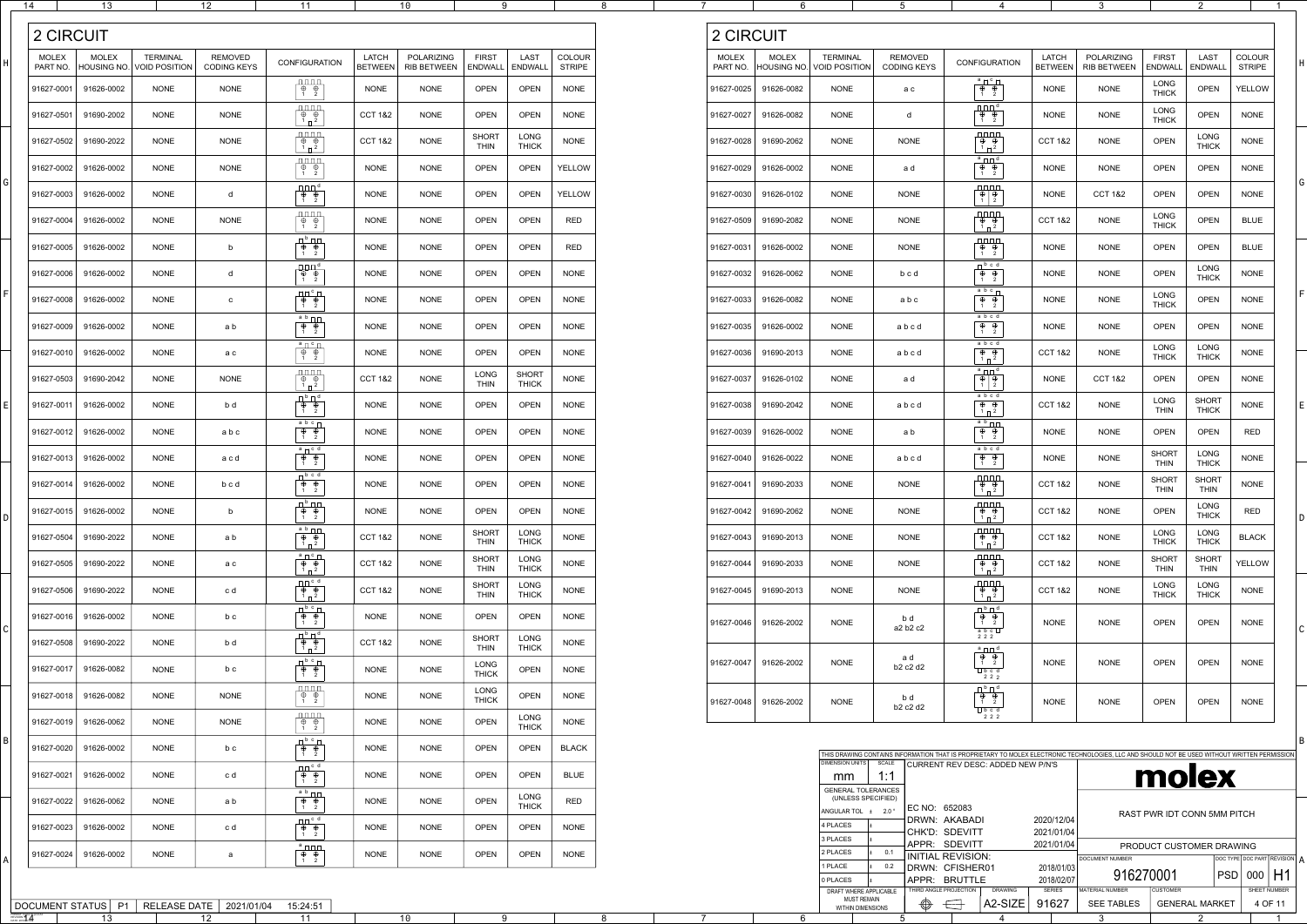|                             | 6                                       | 5                                    | 4                                                                                                                                                                                                                                                                                                                                                                                                            |                                                                                                                                                  | 3                                       |                                | $\overline{2}$                | $\mathbf 1$                                         |   |
|-----------------------------|-----------------------------------------|--------------------------------------|--------------------------------------------------------------------------------------------------------------------------------------------------------------------------------------------------------------------------------------------------------------------------------------------------------------------------------------------------------------------------------------------------------------|--------------------------------------------------------------------------------------------------------------------------------------------------|-----------------------------------------|--------------------------------|-------------------------------|-----------------------------------------------------|---|
| <b>3 CIRCUIT</b>            |                                         |                                      |                                                                                                                                                                                                                                                                                                                                                                                                              |                                                                                                                                                  |                                         |                                |                               |                                                     |   |
| <b>MOLEX</b><br>HOUSING NO. | <b>TERMINAL</b><br><b>VOID POSITION</b> | <b>REMOVED</b><br><b>CODING KEYS</b> | <b>CONFIGURATION</b>                                                                                                                                                                                                                                                                                                                                                                                         | <b>LATCH</b><br><b>BETWEEN</b>                                                                                                                   | <b>POLARIZING</b><br><b>RIB BETWEEN</b> | <b>FIRST</b><br><b>ENDWALL</b> | <b>LAST</b><br><b>ENDWALL</b> | <b>COLOUR</b><br><b>STRIPE</b>                      | Н |
| 91626-0003                  | <b>NONE</b>                             | <b>NONE</b>                          | 000000<br>$\overline{\theta}$ $\overline{\theta}$ $\overline{\theta}$<br>$1\quad 2\quad 3$                                                                                                                                                                                                                                                                                                                   | <b>NONE</b>                                                                                                                                      | <b>NONE</b>                             | <b>OPEN</b>                    | <b>OPEN</b>                   | <b>NONE</b>                                         |   |
| 91690-2003                  | <b>NONE</b>                             | <b>NONE</b>                          | <u> 000000</u><br>$\oplus$ $\oplus$ $\oplus$<br>$1 \square^2$ 3                                                                                                                                                                                                                                                                                                                                              | <b>CCT 1&amp;2</b>                                                                                                                               | <b>NONE</b>                             | <b>OPEN</b>                    | <b>OPEN</b>                   | <b>NONE</b>                                         |   |
| 91626-0103                  | <b>NONE</b>                             | abc                                  | $\theta$ $\theta$<br>2 3<br>$\oplus$<br>$\overline{1}$                                                                                                                                                                                                                                                                                                                                                       | <b>NONE</b>                                                                                                                                      | <b>CCT 1&amp;2</b>                      | <b>OPEN</b>                    | <b>OPEN</b>                   | <b>RED</b>                                          |   |
| 91626-0103                  | <b>NONE</b>                             | <b>NONE</b>                          | nnnnn<br>$\begin{array}{ c} \n\oplus \quad 0 \\ 2 \quad 3\n\end{array}$<br>$\oplus$<br>$\overline{1}$                                                                                                                                                                                                                                                                                                        | <b>NONE</b>                                                                                                                                      | <b>CCT 1&amp;2</b>                      | <b>OPEN</b>                    | <b>OPEN</b>                   | <b>RED</b>                                          |   |
| 91626-2003                  | <b>NONE</b>                             | abcde<br>b2 c2 d2 e2                 | $\overline{\bigoplus_{\theta\in\Theta} \bigoplus_{\theta\in\Theta} \bigoplus_{\theta\in\Theta} \bigoplus_{\theta\in\Theta} \bigoplus_{\theta\in\Theta} \bigg[$<br>$1 \quad 2 \quad 3$<br>$\Box$ bcde $\Box$<br>2 2 2 2                                                                                                                                                                                       | <b>NONE</b>                                                                                                                                      | <b>NONE</b>                             | <b>OPEN</b>                    | <b>OPEN</b>                   | <b>NONE</b>                                         | G |
| 91626-0003                  | <b>NONE</b>                             | bce                                  | $\overline{\Pi}$ b c $\overline{\Pi}$ e $\overline{\Pi}$<br>$\begin{array}{ccc}\n\oplus & \oplus & \oplus \\ 1 & 2 & 3\n\end{array}$                                                                                                                                                                                                                                                                         | <b>NONE</b>                                                                                                                                      | <b>NONE</b>                             | <b>OPEN</b>                    | <b>OPEN</b>                   | <b>NONE</b>                                         |   |
| 91626-0003                  | <b>NONE</b>                             | def                                  | $\oplus$ $\oplus$<br>$\oplus$<br>$1\quad 2\quad 3$                                                                                                                                                                                                                                                                                                                                                           | <b>NONE</b>                                                                                                                                      | <b>NONE</b>                             | <b>OPEN</b>                    | <b>OPEN</b>                   | <b>NONE</b>                                         |   |
| 91690-0023                  | <b>NONE</b>                             | <b>NONE</b>                          | 888888<br>$\oplus$ $\oplus$ $\oplus$<br>$1 \square^2 \square^3$                                                                                                                                                                                                                                                                                                                                              | <b>CCT 1&amp;2</b><br><b>CCT 2&amp;3</b>                                                                                                         | <b>NONE</b>                             | SHORT THIN                     | <b>LONG THICK</b>             | <b>NONE</b>                                         |   |
| 91690-2023                  | <b>NONE</b>                             | c d                                  | $\overline{\Pi}$ cd $\overline{\Pi}$<br>$\begin{array}{ccc}\n\oplus & \oplus & \oplus \\ 1 & 2 & 3\n\end{array}$                                                                                                                                                                                                                                                                                             | <b>CCT 1&amp;2</b>                                                                                                                               | <b>NONE</b>                             |                                | <b>LONG THICK</b>             | <b>NONE</b>                                         | F |
| 91690-2203                  | <b>NONE</b>                             | abc                                  | a b c<br>$\begin{array}{c c}\n\oplus & \oplus & \oplus \\ 1 & 2 & 3\n\end{array}$                                                                                                                                                                                                                                                                                                                            | <b>CCT 1&amp;2</b>                                                                                                                               | <b>CCT 2&amp;3</b>                      | <b>OPEN</b>                    | <b>OPEN</b>                   | <b>RED</b>                                          |   |
| 91690-4123                  | <b>NONE</b>                             | <b>NONE</b>                          | nnnnn<br>$\bigoplus$ $\bigoplus$ $\bigoplus$<br>$2 \pi^3$<br>$\overline{1}$                                                                                                                                                                                                                                                                                                                                  | <b>CCT 2&amp;3</b>                                                                                                                               | <b>CCT 1&amp;2</b>                      |                                |                               | <b>NONE</b>                                         |   |
| 91690-2223                  | <b>NONE</b>                             | <b>NONE</b>                          | 000000<br>$\begin{array}{c c}\n\oplus & \oplus \\ 1 & 2 & 3\n\end{array}$                                                                                                                                                                                                                                                                                                                                    | <b>CCT 1&amp;2</b>                                                                                                                               | <b>CCT 2&amp;3</b>                      |                                | <b>LONG THICK</b>             | <b>NONE</b>                                         |   |
| 91690-4103                  | <b>NONE</b>                             | <b>NONE</b>                          | $\begin{array}{ c c c c c }\hline \text{nonon} & \text{on} & \text{on} & \text{on} \\\hline \text{--}\oplus & \text{--}\oplus & \text{--}\oplus \end{array}$<br>$1 \mid 2 \mid 3$                                                                                                                                                                                                                            | <b>CCT 2&amp;3</b>                                                                                                                               | <b>CCT 1&amp;2</b>                      | <b>OPEN</b>                    | <b>OPEN</b>                   | <b>NONE</b>                                         | Е |
| 91626-0003                  | <b>NONE</b>                             | cdf                                  | $\overline{\bigoplus_{i=1}^{n} \bigoplus_{j=1}^{n} \bigoplus_{j=1}^{n} \bigoplus_{j=1}^{n} \bigoplus_{j=1}^{n} \bigoplus_{j=1}^{n} \bigoplus_{j=1}^{n} \bigoplus_{j=1}^{n} \bigoplus_{j=1}^{n} \bigoplus_{j=1}^{n} \bigoplus_{j=1}^{n} \bigoplus_{j=1}^{n} \bigoplus_{j=1}^{n} \bigoplus_{j=1}^{n} \bigoplus_{j=1}^{n} \bigoplus_{j=1}^{n} \bigoplus_{j=1}^{n} \bigoplus_{j=1}^{n} \$<br>$1 \quad 2 \quad 3$ | <b>NONE</b>                                                                                                                                      | <b>NONE</b>                             | <b>OPEN</b>                    | <b>OPEN</b>                   | <b>NONE</b>                                         |   |
| 91626-0003                  | <b>NONE</b>                             | ade                                  | $\begin{array}{ccc}\n\oplus & \oplus & \oplus \\ 1 & 2 & 3\n\end{array}$                                                                                                                                                                                                                                                                                                                                     | <b>NONE</b>                                                                                                                                      | <b>NONE</b>                             | <b>OPEN</b>                    | <b>OPEN</b>                   | <b>NONE</b>                                         |   |
| 91627-1010<br>91626-0003    | <b>NONE</b>                             | bcd                                  | $\overline{\bigoplus}$ $\overline{\bigoplus}$ $\overline{\bigoplus}$<br>$\overline{1}$ $\overline{2}$ $\overline{3}$                                                                                                                                                                                                                                                                                         | <b>NONE</b>                                                                                                                                      | <b>NONE</b>                             | <b>OPEN</b>                    | <b>OPEN</b>                   | <b>NONE</b>                                         |   |
| 91626-0003                  | <b>NONE</b>                             | adef                                 | $a \sqcap \sqcap$ def<br>$\begin{array}{ccc}\n\oplus & \oplus & \oplus\n\end{array}$<br>$1 \quad 2 \quad 3$                                                                                                                                                                                                                                                                                                  | <b>NONE</b>                                                                                                                                      | <b>NONE</b>                             | <b>OPEN</b>                    | <b>OPEN</b>                   | <b>NONE</b>                                         | D |
|                             |                                         |                                      |                                                                                                                                                                                                                                                                                                                                                                                                              | $\overline{a}$ $\overline{b}$ $\overline{c}$ $\overline{u}$ $\overline{u}$<br>$\overline{a\ b\ c\ d\ e}$<br>$a \overline{a} \overline{a}$ de $a$ |                                         |                                |                               | SHORT THIN<br>SHORT THIN   LONG THICK<br>SHORT THIN |   |

|            |            |                  |             | $1 \quad 2 \quad 3$                                                                                                                                                                                                                                                                                                                                                                                                                            |             |                    |             |                   |                   |   |
|------------|------------|------------------|-------------|------------------------------------------------------------------------------------------------------------------------------------------------------------------------------------------------------------------------------------------------------------------------------------------------------------------------------------------------------------------------------------------------------------------------------------------------|-------------|--------------------|-------------|-------------------|-------------------|---|
| 91627-1010 | 91626-0003 | <b>NONE</b>      | bcd         | $\overline{\oplus \oplus \oplus \cdots}$<br>$1 \quad 2 \quad 3$                                                                                                                                                                                                                                                                                                                                                                                | <b>NONE</b> | <b>NONE</b>        | <b>OPEN</b> | <b>OPEN</b>       | <b>NONE</b>       |   |
| 91627-1011 | 91626-0003 | <b>NONE</b>      | adef        | $a \Box$ def<br>$\overline{\bigoplus}$ $\overline{\bigoplus}$<br>$\oplus$<br>$1 \quad 2 \quad 3$                                                                                                                                                                                                                                                                                                                                               | <b>NONE</b> | <b>NONE</b>        | <b>OPEN</b> | <b>OPEN</b>       | <b>NONE</b>       |   |
| 91627-1012 | 91626-0003 | <b>NONE</b>      | abd         | $\overline{a}$ $\overline{b}$ $\overline{d}$ $\overline{d}$ $\overline{d}$<br>$\begin{array}{ccc}\n\oplus & \oplus & \oplus \\ 1 & 2 & 3\n\end{array}$                                                                                                                                                                                                                                                                                         | <b>NONE</b> | <b>NONE</b>        | <b>OPEN</b> | <b>OPEN</b>       | <b>NONE</b>       |   |
| 91627-1013 | 91626-0103 | CCT <sub>2</sub> | def         | $\Box$ def<br>$\bigoplus$ + $\bigoplus$<br>$1 \mid 2 \mid 3$                                                                                                                                                                                                                                                                                                                                                                                   | <b>NONE</b> | <b>CCT 1&amp;2</b> | <b>OPEN</b> | <b>OPEN</b>       | <b>NONE</b>       |   |
| 91627-1014 | 91626-0003 | <b>NONE</b>      | bcde        | $\begin{array}{ c c c }\hline b & c & d & e \\ \hline \oplus & \oplus & \oplus \\ 1 & 2 & 3 \\ \hline \end{array}$                                                                                                                                                                                                                                                                                                                             | <b>NONE</b> | <b>NONE</b>        | <b>OPEN</b> | <b>OPEN</b>       | <b>NONE</b>       |   |
| 91627-1015 | 91626-0003 | <b>NONE</b>      | ace         | $a \Box c \Box e \Box$<br>$\oplus$ $\oplus$ $\oplus$<br>$1 \quad 2 \quad 3$                                                                                                                                                                                                                                                                                                                                                                    | <b>NONE</b> | <b>NONE</b>        | <b>OPEN</b> | <b>OPEN</b>       | <b>NONE</b>       | С |
| 91627-1016 | 91626-0003 | <b>NONE</b>      | <b>NONE</b> | nnnnn<br>$\overline{\oplus \quad \oplus \quad \oplus \quad}$<br>$1 \quad 2 \quad 3$                                                                                                                                                                                                                                                                                                                                                            | <b>NONE</b> | <b>NONE</b>        | <b>OPEN</b> | <b>OPEN</b>       | BLUE <sub>2</sub> |   |
| 91627-1017 | 91626-0103 | <b>NONE</b>      | def         | $\theta$ $\theta$<br>$2 \quad 3$<br>$\mathbf{1}$                                                                                                                                                                                                                                                                                                                                                                                               | <b>NONE</b> | <b>CCT 1&amp;2</b> | <b>OPEN</b> | <b>OPEN</b>       | <b>NONE</b>       |   |
| 91627-1018 | 91626-0063 | <b>NONE</b>      | c e         | $\Box\Box\ ^{c}\Box\ ^{e}\Box$<br>$\overline{\bigoplus_{i=1}^{n} \bigoplus_{j=1}^{n} \bigoplus_{j=1}^{n} \bigoplus_{j=1}^{n} \bigoplus_{j=1}^{n} \bigoplus_{j=1}^{n} \bigoplus_{j=1}^{n} \bigoplus_{j=1}^{n} \bigoplus_{j=1}^{n} \bigoplus_{j=1}^{n} \bigoplus_{j=1}^{n} \bigoplus_{j=1}^{n} \bigoplus_{j=1}^{n} \bigoplus_{j=1}^{n} \bigoplus_{j=1}^{n} \bigoplus_{j=1}^{n} \bigoplus_{j=1}^{n} \bigoplus_{j=1}^{n} \$<br>$1 \quad 2 \quad 3$ | <b>NONE</b> | <b>NONE</b>        | <b>OPEN</b> | <b>LONG THICK</b> | <b>NONE</b>       |   |
| 91627-1019 | 91626-0063 | <b>NONE</b>      | bce         | $\begin{array}{c} \mathbb{L} \mathfrak{p} \mathfrak{c} \mathbb{L} \mathfrak{e} \\ \oplus \mathfrak{e} \mathbb{L} \end{array}$<br>$1 \quad 2 \quad 3$                                                                                                                                                                                                                                                                                           | <b>NONE</b> | <b>NONE</b>        | <b>OPEN</b> | <b>LONG THICK</b> | <b>NONE</b>       | B |
|            |            |                  |             |                                                                                                                                                                                                                                                                                                                                                                                                                                                |             |                    |             |                   |                   |   |

| 14 |                          | 13                           |                                         | 12                                   | 11                                                                                                                                              |                                | 10                                      | 9                                 |                               | 8                              |
|----|--------------------------|------------------------------|-----------------------------------------|--------------------------------------|-------------------------------------------------------------------------------------------------------------------------------------------------|--------------------------------|-----------------------------------------|-----------------------------------|-------------------------------|--------------------------------|
|    | 2 CIRCUIT                |                              |                                         |                                      |                                                                                                                                                 |                                |                                         |                                   |                               |                                |
|    | <b>MOLEX</b><br>PART NO. | <b>MOLEX</b><br> HOUSING NO. | <b>TERMINAL</b><br><b>VOID POSITION</b> | <b>REMOVED</b><br><b>CODING KEYS</b> | <b>CONFIGURATION</b>                                                                                                                            | <b>LATCH</b><br><b>BETWEEN</b> | <b>POLARIZING</b><br><b>RIB BETWEEN</b> | <b>FIRST</b><br><b>ENDWALL</b>    | <b>LAST</b><br><b>ENDWALL</b> | <b>COLOUR</b><br><b>STRIPE</b> |
|    | 91627-0049               | 91626-2002                   | <b>NONE</b>                             | abc<br>b2 c2                         | a b c $\Gamma$<br>$\oplus$<br>$\oplus$<br>2<br>$\Box$ bc $\Box$<br>2 <sub>2</sub>                                                               | <b>NONE</b>                    | <b>NONE</b>                             | <b>OPEN</b>                       | <b>OPEN</b>                   | <b>NONE</b>                    |
|    | 91627-0050               | 91626-2002                   | <b>NONE</b>                             | <b>NONE</b>                          | $\Box$<br>$\oplus$<br>$\bigoplus$<br>$\overline{1}$<br>2                                                                                        | <b>NONE</b>                    | <b>NONE</b>                             | <b>OPEN</b>                       | <b>OPEN</b>                   | <b>NONE</b>                    |
|    | 91627-0053               | 91636-0022                   | <b>NONE</b>                             | <b>NONE</b>                          | $\Box \Box \Box \Box$<br>$\overline{\frac{\oplus}{2}}$<br>$\oplus$<br>$\overline{1}$                                                            | <b>NONE</b>                    | <b>NONE</b>                             | <b>LONG THIN</b><br>flush outside | LONG THIN<br>flush outside    | <b>NONE</b>                    |
|    | 91627-0054               | 91636-0062                   | <b>NONE</b>                             | <b>NONE</b>                          | <b>חחחח</b><br>$\oplus$<br>$\oplus$<br>$\overline{1}$<br>2                                                                                      | <b>NONE</b>                    | <b>NONE</b>                             | <b>LONG THIN</b><br>flush outside | 5mm high                      | <b>NONE</b>                    |
|    | 91627-0055               | 91690-2082                   | <b>NONE</b>                             | <b>NONE</b>                          | $\begin{array}{c} \begin{array}{c} \text{array}\\ \text{array}\\ \text{array}\\ \end{array} \end{array}$<br>$\oplus$<br>$\oplus$<br>$1 \square$ | <b>CCT 1&amp;2</b>             | <b>NONE</b>                             | <b>LONG THICK</b>                 | <b>OPEN</b>                   | <b>NONE</b>                    |

|   |                        |                                                 |                          |                |                                   |               | THIS DRAWING CONTAINS INFORMATION THAT IS PROPRIETARY TO MOLEX ELECTRONIC TECHNOLOGIES, LLC AND SHOULD NOT BE USED WITHOUT WRITTEN PERMISSION |                                    |                              |     |                     |  |
|---|------------------------|-------------------------------------------------|--------------------------|----------------|-----------------------------------|---------------|-----------------------------------------------------------------------------------------------------------------------------------------------|------------------------------------|------------------------------|-----|---------------------|--|
|   | <b>DIMENSION UNITS</b> | SCALE                                           |                          |                | CURRENT REV DESC: ADDED NEW P/N'S |               |                                                                                                                                               |                                    |                              |     |                     |  |
|   | mm                     | 1:1                                             |                          |                |                                   |               |                                                                                                                                               | molex                              |                              |     |                     |  |
|   |                        | <b>GENERAL TOLERANCES</b><br>(UNLESS SPECIFIED) |                          |                |                                   |               |                                                                                                                                               |                                    |                              |     |                     |  |
|   | ANGULAR TOL ±          | $2.0^{\circ}$                                   | EC NO: 652083            |                |                                   |               |                                                                                                                                               | <b>RAST PWR IDT CONN 5MM PITCH</b> |                              |     |                     |  |
|   | 4 PLACES               |                                                 | DRWN: AKABADI            |                |                                   | 2020/12/04    |                                                                                                                                               |                                    |                              |     |                     |  |
|   | 3 PLACES               |                                                 | CHK'D: SDEVITT           |                |                                   | 2021/01/04    |                                                                                                                                               |                                    |                              |     |                     |  |
|   |                        |                                                 | APPR: SDEVITT            |                |                                   | 2021/01/04    |                                                                                                                                               | PRODUCT CUSTOMER DRAWING           |                              |     |                     |  |
|   | 2 PLACES               | 0.1                                             | <b>INITIAL REVISION:</b> |                |                                   |               | <b>DOCUMENT NUMBER</b>                                                                                                                        |                                    | DOC TYPE DOC PART REVISION A |     |                     |  |
|   | 1 PLACE                | 0.2                                             | DRWN: CFISHER01          |                |                                   | 2018/01/03    |                                                                                                                                               |                                    |                              |     |                     |  |
|   | 0 PLACES               |                                                 | APPR:                    | <b>BRUTTLE</b> |                                   | 2018/02/07    | 916270001                                                                                                                                     |                                    | <b>PSD</b>                   | 000 | H1                  |  |
|   |                        | DRAFT WHERE APPLICABLE                          | THIRD ANGLE PROJECTION   |                | <b>DRAWING</b>                    | <b>SERIES</b> | <b>MATERIAL NUMBER</b>                                                                                                                        | <b>CUSTOMER</b>                    |                              |     | <b>SHEET NUMBER</b> |  |
|   |                        | <b>MUST REMAIN</b><br><b>WITHIN DIMENSIONS</b>  | $\circledcirc$           | $+\rightarrow$ | A2-SIZE                           | 91627         | <b>SEE TABLES</b>                                                                                                                             | <b>GENERAL MARKET</b>              |                              |     | 5 OF 11             |  |
| 6 |                        | 5                                               |                          |                |                                   |               |                                                                                                                                               |                                    |                              |     |                     |  |

| <b>DOCUMENT</b>                                              | D <sub>1</sub><br><b>NT STATUS</b> | <b>LEASE DATE</b><br>REL. | 2021/01/04 | 15:24:51 |  |  |
|--------------------------------------------------------------|------------------------------------|---------------------------|------------|----------|--|--|
| FORMAT: master-li-prod-A2<br>REVISION: H<br>DATE: 2018/01/18 |                                    |                           |            |          |  |  |

 $\mathsf{A}$ 

B

C

D

E

F

G

H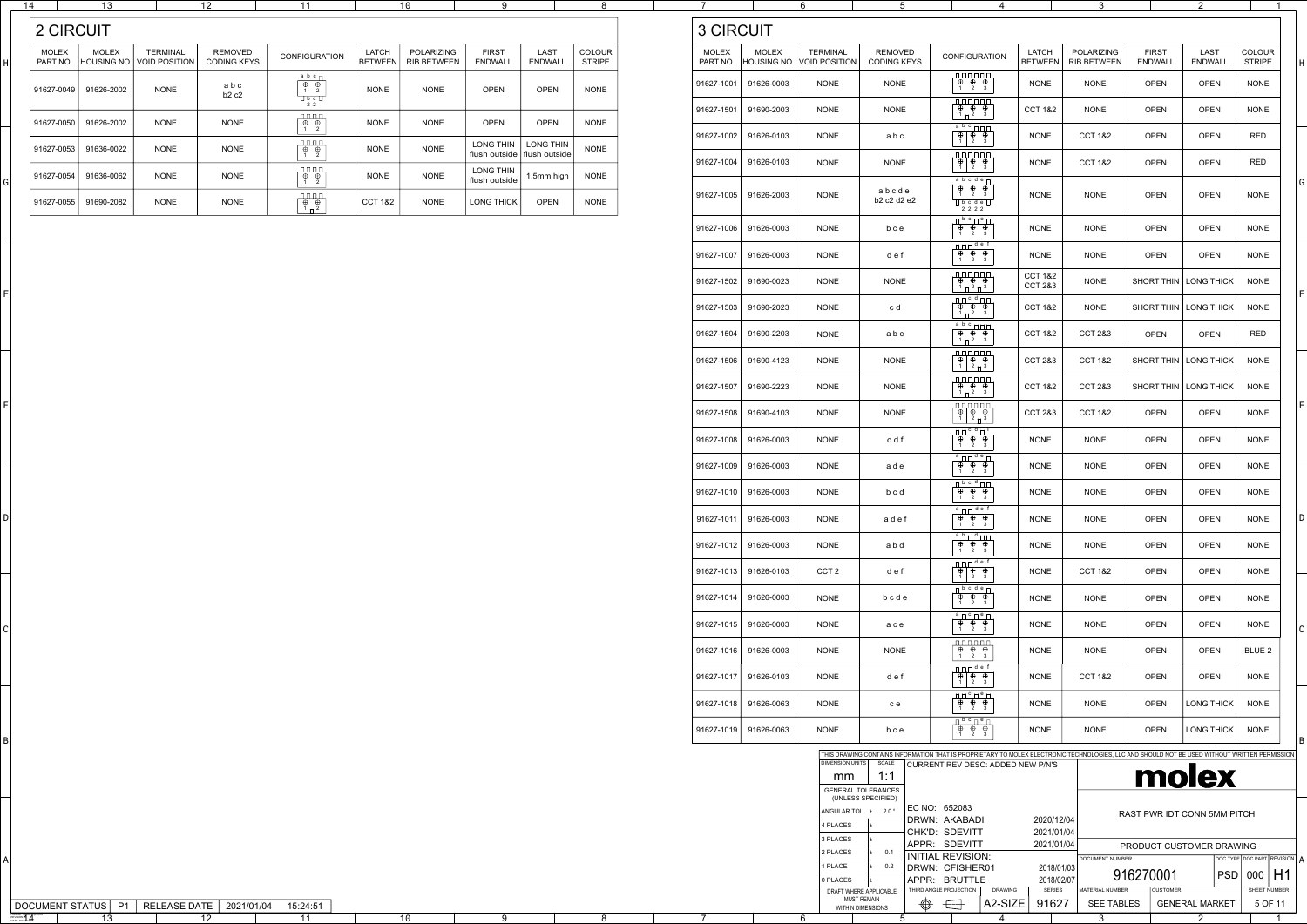| 14                                                               |                  | 13                         |                      | 12 <sup>°</sup>                              | 11                                                                                                                                                                                                                                                                                                                                                                                                                                                                                                                                                      |                                          | 10                 | <u>ှ</u>                |                   | 8             |                            |                       |                       |                           | -5                                             |                                                                                                                                                                                                                                                                                                                                                                                                                                        |                    |                             |                                                 | ົດ                            |                            |
|------------------------------------------------------------------|------------------|----------------------------|----------------------|----------------------------------------------|---------------------------------------------------------------------------------------------------------------------------------------------------------------------------------------------------------------------------------------------------------------------------------------------------------------------------------------------------------------------------------------------------------------------------------------------------------------------------------------------------------------------------------------------------------|------------------------------------------|--------------------|-------------------------|-------------------|---------------|----------------------------|-----------------------|-----------------------|---------------------------|------------------------------------------------|----------------------------------------------------------------------------------------------------------------------------------------------------------------------------------------------------------------------------------------------------------------------------------------------------------------------------------------------------------------------------------------------------------------------------------------|--------------------|-----------------------------|-------------------------------------------------|-------------------------------|----------------------------|
|                                                                  | <b>3 CIRCUIT</b> |                            |                      |                                              |                                                                                                                                                                                                                                                                                                                                                                                                                                                                                                                                                         |                                          |                    |                         |                   |               |                            | <b>3 CIRCUIT</b>      |                       |                           |                                                |                                                                                                                                                                                                                                                                                                                                                                                                                                        |                    |                             |                                                 |                               |                            |
|                                                                  | <b>MOLEX</b>     | <b>MOLEX</b>               | <b>TERMINAL</b>      | <b>REMOVED</b>                               |                                                                                                                                                                                                                                                                                                                                                                                                                                                                                                                                                         | <b>LATCH</b>                             | POLARIZING         | <b>FIRST</b>            | <b>LAST</b>       | COLOUR        |                            | <b>MOLEX</b>          | <b>MOLEX</b>          | <b>TERMINAL</b>           | <b>REMOVED</b>                                 |                                                                                                                                                                                                                                                                                                                                                                                                                                        | <b>LATCH</b>       | POLARIZING                  | <b>FIRST</b>                                    |                               | COLOUR                     |
|                                                                  | PART NO.         | HOUSING NO.                | <b>VOID POSITION</b> | <b>CODING KEYS</b>                           | <b>CONFIGURATION</b>                                                                                                                                                                                                                                                                                                                                                                                                                                                                                                                                    | <b>BETWEEN</b>                           | <b>RIB BETWEEN</b> | <b>ENDWALI</b>          | <b>ENDWALL</b>    | <b>STRIPE</b> |                            | PART NO.              |                       | HOUSING NO. VOID POSITION | <b>CODING KEYS</b>                             | CONFIGURATION                                                                                                                                                                                                                                                                                                                                                                                                                          | <b>BETWEEN</b>     | <b>RIB BETWEEN</b>          | <b>ENDWALL</b>                                  | <b>LAST ENDWALL</b>           | <b>STRIPE</b>              |
|                                                                  | 91627-1022       | 91626-0063                 | <b>NONE</b>          | <b>NONE</b>                                  | $\begin{array}{c}\n\begin{array}{c}\n\Box \Box \Box \Box \Box \Box \Box \\ \oplus \quad \oplus \quad \oplus \\ \Box \quad 1 \quad 2 \quad 3\n\end{array}\n\end{array}$                                                                                                                                                                                                                                                                                                                                                                                  | <b>NONE</b>                              | <b>NONE</b>        | <b>OPEN</b>             | <b>LONG THICK</b> | <b>NONE</b>   |                            |                       | 91627-1048 91690-4083 | <b>NONE</b>               | <b>NONE</b>                                    | $\begin{array}{c}\n\text{nonnon} \\ \uparrow \theta \quad \theta \quad \theta\n\end{array}$<br>$1 \quad 2 \quad \boxed{3}$                                                                                                                                                                                                                                                                                                             | <b>CCT 2&amp;3</b> | <b>NONE</b>                 | <b>LONG THICK</b>                               | <b>OPEN</b>                   | <b>NONE</b>                |
|                                                                  | $91627 - 1024$   | 91626-0003                 | <b>NONE</b>          | bcde                                         | $\Box$ b c d e $\Box$<br>$\begin{array}{cccc}\n\oplus & \oplus & \oplus \\ 1 & 2 & 3\n\end{array}$                                                                                                                                                                                                                                                                                                                                                                                                                                                      | <b>NONE</b>                              | <b>NONE</b>        | <b>OPEN</b>             | <b>OPEN</b>       | <b>BLACK</b>  |                            |                       | 91627-1049 91690-2223 | <b>NONE</b>               | abcdef                                         | a b c d e f<br>$\theta$ $\theta$ $\theta$<br>$\frac{1}{2}$ $\frac{2}{3}$                                                                                                                                                                                                                                                                                                                                                               | <b>CCT 1&amp;2</b> | <b>CCT 2&amp;3</b>          | SHORT THIN                                      | <b>LONG THICK</b>             | <b>NONE</b>                |
|                                                                  | 91627-1025       | 91626-0203                 | CCT <sub>2</sub>     |                                              | $\begin{array}{c c}\n\mathbf{a} & \mathbf{n} & \mathbf{n} & \mathbf{n} \\ \oplus & + & \oplus \\ \hline\n\mathbf{1} & \mathbf{2} & \mathbf{3}\n\end{array}$                                                                                                                                                                                                                                                                                                                                                                                             | <b>NONE</b>                              | <b>CCT 2&amp;3</b> | <b>OPEN</b>             | <b>OPEN</b>       | <b>NONE</b>   |                            | 91627-1050 91626-0014 |                       | CCT <sub>2</sub>          | <b>NONE</b>                                    | $\begin{array}{ c c c }\n\hline\n\text{minima} \\ \oplus & + & \oplus \\ \hline\n1 & 2 & 3\n\end{array}$                                                                                                                                                                                                                                                                                                                               | <b>NONE</b>        | <b>NONE</b>                 | <b>LONG THICK</b>                               | <b>LONG THICK</b>             | <b>NONE</b>                |
|                                                                  | 91627-1026       | 91626-0003                 | <b>NONE</b>          | bcdf                                         | $\Box$ $\beta$ c d $\Box$ f<br>$\begin{array}{cccc}\n\oplus & \oplus & \oplus \\ 1 & 2 & 3\n\end{array}$                                                                                                                                                                                                                                                                                                                                                                                                                                                | <b>NONE</b>                              | <b>NONE</b>        | <b>OPEN</b>             | <b>OPEN</b>       | <b>NONE</b>   |                            | 91627-1051 91636-0063 |                       | <b>NONE</b>               | <b>NONE</b>                                    | $\begin{array}{ c c c c c }\hline\text{unnum} & \text{in} & \text{in} \\ \hline \mathbb{\theta} & \mathbb{\theta} & \mathbb{\phi} & \text{in} \end{array}$<br>$1 \quad 2 \quad 3$                                                                                                                                                                                                                                                      | <b>NONE</b>        | <b>NONE</b>                 | <b>LONG THIN</b><br>Flush on outside            | 1.5mm High                    | <b>NONE</b>                |
|                                                                  | 91627-1027       | 91626-0003                 | CCT <sub>2</sub>     |                                              |                                                                                                                                                                                                                                                                                                                                                                                                                                                                                                                                                         | <b>NONE</b>                              | <b>NONE</b>        | <b>OPEN</b>             | <b>OPEN</b>       | <b>NONE</b>   |                            | $91627 - 1052$        | 91636-0043            | <b>NONE</b>               | <b>NONE</b>                                    | عممممم<br>$\begin{array}{ccccccccc}\n\oplus & \oplus & \oplus & \n\end{array}$<br>$1 \quad 2 \quad 3$                                                                                                                                                                                                                                                                                                                                  | <b>NONE</b>        | <b>NONE</b>                 | 1.5mm High                                      | LONG THIN<br>Flush on outside | <b>NONE</b>                |
|                                                                  | 91627-1028       | 91626-0003                 | CCT <sub>2</sub>     | d                                            | $\begin{array}{c} \Pi \Pi \Pi \stackrel{\mathsf{d}}{\oplus} + \begin{array}{c} \oplus \\ \oplus \\ 1 \end{array} \\ 1 \end{array}$                                                                                                                                                                                                                                                                                                                                                                                                                      | <b>NONE</b>                              | <b>NONE</b>        | <b>OPEN</b>             | <b>OPEN</b>       | <b>NONE</b>   |                            | $91627 - 1053$        | 91636-0083            | <b>NONE</b>               | <b>NONE</b>                                    | مممومو<br>$\oplus$ $\oplus$ $\oplus$<br>$1 \quad 2 \quad 3$                                                                                                                                                                                                                                                                                                                                                                            | <b>NONE</b>        | <b>NONE</b>                 | 1.5mm High                                      | 1.5mm High                    | <b>NONE</b>                |
|                                                                  | 91627-1029       | 91626-0003                 | CCT <sub>2</sub>     | <b>NONE</b>                                  | $\begin{array}{c} \square \square \square \square \square \square \\ \oplus \hspace{0.1cm} + \hspace{0.1cm} \oplus \\ \hspace{0.1cm} 1 \hspace{0.1cm} 2 \hspace{0.1cm} 3 \end{array}$                                                                                                                                                                                                                                                                                                                                                                   | <b>NONE</b>                              | <b>NONE</b>        | <b>OPEN</b>             | <b>OPEN</b>       | <b>NONE</b>   |                            | $91627 - 1054$        | 91636-0083            | <b>NONE</b>               | bcde                                           | $\Box$ p c d e $\Box$<br>$\overline{\mathbf{\theta} \oplus \mathbf{\theta}}$<br>$1 \quad 2 \quad 3$                                                                                                                                                                                                                                                                                                                                    | <b>NONE</b>        | <b>NONE</b>                 | 1.5mm High                                      | 1.5mm High                    | <b>NONE</b>                |
|                                                                  | 91627-1031       | 91626-0083                 | <b>NONE</b>          | <b>NONE</b>                                  | $\begin{tabular}{c} \hline \quad \textbf{OPT} \quad \textbf{OPT} \quad \textbf{OPT} \quad \textbf{OPT} \quad \textbf{OPT} \quad \textbf{OPT} \quad \textbf{OPT} \quad \textbf{OPT} \quad \textbf{OPT} \quad \textbf{OPT} \quad \textbf{OPT} \quad \textbf{OPT} \quad \textbf{OPT} \quad \textbf{OPT} \quad \textbf{OPT} \quad \textbf{OPT} \quad \textbf{OPT} \quad \textbf{OPT} \quad \textbf{OPT} \quad \textbf{OPT} \quad \textbf{OPT} \quad \textbf{OPT} \quad \textbf{OPT} \quad \textbf{OPT} \quad \textbf{OPT} \quad \textbf{OPT} \$             | <b>NONE</b>                              | <b>NONE</b>        | <b>LONG THICK</b>       | <b>OPEN</b>       | <b>NONE</b>   |                            | $91627 - 1055$        | 91690-4114            | <b>NONE</b>               | <b>NONE</b>                                    | $\begin{tabular}{ c c c c } \hline \quad \quad \quad & \quad \quad & \quad \quad & \quad \quad \\ \hline \oplus & \oplus & \oplus & \quad \quad \\ \hline 1 & 2 & 3 & \quad \quad \\ \hline \end{tabular}$                                                                                                                                                                                                                             | <b>CCT 2&amp;3</b> | <b>CCT 1&amp;2</b>          | <b>LONG THICK</b>                               | <b>LONG THICK</b>             | <b>NONE</b>                |
|                                                                  | 91627-1509       | 91690-4183                 | <b>NONE</b>          |                                              | $\begin{array}{c c}\n\Box\Box\Box\Box\Box^f \\ \oplus & \oplus \\ 1 & 2 \square^3\n\end{array}$                                                                                                                                                                                                                                                                                                                                                                                                                                                         | <b>CCT 2&amp;3</b>                       | <b>CCT 1&amp;2</b> | <b>LONG THICK</b>       | <b>OPEN</b>       | <b>BLACK</b>  |                            |                       | 91627-1056 91626-0003 | <b>NONE</b>               | be                                             | $\begin{array}{c} \mathbb{D}^{\mathsf{b}} \mathbb{D} \mathbb{P}^{\mathsf{e}} \\ \oplus \\ 1 \quad 2 \quad 3 \end{array}$                                                                                                                                                                                                                                                                                                               | <b>NONE</b>        | <b>NONE</b>                 | <b>OPEN</b>                                     | <b>OPEN</b>                   | <b>NONE</b>                |
|                                                                  | 91627-1032       | 91626-0003                 | <b>NONE</b>          |                                              | $\begin{array}{c}\n\Box \Box \ ^c \ \Box \ \Box \ \ \oplus \ \ \oplus \ \ \uparrow \ \ 1 \quad \ 2 \quad \ 3\n\end{array}$                                                                                                                                                                                                                                                                                                                                                                                                                              | <b>NONE</b>                              | <b>NONE</b>        | <b>OPEN</b>             | <b>OPEN</b>       | <b>NONE</b>   |                            | 91627-1057 91690-2214 |                       | <b>NONE</b>               | <b>NONE</b>                                    | $\begin{tabular}{c c c} \hline \quad \quad & \quad \quad & \quad \quad & \quad \quad \\ \hline \oplus & \oplus & \oplus \\ \hline 1 & 2 & 3 \\ \hline \end{tabular}$                                                                                                                                                                                                                                                                   | <b>CCT 1&amp;2</b> | <b>CCT 2&amp;3</b>          | <b>LONG THICK</b>                               | <b>LONG THICK</b>             | <b>NONE</b>                |
|                                                                  | $91627 - 1033$   | 91626-0003                 | <b>NONE</b>          | e f                                          | n<br>$\begin{array}{ccccccccc}\n\oplus & \oplus & \oplus & \end{array}$<br>$1 \quad 2 \quad 3$                                                                                                                                                                                                                                                                                                                                                                                                                                                          | <b>NONE</b>                              | <b>NONE</b>        | <b>OPEN</b>             | <b>OPEN</b>       | <b>NONE</b>   |                            |                       | 91627-1516 91690-2083 | <b>NONE</b>               | <b>NONE</b>                                    | عممقموهم<br>$\qquad \qquad \oplus \quad \oplus \quad \oplus$<br>$1 \square^2$ 3                                                                                                                                                                                                                                                                                                                                                        | <b>CCT 1&amp;2</b> | <b>NONE</b>                 | <b>LONG THICK</b>                               | <b>OPEN</b>                   | <b>NONE</b>                |
|                                                                  |                  | 91627-1034 91626-0003      | <b>NONE</b>          | a b                                          | $\begin{tabular}{c} a & b \\ \hline \oplus & \oplus \\ \hline \end{tabular}$<br>$1\quad 2\quad 3$                                                                                                                                                                                                                                                                                                                                                                                                                                                       | <b>NONE</b>                              | <b>NONE</b>        | <b>OPEN</b>             | <b>OPEN</b>       | <b>NONE</b>   |                            |                       | 91627-1058 91626-0003 | <b>NONE</b>               | acdf                                           | $\begin{array}{c} \mathbf{a} \cap \mathbf{c} \mathbf{d} \cap \mathbf{f} \\ \oplus \ \oplus \ \oplus \end{array}$<br>$1 \quad 2 \quad 3$                                                                                                                                                                                                                                                                                                | <b>NONE</b>        | <b>NONE</b>                 | <b>OPEN</b>                                     | <b>OPEN</b>                   | <b>NONE</b>                |
|                                                                  |                  | 91627-1035   91692-4103    | <b>NONE</b>          | <b>NONE</b>                                  | $\begin{array}{c}\n\Box\Box\Box\Box\Box\Box \\ \quad\quad\oplus\quad\oplus\quad\oplus\quad\end{array}$<br>1273                                                                                                                                                                                                                                                                                                                                                                                                                                          | <b>CCT 2&amp;3</b>                       | <b>CCT 1&amp;2</b> | LONG THICK   LONG THIN  |                   | <b>NONE</b>   |                            |                       | 91627-1059 91626-0183 | <b>NONE</b>               | a f                                            | $\begin{array}{c c}\n\mathbf{a} & \mathbf{a} & \mathbf{a} & \mathbf{a} \\ \hline\n\mathbf{a} & \mathbf{b} & \mathbf{b} & \mathbf{b} \\ \hline\n\mathbf{a} & \mathbf{a} & \mathbf{a} & \mathbf{a} \\ \hline\n\mathbf{a} & \mathbf{a} & \mathbf{a} & \mathbf{a} \\ \hline\n\mathbf{a} & \mathbf{a} & \mathbf{a} & \mathbf{a} \\ \hline\n\mathbf{a} & \mathbf{a} & \mathbf{a} & \mathbf{a} \\ \hline\n\mathbf{a} & \mathbf{a} & \mathbf{$ | <b>NONE</b>        | <b>CCT 1&amp;2</b>          | <b>LONG THICK</b>                               | <b>OPEN</b>                   | <b>NONE</b>                |
|                                                                  |                  | 91627-1510 91690-0023      | <b>NONE</b>          | abcdef                                       | abcdef<br>$\begin{array}{ccccccccc}\n\oplus & \oplus & \oplus & \oplus & \end{array}$<br>$1 \square^2 \square^3$                                                                                                                                                                                                                                                                                                                                                                                                                                        | <b>CCT 1&amp;2</b><br><b>CCT 2&amp;3</b> | <b>NONE</b>        | SHORT THIN   LONG THICK |                   | <b>NONE</b>   |                            |                       | 91627-1060 91690-2203 | <b>NONE</b>               | <b>NONE</b>                                    | ممهومهم<br>$\theta \theta$<br>$\frac{1}{2}$ $\frac{2}{3}$                                                                                                                                                                                                                                                                                                                                                                              | <b>CCT 1&amp;2</b> | <b>CCT 2&amp;3</b>          | <b>OPEN</b>                                     | <b>OPEN</b>                   | <b>NONE</b>                |
|                                                                  | $91627 - 1511$   | 91960-2283                 | <b>NONE</b>          | <b>NONE</b>                                  | $\begin{array}{ c c c c c }\hline & \text{minmin}{\theta} & \text{minmin}{\theta} & \text{minmax}{\theta} & \text{minmax}{\theta} & \text{minmax}{\theta} & \text{minmax}{\theta} & \text{minmax}{\theta} & \text{minmax}{\theta} & \text{minmax}{\theta} & \text{minmax}{\theta} & \text{minmax}{\theta} & \text{minmax}{\theta} & \text{minmax}{\theta} & \text{minmax}{\theta} & \text{minmax}{\theta} & \text{minmax}{\theta} & \text{minmax}{\theta} & \text{minmax}{\theta} & \text{minmax}{\theta} & \text{minmax}{\theta} &$<br>$\frac{1}{2}$ 3 | <b>CCT 1&amp;2</b>                       | <b>CCT 2&amp;3</b> | <b>LONG THICK</b>       | <b>OPEN</b>       | <b>NONE</b>   |                            |                       | 91627-1062 91626-0003 | <b>NONE</b>               | abef                                           | $\begin{array}{c} a \text{ } b \cap \cap e \text{ } f \\ \oplus \text{ } \oplus \text{ } \oplus \end{array}$<br>$1 \quad 2 \quad 3$                                                                                                                                                                                                                                                                                                    | <b>NONE</b>        | <b>NONE</b>                 | <b>OPEN</b>                                     | <b>OPEN</b>                   | <b>NONE</b>                |
|                                                                  |                  | 91627-1512 91960-0014      | <b>NONE</b>          | abcdef                                       | a b c d e f<br>$\overline{\bigoplus\hspace{1.9em}}\hspace{1.9em}\overline{\hspace{1.9em}}\hspace{1.9em}\oplus\hspace{1.9em}\overline{\hspace{1.9em}}\hspace{1.9em}\oplus\hspace{1.9em}\overline{\hspace{1.9em}}$<br>$1 \square^2 \square^3$                                                                                                                                                                                                                                                                                                             | <b>CCT 1&amp;2</b><br><b>CCT 2&amp;3</b> | <b>NONE</b>        | LONG THICK   LONG THICK |                   | <b>NONE</b>   |                            |                       | 91627-1063 91626-0203 | $\mathbf{3}$              | <b>NONE</b>                                    | $\begin{array}{c} 0.01000011 \\ 0.0100111 \\ +0.0101111 \\ \end{array}$<br>$1 \quad 2 \mid 3$                                                                                                                                                                                                                                                                                                                                          | <b>NONE</b>        | <b>CCT 2&amp;3</b>          | <b>OPEN</b>                                     | <b>OPEN</b>                   | <b>NONE</b>                |
|                                                                  |                  | 91627-1514 91626-0203      | <b>NONE</b>          | abcdef                                       | abcdef<br>$\theta$ $\theta$<br>$1 \quad 2 \mid 3$                                                                                                                                                                                                                                                                                                                                                                                                                                                                                                       | <b>NONE</b>                              | <b>CCT 2&amp;3</b> | <b>OPEN</b>             | OPEN              | <b>NONE</b>   |                            |                       | 91627-1064 91626-0203 | <b>NONE</b>               | <b>NONE</b>                                    | $\begin{array}{ c c c c c }\hline & \text{nonon} & \text{on} & \text{on} \\ \hline \mathbb{\theta} & \mathbb{\theta} & \mathbb{\theta} & \mathbb{\theta} \end{array}$<br>$\begin{array}{ c c c c c } \hline 1 & 2 & 3 \\\hline \end{array}$                                                                                                                                                                                            | <b>NONE</b>        | <b>CCT 2&amp;3</b>          | <b>OPEN</b>                                     | <b>OPEN</b>                   | <b>NONE</b>                |
|                                                                  |                  | 91627-1036 91626-0003      | <b>NONE</b>          | d                                            | $\begin{array}{c} \textup{min} \ \mathsf{q} \\ \oplus \ \oplus \ \oplus \end{array}$<br>$\overline{1}$ $\overline{2}$ $\overline{3}$                                                                                                                                                                                                                                                                                                                                                                                                                    | <b>NONE</b>                              | <b>NONE</b>        | <b>OPEN</b>             | <b>OPEN</b>       | <b>NONE</b>   | $^{\prime}$ H1 $^{\prime}$ |                       | 91627-1065 91690-0014 | <b>NONE</b>               | <b>NONE</b>                                    | <u> مممموم</u><br>$\theta$ $\theta$ $\theta$<br>$\begin{vmatrix} 1 & 2 & 3 \end{vmatrix}$                                                                                                                                                                                                                                                                                                                                              | <b>NONE</b>        | <b>NONE</b>                 | <b>LONG THICK</b>                               | <b>LONG THICK</b>             | <b>NONE</b>                |
|                                                                  |                  | 91627-1037 91626-0003      | <b>NONE</b>          | a d                                          | $\begin{array}{c} \mathsf{a} \,\underline{\sqcap\,\sqcap\,}\mathsf{d} \,\underline{\sqcap\,\sqcap\,} \\ \oplus \quad \oplus \quad \oplus \quad \end{array}$<br>$1 \quad 2 \quad 3$                                                                                                                                                                                                                                                                                                                                                                      | <b>NONE</b>                              | <b>NONE</b>        | <b>OPEN</b>             | <b>OPEN</b>       | <b>NONE</b>   |                            |                       |                       |                           |                                                |                                                                                                                                                                                                                                                                                                                                                                                                                                        |                    |                             |                                                 |                               |                            |
|                                                                  |                  | 91627-1513 91690-0003      | <b>NONE</b>          | abcdef                                       | a b c d e f<br>$1 \square^2 \square^3$                                                                                                                                                                                                                                                                                                                                                                                                                                                                                                                  | <b>CCT 1&amp;2</b><br><b>CCT 2&amp;3</b> | <b>NONE</b>        | <b>OPEN</b>             | <b>OPEN</b>       | <b>NONE</b>   |                            |                       |                       |                           |                                                |                                                                                                                                                                                                                                                                                                                                                                                                                                        |                    |                             |                                                 |                               |                            |
|                                                                  |                  | 91627-1515   91690-4003    | <b>NONE</b>          | <b>NONE</b>                                  | $1 \quad 2 \quad 3$                                                                                                                                                                                                                                                                                                                                                                                                                                                                                                                                     | <b>CCT 2&amp;3</b>                       | <b>NONE</b>        | <b>OPEN</b>             | <b>OPEN</b>       | <b>NONE</b>   |                            |                       |                       |                           |                                                |                                                                                                                                                                                                                                                                                                                                                                                                                                        |                    |                             |                                                 |                               |                            |
|                                                                  | $91627 - 1039$   | 91626-0203                 | <b>NONE</b>          | $\mathbf{C}$                                 | $\begin{array}{ c c c c c }\hline \text{Lip} & \text{Lip} & \text{Lip} \\ \hline \oplus & \oplus & \oplus & \oplus \\ \hline \end{array}$<br>$\begin{array}{c c c c c} 1 & 2 & 3 \end{array}$                                                                                                                                                                                                                                                                                                                                                           | <b>NONE</b>                              | <b>CCT 2&amp;3</b> | <b>OPEN</b>             | <b>OPEN</b>       | <b>NONE</b>   |                            |                       |                       |                           |                                                |                                                                                                                                                                                                                                                                                                                                                                                                                                        |                    |                             |                                                 |                               |                            |
|                                                                  | $91627 - 1040$   | 91626-0003                 | <b>NONE</b>          | abcdef                                       | a b c d e f<br>$\begin{array}{ccccccccc}\n\oplus & \oplus & \oplus & \oplus & \end{array}$<br>$1 \quad 2 \quad 3$                                                                                                                                                                                                                                                                                                                                                                                                                                       | <b>NONE</b>                              | <b>NONE</b>        | <b>OPEN</b>             | OPEN              | <b>NONE</b>   |                            |                       |                       |                           |                                                |                                                                                                                                                                                                                                                                                                                                                                                                                                        |                    |                             |                                                 |                               |                            |
|                                                                  |                  | 91627-1041   91626-0003    | <b>NONE</b>          | abcf                                         | $\begin{array}{c} \n\mathbf{a} & \mathbf{b} & \mathbf{c} \quad \text{and} \quad \mathbf{f} \\ \oplus & \oplus & \oplus \quad \text{and} \quad \mathbf{g} \n\end{array}$<br>$1\quad 2\quad 3$                                                                                                                                                                                                                                                                                                                                                            | <b>NONE</b>                              | <b>NONE</b>        | <b>OPEN</b>             | <b>OPEN</b>       | <b>NONE</b>   |                            |                       |                       |                           |                                                |                                                                                                                                                                                                                                                                                                                                                                                                                                        |                    |                             |                                                 |                               |                            |
|                                                                  | $91627 - 1042$   | 91626-0003                 | <b>NONE</b>          | cdef                                         | $\begin{array}{ccccccccc}\n\oplus & \oplus & \oplus & \end{array}$<br>$1 \quad 2 \quad 3$                                                                                                                                                                                                                                                                                                                                                                                                                                                               | <b>NONE</b>                              | <b>NONE</b>        | <b>OPEN</b>             | <b>OPEN</b>       | <b>NONE</b>   |                            |                       |                       |                           |                                                |                                                                                                                                                                                                                                                                                                                                                                                                                                        |                    |                             |                                                 |                               |                            |
|                                                                  |                  | 91627-1043 91626-0003      | <b>NONE</b>          | <b>NONE</b>                                  | $\begin{tabular}{c} \hline \quad \textbf{OPT} & \quad \textbf{OPT} \\ \hline \quad \textbf{C} & \quad \textbf{C} \\ \end{tabular}$<br>$1 \quad 2 \quad 3$                                                                                                                                                                                                                                                                                                                                                                                               | <b>NONE</b>                              | <b>NONE</b>        | <b>OPEN</b>             | <b>OPEN</b>       | <b>BLACK</b>  |                            |                       |                       |                           | SCALE<br>DIMENSION UNITS                       | THIS DRAWING CONTAINS INFORMATION THAT IS PROPRIETARY TO MOLEX ELECTRONIC TECHNOLOGIES. LLC AND SHOULD NOT BE USED WITHOUT WRITTEN PERMISSION<br>CURRENT REV DESC: ADDED NEW P/N'S                                                                                                                                                                                                                                                     |                    |                             |                                                 |                               |                            |
|                                                                  |                  | 91627-1044   91626-0183    | <b>NONE</b>          | <b>NONE</b>                                  | $\begin{array}{c}\n\text{minmin} \\ \theta \mid \theta \quad \theta\n\end{array}$<br>$1 \mid 2 \mid 3$                                                                                                                                                                                                                                                                                                                                                                                                                                                  | <b>NONE</b>                              | <b>CCT 1&amp;2</b> | <b>LONG THICK</b>       | <b>OPEN</b>       | <b>NONE</b>   |                            |                       |                       |                           | 1:1<br>mm<br><b>GENERAL TOLERANCES</b>         |                                                                                                                                                                                                                                                                                                                                                                                                                                        |                    |                             |                                                 | molex                         |                            |
|                                                                  | $91627 - 1045$   | 91690-4183                 | <b>NONE</b>          | <b>NONE</b>                                  | $\begin{array}{ c c c c c }\n\hline\n1 & 2 & 3\n\end{array}$                                                                                                                                                                                                                                                                                                                                                                                                                                                                                            | <b>CCT 2&amp;3</b>                       | <b>CCT 1&amp;2</b> | <b>LONG THICK</b>       | <b>OPEN</b>       | <b>NONE</b>   |                            |                       |                       |                           | (UNLESS SPECIFIED)<br>ANGULAR TOL ± 2.0°       | EC NO: 652083                                                                                                                                                                                                                                                                                                                                                                                                                          |                    |                             |                                                 | RAST PWR IDT CONN 5MM PITCH   |                            |
|                                                                  |                  | 91627-1046   91626-2003    | <b>NONE</b>          | bcdef                                        | $\Box$ b c d e f<br>$\begin{array}{ccccccccc}\n\bullet & \bullet & \bullet & \circ\n\end{array}$<br>$1 \quad 2 \quad 3$                                                                                                                                                                                                                                                                                                                                                                                                                                 | <b>NONE</b>                              | <b>NONE</b>        | <b>OPEN</b>             | <b>OPEN</b>       | <b>NONE</b>   |                            |                       |                       | 4 PLACES<br>3 PLACES      |                                                | DRWN: AKABADI<br>CHK'D: SDEVITT<br>APPR: SDEVITT                                                                                                                                                                                                                                                                                                                                                                                       |                    | 2020/12/04<br>2021/01/04    |                                                 |                               |                            |
|                                                                  |                  |                            |                      | b2 c2 d2 e2                                  | $\Box$ bcde $\Box$<br>2 2 2 2<br>$\begin{tabular}{c} \hline \quad \texttt{minmin} \\ \quad \texttt{\#} \end{tabular}$                                                                                                                                                                                                                                                                                                                                                                                                                                   |                                          |                    |                         |                   |               |                            |                       |                       | 2 PLACES<br>1 PLACE       | 0.1<br>0.2                                     | <b>INITIAL REVISION:</b><br>DRWN: CFISHER01                                                                                                                                                                                                                                                                                                                                                                                            |                    | 2021/01/04<br>2018/01/03    | DOCUMENT NUMBER                                 | PRODUCT CUSTOMER DRAWING      | DOC TYPE DOC PART REVISION |
|                                                                  |                  | 91627-1047   91690-4163    | <b>NONE</b>          | <b>NONE</b>                                  | $1 \mid 2 \mid 3$                                                                                                                                                                                                                                                                                                                                                                                                                                                                                                                                       | <b>CCT 2&amp;3</b>                       | <b>CCT 1&amp;2</b> | <b>OPEN</b>             | <b>LONG THICK</b> | <b>NONE</b>   |                            |                       |                       | 0 PLACES                  | <b>DRAFT WHERE APPLICABLE</b>                  | APPR: BRUTTLE<br>THIRD ANGLE PROJECTION                                                                                                                                                                                                                                                                                                                                                                                                | DRAWING            | 2018/02/07<br><b>SERIES</b> | 916270001<br><b>MATERIAL NUMBER</b><br>CUSTOMER |                               | PSD 000 H1<br>SHEET NUMBER |
| FORMAT: master-th-prod-A2<br>REVISION: Hotel<br>DATE: 2018/01/18 |                  | DOCUMENT STATUS   P1<br>13 |                      | RELEASE DATE   2021/01/04<br>12 <sup>°</sup> | 15:24:51<br>11                                                                                                                                                                                                                                                                                                                                                                                                                                                                                                                                          |                                          | 10                 | 9                       |                   | 8             |                            |                       |                       | 6                         | <b>MUST REMAIN</b><br><b>WITHIN DIMENSIONS</b> | $\circledcirc$ $\leftarrow$                                                                                                                                                                                                                                                                                                                                                                                                            | $A2-SIZE$          | 91627                       | <b>SEE TABLES</b>                               | <b>GENERAL MARKET</b><br>ົດ   | 6 OF 11                    |

|                                                 |               |                                                           |                          |                                          |                          | THIS DINAWING CONTAINS INFONVIATION THAT IS FNOFNIETANT TO WOLEA ELECTNONIC TECHNOLOGIES, LLC AND SHOULD NOT DE USED WITHOUT WNITTEN FENWISSION |                                    |                            |     |         |   |
|-------------------------------------------------|---------------|-----------------------------------------------------------|--------------------------|------------------------------------------|--------------------------|-------------------------------------------------------------------------------------------------------------------------------------------------|------------------------------------|----------------------------|-----|---------|---|
| <b>DIMENSION UNITS</b>                          | SCALE         |                                                           |                          | <b>CURRENT REV DESC: ADDED NEW P/N'S</b> |                          |                                                                                                                                                 |                                    |                            |     |         |   |
| mm                                              | 1:1           |                                                           |                          |                                          |                          |                                                                                                                                                 | molex                              |                            |     |         |   |
| <b>GENERAL TOLERANCES</b><br>(UNLESS SPECIFIED) |               |                                                           |                          |                                          |                          |                                                                                                                                                 |                                    |                            |     |         |   |
| ANGULAR TOL ±                                   | $2.0^{\circ}$ | EC NO: 652083                                             |                          |                                          |                          |                                                                                                                                                 | <b>RAST PWR IDT CONN 5MM PITCH</b> |                            |     |         |   |
| 4 PLACES                                        |               |                                                           | DRWN: AKABADI            |                                          | 2020/12/04               |                                                                                                                                                 |                                    |                            |     |         |   |
|                                                 |               |                                                           | CHK'D: SDEVITT           |                                          | 2021/01/04               |                                                                                                                                                 |                                    |                            |     |         |   |
| 3 PLACES                                        |               |                                                           | APPR: SDEVITT            |                                          | PRODUCT CUSTOMER DRAWING |                                                                                                                                                 |                                    |                            |     |         |   |
| 2 PLACES                                        | 0.1           |                                                           | <b>INITIAL REVISION:</b> |                                          | 2021/01/04               |                                                                                                                                                 |                                    |                            |     |         |   |
|                                                 |               |                                                           |                          |                                          |                          | <b>DOCUMENT NUMBER</b>                                                                                                                          |                                    | DOC TYPE DOC PART REVISION |     |         | A |
| 1 PLACE                                         | 0.2           |                                                           | DRWN: CFISHER01          |                                          | 2018/01/03               |                                                                                                                                                 |                                    |                            |     |         |   |
| 0 PLACES                                        |               | APPR:                                                     | <b>BRUTTLE</b>           |                                          | 2018/02/07               | 916270001                                                                                                                                       |                                    | <b>PSD</b>                 | 000 | H1      |   |
| DRAFT WHERE APPLICABLE                          |               | <b>SERIES</b><br>THIRD ANGLE PROJECTION<br><b>DRAWING</b> |                          |                                          |                          | <b>MATERIAL NUMBER</b><br><b>CUSTOMER</b><br>SHEET NUMBER                                                                                       |                                    |                            |     |         |   |
| <b>MUST REMAIN</b><br><b>WITHIN DIMENSIONS</b>  |               | A2-SIZE<br>--+                                            |                          |                                          | 91627                    | <b>SEE TABLES</b>                                                                                                                               | <b>GENERAL MARKET</b>              |                            |     | 6 OF 11 |   |

A

B

C

D

E

F

G

H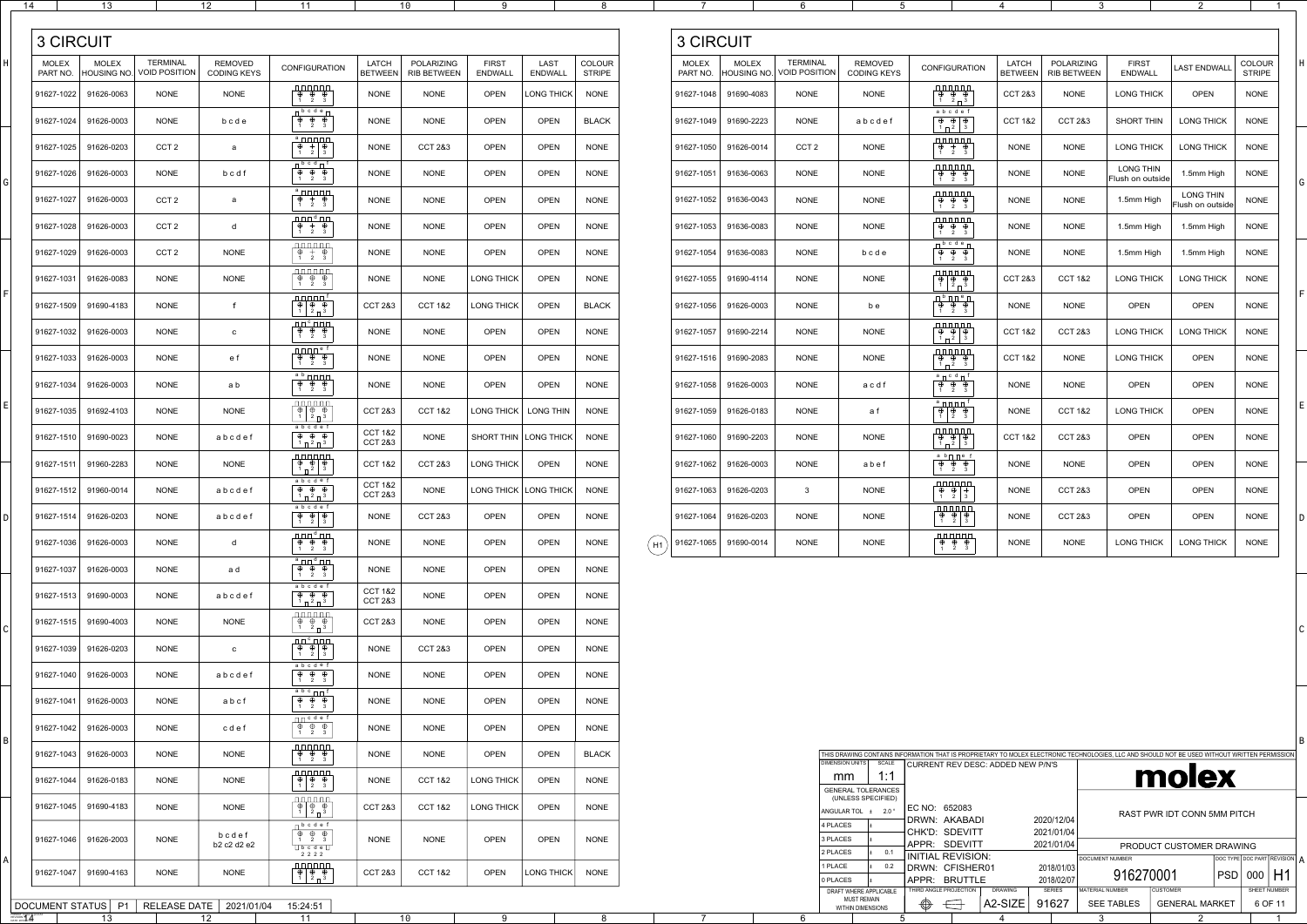| 14                       | 13                          |                                         | 12                                   | 11                                                                                                                                                                                                                                                                                                                                                                                                                                                                                                                                                                                                                                                                                                                                                        |                                | 10                               | -9                             |                               | 8                              | 7                        |                             |                                  |                                      | $5\overline{)}$                                                                                                                                                                                                                                                                                                                                                                                                                                                                                                                                                                                      | 4                              |                                  | $\mathbf{3}$                             | $\overline{2}$                           |                         |    |
|--------------------------|-----------------------------|-----------------------------------------|--------------------------------------|-----------------------------------------------------------------------------------------------------------------------------------------------------------------------------------------------------------------------------------------------------------------------------------------------------------------------------------------------------------------------------------------------------------------------------------------------------------------------------------------------------------------------------------------------------------------------------------------------------------------------------------------------------------------------------------------------------------------------------------------------------------|--------------------------------|----------------------------------|--------------------------------|-------------------------------|--------------------------------|--------------------------|-----------------------------|----------------------------------|--------------------------------------|------------------------------------------------------------------------------------------------------------------------------------------------------------------------------------------------------------------------------------------------------------------------------------------------------------------------------------------------------------------------------------------------------------------------------------------------------------------------------------------------------------------------------------------------------------------------------------------------------|--------------------------------|----------------------------------|------------------------------------------|------------------------------------------|-------------------------|----|
| <b>4 CIRCUIT</b>         |                             |                                         |                                      |                                                                                                                                                                                                                                                                                                                                                                                                                                                                                                                                                                                                                                                                                                                                                           |                                |                                  |                                |                               |                                | <b>4 CIRCUIT</b>         |                             |                                  |                                      |                                                                                                                                                                                                                                                                                                                                                                                                                                                                                                                                                                                                      |                                |                                  |                                          |                                          |                         |    |
| <b>MOLEX</b><br>PART NO. | <b>MOLEX</b><br>HOUSING NO. | <b>TERMINAL</b><br><b>VOID POSITION</b> | <b>REMOVED</b><br><b>CODING KEYS</b> | <b>CONFIGURATION</b>                                                                                                                                                                                                                                                                                                                                                                                                                                                                                                                                                                                                                                                                                                                                      | <b>LATCH</b><br><b>BETWEEN</b> | POLARIZING<br><b>RIB BETWEEN</b> | <b>FIRST</b><br><b>ENDWALL</b> | <b>LAST</b><br><b>ENDWALL</b> | <b>COLOUR</b><br><b>STRIPE</b> | <b>MOLEX</b><br>PART NO. | <b>MOLEX</b><br>HOUSING NO. | <b>TERMINAL</b><br>VOID POSITION | <b>REMOVED</b><br><b>CODING KEYS</b> | <b>CONFIGURATION</b>                                                                                                                                                                                                                                                                                                                                                                                                                                                                                                                                                                                 | <b>LATCH</b><br><b>BETWEEN</b> | POLARIZING<br><b>RIB BETWEEN</b> | <b>FIRST ENDWALL</b>                     | <b>LAST ENDWALI</b>                      | COLOUR<br><b>STRIPE</b> |    |
| 91627-2001               | 91626-0004                  | <b>NONE</b>                             | <b>NONE</b>                          | $\begin{array}{c} \begin{array}{c} \text{minminmin} \\ \text{ } \theta \end{array} & \begin{array}{c} \text{minmax} \\ \text{ } \theta \end{array} \end{array}$<br>$1 \quad 2 \quad 3 \quad 4$                                                                                                                                                                                                                                                                                                                                                                                                                                                                                                                                                            | <b>NONE</b>                    | <b>NONE</b>                      | <b>OPEN</b>                    | <b>OPEN</b>                   | <b>NONE</b>                    | $91627 - 2023$           | 91626-0315                  | <b>NONE</b>                      | <b>NONE</b>                          | $\begin{array}{ c c c c c }\hline \text{nonnonnon} \\ \hline \text{ $\theta$} & \text{ $\theta$} & \text{ $\theta$} & \text{ $\theta$} \\\hline \end{array}$<br>$1 \quad 2 \quad 3 \mid 4$                                                                                                                                                                                                                                                                                                                                                                                                           | <b>NONE</b>                    | 3&4                              | <b>LONG THICK</b>                        | <b>LONG THICK</b>                        | <b>NONE</b>             |    |
| 91627-2501               | 91690-2004                  | <b>NONE</b>                             | <b>NONE</b>                          | $\begin{array}{c}\n\text{nonnonnon}\n\\ \uparrow \oplus \oplus \oplus \oplus\n\end{array}$<br>$1 \square 2 3 4$                                                                                                                                                                                                                                                                                                                                                                                                                                                                                                                                                                                                                                           | 1&2                            | <b>NONE</b>                      | <b>OPEN</b>                    | <b>OPEN</b>                   | <b>NONE</b>                    | $91627 - 2024$           | 91626-0215                  | <b>NONE</b>                      | <b>NONE</b>                          | $\begin{array}{ c c c c c }\n\hline\n\text{minminmin} & \text{if } \mathcal{A} & \mathcal{A} & \mathcal{A} & \mathcal{A} & \mathcal{A} & \mathcal{A} & \mathcal{A} & \mathcal{A} & \mathcal{A} & \mathcal{A} & \mathcal{A} & \mathcal{A} & \mathcal{A} & \mathcal{A} & \mathcal{A} & \mathcal{A} & \mathcal{A} & \mathcal{A} & \mathcal{A} & \mathcal{A} & \mathcal{A} & \mathcal{A} & \mathcal{A} & \mathcal{A} & \mathcal{A} & \mathcal{A} & \mathcal$<br>$\begin{array}{c ccccc}\n1 & 2 & 3 & 4\n\end{array}$                                                                                     | <b>NONE</b>                    | 2&3                              | <b>LONG THICK</b>                        | <b>LONG THICK</b>                        | <b>NONE</b>             |    |
| 91627-2002               | 91626-0204                  | <b>NONE</b>                             | defgh                                | $1 \quad 2 \quad 3 \quad 4$                                                                                                                                                                                                                                                                                                                                                                                                                                                                                                                                                                                                                                                                                                                               | <b>NONE</b>                    | 2&3                              | <b>OPEN</b>                    | <b>OPEN</b>                   | <b>RED</b>                     | 91627-2025               | 91690-2304                  | CCT <sub>2</sub>                 | <b>NONE</b>                          | $\begin{array}{c}\n\boxed{\text{1}}\ \boxed{\text{1}}\ \boxed{\text{2}}\ \boxed{\text{3}}\ \boxed{\text{4}}\ \boxed{\text{4}}\ \boxed{\text{5}}\ \boxed{\text{6}}\ \boxed{\text{6}}\ \boxed{\text{6}}\ \boxed{\text{6}}\ \boxed{\text{6}}\ \boxed{\text{6}}\ \boxed{\text{6}}\ \boxed{\text{6}}\ \boxed{\text{6}}\ \boxed{\text{6}}\ \boxed{\text{6}}\ \boxed{\text{6}}\ \boxed{\text{6}}\ \boxed{\text{6}}\ \boxed{\text{6}}\ \boxed{\text{6}}\ \boxed{\text{6}}\ \boxed{\text{6}}\ \boxed{\text{6}}\ \boxed{\text$<br>$\begin{array}{ c c c c c c c c } \hline 1 & 2 & 3 & 4 \\\hline \end{array}$ | 1&2                            | 3&4                              | <b>OPEN</b>                              | <b>OPEN</b>                              | <b>NONE</b>             |    |
| 91627-2003               | 91626-0204                  | <b>NONE</b>                             | <b>NONE</b>                          | $\begin{array}{ c c c c c }\hline\text{nonnonnon} \\ \hline \oplus & \oplus & \oplus \\ \hline \end{array}$<br>$1 \quad 2 \quad 3 \quad 4$                                                                                                                                                                                                                                                                                                                                                                                                                                                                                                                                                                                                                | <b>NONE</b>                    | 2&3                              | <b>OPEN</b>                    | <b>OPEN</b>                   | RED                            | 91627-2026               | 91690-0264                  | <b>NONE</b>                      | <b>NONE</b>                          | $1$ $2$ $3$ $1$                                                                                                                                                                                                                                                                                                                                                                                                                                                                                                                                                                                      | 1&2 3&4                        | 2&3                              | <b>OPEN</b>                              | <b>LONG THICK</b>                        | <b>NONE</b>             |    |
|                          | 91627-2004 91626-0204       | <b>NONE</b>                             | bdefgh                               | $\Box$ b $\Box$ defgh<br>$\begin{array}{c c c c c c} \hline \text{ } & \text{ } & \text{ } & \text{ } \\ \hline \text{ } & \text{ } & \text{ } & \text{ } & \text{ } & \text{ } \\ \hline \end{array}$<br>$1 \quad 2 \quad 3 \quad 4$                                                                                                                                                                                                                                                                                                                                                                                                                                                                                                                     | <b>NONE</b>                    | 2&3                              | <b>OPEN</b>                    | <b>OPEN</b>                   | RED                            | 91627-2509               | 91690-9901                  | <b>NONE</b>                      | <b>NONE</b>                          |                                                                                                                                                                                                                                                                                                                                                                                                                                                                                                                                                                                                      | 1&2 2&3                        | 3&4                              | <b>OPEN</b>                              | <b>OPEN</b>                              | <b>NONE</b>             |    |
| 91627-2005               | 91626-0004                  | <b>NONE</b>                             | defg                                 | $\begin{array}{c} \square \square \square \stackrel{\text{def}}{ \square } \stackrel{\square}{ \square } \stackrel{\blacksquare}{ \square } \stackrel{\blacksquare}{ \square } \stackrel{\blacksquare}{ \square } \stackrel{\blacksquare}{ \square } \stackrel{\blacksquare}{ \square } \stackrel{\blacksquare}{ \square } \stackrel{\blacksquare}{ \square } \stackrel{\blacksquare}{ \square } \stackrel{\blacksquare}{ \square } \stackrel{\blacksquare}{ \square } \stackrel{\blacksquare}{ \square } \stackrel{\blacksquare}{ \square } \stackrel{\blacksquare}{ \square } \stackrel{\blacksquare}{ \square } \stackrel{\blacksquare}{ \square } \stackrel{\blacksquare}{ \square } \stackrel{\blacksquare}{ \square$<br>$1 \quad 2 \quad 3 \quad 4$ | <b>NONE</b>                    | <b>NONE</b>                      | <b>OPEN</b>                    | <b>OPEN</b>                   | <b>NONE</b>                    | $91627 - 2510$           | 91690-9903                  | <b>NONE</b>                      | <b>NONE</b>                          | $\begin{array}{ c c c c c }\n\hline\n\text{nonnonnon} & \oplus & \oplus & \oplus & \oplus \\ \hline\n\end{array}$                                                                                                                                                                                                                                                                                                                                                                                                                                                                                    | 1&2 2&3                        | 3&4                              | <b>LONG THICK</b>                        | <b>OPEN</b>                              | <b>NONE</b>             | H1 |
| 91627-2006               | 91626-0004                  | <b>NONE</b>                             | bcdf                                 | $\begin{array}{ c c c c c }\hline &b&c&d&f&\quad\hline \quad \oplus\quad \oplus\quad \oplus\quad \oplus\quad \oplus\quad \end{array}$<br>$1 \quad 2 \quad 3 \quad 4$                                                                                                                                                                                                                                                                                                                                                                                                                                                                                                                                                                                      | <b>NONE</b>                    | <b>NONE</b>                      | <b>OPEN</b>                    | <b>OPEN</b>                   | <b>NONE</b>                    | 91627-2511               | 91690-2304                  | <b>NONE</b>                      | <b>NONE</b>                          | $\begin{array}{ c c c c c }\n\hline\n\text{nonnonnon} & \oplus & \oplus & \oplus & \oplus \\ \hline\n\end{array}$<br>$\begin{array}{c c c c c c} \hline 1 & 2 & 3 & 4 \ \hline \end{array}$                                                                                                                                                                                                                                                                                                                                                                                                          | 1&2                            | 3&4                              | <b>OPEN</b>                              | <b>OPEN</b>                              | <b>NONE</b>             |    |
| 91627-2007 91626-0004    |                             | <b>NONE</b>                             | abefh                                | $a b \sqcap \sqcap e f \sqcap h$<br>$\overline{\theta} \quad \overline{\theta} \quad \overline{\theta} \quad \overline{\theta} \quad \overline{\theta}$<br>$1 \quad 2 \quad 3 \quad 4$                                                                                                                                                                                                                                                                                                                                                                                                                                                                                                                                                                    | <b>NONE</b>                    | <b>NONE</b>                      | <b>OPEN</b>                    | <b>OPEN</b>                   | <b>NONE</b>                    |                          | 91627-2512 91626-0004       | <b>NONE</b>                      | b g                                  | $\Pi$ $\mathfrak{g}$ $\Pi$ $\Pi$ $\Pi$ $\mathfrak{g}$ $\Pi$<br>$\theta \oplus \theta$<br>$1 \quad 2 \quad 3 \quad 4$                                                                                                                                                                                                                                                                                                                                                                                                                                                                                 | <b>NONE</b>                    | <b>NONE</b>                      | <b>OPEN</b>                              | <b>OPEN</b>                              | <b>NONE</b>             |    |
| 91627-2008 91626-0004    |                             | <b>NONE</b>                             | abcdefgh                             | a b c d e f g h<br>$\oplus \quad \oplus \quad \oplus \quad \oplus$<br>$1 \quad 2 \quad 3 \quad 4$                                                                                                                                                                                                                                                                                                                                                                                                                                                                                                                                                                                                                                                         | <b>NONE</b>                    | <b>NONE</b>                      | <b>OPEN</b>                    | <b>OPEN</b>                   | <b>NONE</b>                    |                          | 91627-2027 91626-0004       | <b>NONE</b>                      | bde                                  | $\begin{array}{c} \mathbf{a} \mathbf{b} \mathbf{c} \mathbf{d} \mathbf{e} \mathbf{b} \\ \mathbf{b} \mathbf{c} \mathbf{d} \mathbf{e} \mathbf{d} \mathbf{e} \end{array}$<br>$\begin{array}{cccc} \end{array}$ 1 2 3 4                                                                                                                                                                                                                                                                                                                                                                                   | <b>NONE</b>                    | <b>NONE</b>                      | <b>OPEN</b>                              | <b>OPEN</b>                              | <b>NONE</b>             |    |
| 91627-2009               | 91626-0004                  | <b>NONE</b>                             | abfg                                 | $\frac{a b \pi \pi f g}{2}$<br>$\oplus \quad \oplus \quad \oplus \quad \oplus$<br>$1 \quad 2 \quad 3 \quad 4$                                                                                                                                                                                                                                                                                                                                                                                                                                                                                                                                                                                                                                             | <b>NONE</b>                    | <b>NONE</b>                      | <b>OPEN</b>                    | <b>OPEN</b>                   | <b>NONE</b>                    | 91627-2028               | 91626-0004                  | <b>NONE</b>                      | c e                                  | $\begin{array}{c} \square \square \, {}^c \square \, {}^e \square \, \square \, \square \\ \square \, {}^c \square \, {}^e \square \, \square \, \square \end{array}$<br>$1 \quad 2 \quad 3 \quad 4$                                                                                                                                                                                                                                                                                                                                                                                                 | <b>NONE</b>                    | <b>NONE</b>                      | <b>OPEN</b>                              | <b>OPEN</b>                              | <b>NONE</b>             |    |
| 91627-2503 91690-0224    |                             | <b>NONE</b>                             | <b>NONE</b>                          | $\begin{array}{ c c c c c }\hline \text{nonnonnon} \\ \hline \oplus & \oplus & \oplus \\ \hline \end{array}$<br>$1 \square$ $2 \square$ $3 \square$ $4$                                                                                                                                                                                                                                                                                                                                                                                                                                                                                                                                                                                                   | 1&2 3&4                        | 2&3                              | SHORT THIN   LONG THICK        |                               | <b>NONE</b>                    |                          | 91627-2529 91690-0044       | <b>NONE</b>                      | <b>NONE</b>                          | فمنقصوص<br>$ \oplus \oplus \oplus \oplus$<br>$\begin{array}{c c} 1 & 2 & 3 & 4 \end{array}$<br>a b c <sub>ΠΠ</sub> f g h                                                                                                                                                                                                                                                                                                                                                                                                                                                                             | 1&2 3&4                        | <b>NONE</b>                      | <b>SHORT THIN</b>                        | <b>LONG THICK</b>                        | <b>NONE</b>             |    |
|                          | 91627-2010 91626-0004       | <b>NONE</b>                             | cdeh                                 | $\begin{array}{ c c c c c }\hline \text{and} & \text{if} & \text{if} & \text{if} & \text{if} \\ \hline \oplus & \oplus & \oplus & \oplus & \text{if} & \text{if} & \text{if} \\ \hline \end{array}$<br>$1 \quad 2 \quad 3 \quad 4$                                                                                                                                                                                                                                                                                                                                                                                                                                                                                                                        | <b>NONE</b>                    | <b>NONE</b>                      | <b>OPEN</b>                    | <b>OPEN</b>                   | <b>NONE</b>                    |                          | 91627-2514 91626-0004       | <b>NONE</b>                      | abcfgh                               | $\overline{\bigoplus_{i=1}^{n} \bigoplus_{j=1}^{n} \bigoplus_{j=1}^{n} \bigoplus_{j=1}^{n} \bigoplus_{j=1}^{n} \bigoplus_{j=1}^{n} \bigoplus_{j=1}^{n} \bigoplus_{j=1}^{n} \bigoplus_{j=1}^{n} \bigoplus_{j=1}^{n} \bigoplus_{j=1}^{n} \bigoplus_{j=1}^{n} \bigoplus_{j=1}^{n} \bigoplus_{j=1}^{n} \bigoplus_{j=1}^{n} \bigoplus_{j=1}^{n} \bigoplus_{j=1}^{n} \bigoplus_{j=1}^{n} \$<br>  1 2 3 4                                                                                                                                                                                                   | <b>NONE</b>                    | <b>NONE</b>                      | <b>OPEN</b>                              | <b>OPEN</b>                              | <b>NONE</b>             |    |
|                          | 91627-2012 91626-0015       | <b>NONE</b>                             | <b>ALL</b>                           | abcdefgh<br>$\overline{\bigoplus\hspace{0.1cm} \bigoplus\hspace{0.1cm} \bigoplus\hspace{0.1cm} \bigoplus\hspace{0.1cm} \bigoplus\hspace{0.1cm} \hspace{0.1cm} \bigoplus\hspace{0.1cm} \hspace{0.1cm}$<br>$1 \quad 2 \quad 3 \quad 4$                                                                                                                                                                                                                                                                                                                                                                                                                                                                                                                      | <b>NONE</b>                    | <b>NONE</b>                      | LONG THICK   LONG THICK        |                               | <b>NONE</b>                    |                          | 91627-2019 91692-7124       | <b>NONE</b>                      | <b>NONE</b>                          | $\begin{array}{ c c c c c }\n\hline\n\text{nonnonnon} & \text{if } \theta & \theta & \theta & \theta \\ \hline\n\theta & \theta & \theta & \theta & \theta & \theta\end{array}$                                                                                                                                                                                                                                                                                                                                                                                                                      | 2&3                            | 1&2 3&4                          | <b>LONG THIN</b><br>FLUSH OUTSIDE        | <b>LONG THIN</b><br><b>FLUSH OUTSIDE</b> | <b>NONE</b>             |    |
|                          | 91627-2011 91626-0004       | <b>NONE</b>                             | defgh                                | $\begin{array}{ c c c c c }\n\hline\n\text{min of each} & \text{if } a \neq b \text{ and } b \neq b\end{array}$<br>$1 \quad 2 \quad 3 \quad 4$                                                                                                                                                                                                                                                                                                                                                                                                                                                                                                                                                                                                            | <b>NONE</b>                    | <b>NONE</b>                      | <b>OPEN</b>                    | <b>OPEN</b>                   | <b>NONE</b>                    |                          | 91627-2515 91626-0004       | <b>NONE</b>                      | acdefh                               | $\begin{tabular}{ c c c c c } \hline a & c & d & e & f & h \\ \hline $\oplus$ & $\oplus$ & $\oplus$ & $\oplus$ \\ \hline \end{tabular}$<br>$1 \quad 2 \quad 3 \quad 4$                                                                                                                                                                                                                                                                                                                                                                                                                               | <b>NONE</b>                    | <b>NONE</b>                      | <b>OPEN</b>                              | <b>OPEN</b>                              | <b>NONE</b>             |    |
|                          | 91627-2013 91690-0284       | <b>NONE</b>                             | <b>NONE</b>                          | $1 \square^2$ $3 \square^4$                                                                                                                                                                                                                                                                                                                                                                                                                                                                                                                                                                                                                                                                                                                               | 1&2 3&4                        | 2&3                              | <b>LONG THICK</b>              | <b>OPEN</b>                   | <b>NONE</b>                    |                          | 91627-2516 91692-7125       | <b>NONE</b>                      | <b>NONE</b>                          | عميم ممالك مال<br>$\oplus$ $\oplus$ $\oplus$ $\oplus$<br>$\begin{array}{ c c c c c c c c c } \hline 1 & 2 & 3 & 4 \\ \hline \end{array}$                                                                                                                                                                                                                                                                                                                                                                                                                                                             | 2&3                            | 3&4                              | <b>LONG THIN</b><br><b>FLUSH OUTSIDE</b> | <b>LONG THIN</b><br><b>FLUSH OUTSIDE</b> | <b>NONE</b>             |    |
|                          | 91627-2502 91690-0084       | <b>NONE</b>                             | <b>NONE</b>                          | وممموموق<br>$\begin{array}{ccccccccccccccccc} \oplus & \oplus & \oplus & \oplus & \oplus & \end{array}$<br>$1 \square^2$ $3 \square^4$<br>$\Box$ b c d e f g $\Box$                                                                                                                                                                                                                                                                                                                                                                                                                                                                                                                                                                                       | 1&2 3&4                        | <b>NONE</b>                      | <b>LONG THICK</b>              | <b>OPEN</b>                   | <b>NONE</b>                    |                          | 91627-2517 91692-7126       | <b>NONE</b>                      | <b>NONE</b>                          | . ممموم والم<br>$\bigoplus$ $\bigoplus$ $\bigoplus$ $\bigoplus$<br>$\begin{array}{ c c c c c }\n\hline\n1 & 2 & 3 & 4 \\ \hline\n\end{array}$                                                                                                                                                                                                                                                                                                                                                                                                                                                        | 2&3                            | 1&2                              | <b>LONG THIN</b><br><b>FLUSH OUTSIDE</b> | <b>LONG THIN</b><br><b>FLUSH OUTSIDE</b> | <b>NONE</b>             |    |
|                          | 91627-2014 91626-0004       | <b>NONE</b>                             | bcdefg                               | $1 \quad 2 \quad 3 \quad 4$                                                                                                                                                                                                                                                                                                                                                                                                                                                                                                                                                                                                                                                                                                                               | <b>NONE</b>                    | <b>NONE</b>                      | <b>OPEN</b>                    | <b>OPEN</b>                   | <b>NONE</b>                    |                          | 91627-2518 91636-0224       | <b>NONE</b>                      | <b>NONE</b>                          | $\begin{array}{ c c c c c }\n1 & 2 & 3 & 4\n\end{array}$                                                                                                                                                                                                                                                                                                                                                                                                                                                                                                                                             | <b>NONE</b>                    | 2&3                              | <b>LONG THIN</b><br>FLUSH OUTSIDE        | LONG THIN<br><b>FLUSH OUTSIDE</b>        | <b>NONE</b>             |    |
|                          | 91627-2015 91690-4104       | <b>NONE</b>                             | <b>NONE</b>                          | ومممومهم<br>$\oplus$ $\oplus$ $\oplus$<br>$1 \mid 2 \mid 3 \mid 4$<br>وممممومو                                                                                                                                                                                                                                                                                                                                                                                                                                                                                                                                                                                                                                                                            | 3&4                            | 1&2                              | <b>OPEN</b>                    | <b>OPEN</b>                   | <b>NONE</b>                    |                          | 91627-2519 91636-0324       | <b>NONE</b>                      | <b>NONE</b>                          | $\begin{array}{ c c c c c }\n\hline\n\text{nonnon} & \text{if } \mathbb{R} & \mathbb{R} & \mathbb{R} & \mathbb{R} & \mathbb{R} & \mathbb{R} & \mathbb{R} & \mathbb{R} & \mathbb{R} & \mathbb{R} & \mathbb{R} & \mathbb{R} & \mathbb{R} & \mathbb{R} & \mathbb{R} & \mathbb{R} & \mathbb{R} & \mathbb{R} & \mathbb{R} & \mathbb{R} & \mathbb{R} & \mathbb{R} & \mathbb{R} & \mathbb{R} & \mathbb{R} & \mathbb{R} & \mathbb{$<br>$\begin{array}{ c c c c c c } \hline 1 & 2 & 3 & 4 \\\hline \end{array}$                                                                                              | <b>NONE</b>                    | 3&4                              | LONG THIN<br>FLUSH OUTSIDE               | LONG THIN<br><b>FLUSH OUTSIDE</b>        | <b>NONE</b>             |    |
|                          | 91627-2016 91626-0004       | CCT <sub>2</sub>                        | <b>NONE</b>                          | $\oplus$ + $\oplus$ $\oplus$<br>$1 \quad 2 \quad 3 \quad 4$                                                                                                                                                                                                                                                                                                                                                                                                                                                                                                                                                                                                                                                                                               | <b>NONE</b>                    | <b>NONE</b>                      | <b>OPEN</b>                    | <b>OPEN</b>                   | <b>NONE</b>                    |                          |                             |                                  |                                      |                                                                                                                                                                                                                                                                                                                                                                                                                                                                                                                                                                                                      |                                |                                  |                                          |                                          |                         |    |
| 91627-2017 91626-0004    |                             | <b>NONE</b>                             | bcefg                                | $1 \quad 2 \quad 3 \quad 4$<br>$\begin{array}{ c c c c c }\hline \text{nonnonnon} \\ \hline \text{ $\theta$} & \text{ $\theta$} & \text{ $\theta$} \\\hline \end{array}$                                                                                                                                                                                                                                                                                                                                                                                                                                                                                                                                                                                  | <b>NONE</b>                    | <b>NONE</b>                      | <b>OPEN</b>                    | <b>OPEN</b>                   | <b>NONE</b>                    |                          |                             |                                  |                                      |                                                                                                                                                                                                                                                                                                                                                                                                                                                                                                                                                                                                      |                                |                                  |                                          |                                          |                         |    |
| 91627-2504 91690-0204    |                             | <b>NONE</b>                             | <b>NONE</b>                          |                                                                                                                                                                                                                                                                                                                                                                                                                                                                                                                                                                                                                                                                                                                                                           | 1&2 3&4                        | 2&3                              | <b>OPEN</b>                    | <b>OPEN</b>                   | <b>NONE</b>                    |                          |                             |                                  |                                      |                                                                                                                                                                                                                                                                                                                                                                                                                                                                                                                                                                                                      |                                |                                  |                                          |                                          |                         |    |

|   | 91627-2504 | 91690-0204 | <b>NONE</b> | <b>NONE</b> | $\oplus$<br>$\oplus$<br>$\oplus$<br>$\oplus$<br>$1 \n\overline{2}$ $3 \n\overline{4}$                                                         | 1&2 3&4     | 2&3         | <b>OPEN</b>             | <b>OPEN</b>       | <b>NONE</b> |
|---|------------|------------|-------------|-------------|-----------------------------------------------------------------------------------------------------------------------------------------------|-------------|-------------|-------------------------|-------------------|-------------|
|   | 91627-2506 | 91690-0224 | <b>NONE</b> | abcdefgh    | abcdefgh<br>$\oplus$<br>$\oplus$<br>$\oplus$<br>$\oplus$<br>$1 \square$ $2 \square$ $3 \square$ $4$                                           | 1&2 3&4     | 2&3         | SHORT THIN              | <b>LONG THICK</b> | <b>NONE</b> |
|   | 91627-2507 | 91690-0064 | <b>NONE</b> | <b>NONE</b> | <u> חחחחחחח</u><br>$\overline{\bigoplus}$<br>$\theta$ $\theta$<br>$\oplus$<br>$1 \square^2$ $3 \square^4$                                     | 1&2 3&4     | <b>NONE</b> | <b>OPEN</b>             | <b>LONG THICK</b> | <b>NONE</b> |
|   | 91627-2508 | 91690-0004 | <b>NONE</b> | <b>NONE</b> | <u>nnnnnnn</u><br>$\oplus$<br>$\oplus$<br>$\oplus$<br>$\oplus$<br>$1 \square 2 3 \square 4$                                                   | 1&2 3&4     | <b>NONE</b> | <b>OPEN</b>             | <b>OPEN</b>       | <b>NONE</b> |
| B | 91627-2020 | 91626-0004 | <b>NONE</b> | abcdfgh     | a b c d <sub>1</sub> f g h<br>$\overline{\bigoplus}$<br>$\oplus$<br>$\overline{\bigoplus}$<br>$\oplus$<br>$\overline{2}$<br>$\mathbf{3}$<br>1 | <b>NONE</b> | <b>NONE</b> | <b>OPEN</b>             | <b>OPEN</b>       | <b>NONE</b> |
|   | 91627-2021 | 91626-0004 | <b>NONE</b> | abdegh      | $a b \nightharpoondown d e \nightharpoondown g h$<br>$\oplus$<br>$\oplus$<br>$\oplus$<br>$\oplus$<br>2<br>$\mathbf{1}$<br>3                   | <b>NONE</b> | <b>NONE</b> | <b>OPEN</b>             | <b>OPEN</b>       | <b>NONE</b> |
|   | 91627-2022 | 91626-0215 | <b>NONE</b> | abcdefgh    | abcdefgh<br>$\oplus$<br>$\frac{1}{3}$<br>$\oplus$<br>$\oplus$<br>$\overline{2}$<br>$\mathbf{1}$<br>4                                          | <b>NONE</b> | 2&3         | LONG THICK   LONG THICK |                   | <b>NONE</b> |
|   |            |            |             |             |                                                                                                                                               |             |             |                         |                   |             |
|   |            |            |             |             |                                                                                                                                               |             |             |                         |                   |             |

|   | mm                                              | 1:1          |                          |    |                |               |                        |           | molex                              |                            |     |                     |     |
|---|-------------------------------------------------|--------------|--------------------------|----|----------------|---------------|------------------------|-----------|------------------------------------|----------------------------|-----|---------------------|-----|
|   | <b>GENERAL TOLERANCES</b><br>(UNLESS SPECIFIED) |              |                          |    |                |               |                        |           |                                    |                            |     |                     |     |
|   | ANGULAR TOL ±                                   | $2.0\degree$ | EC NO: 652083            |    |                |               |                        |           | <b>RAST PWR IDT CONN 5MM PITCH</b> |                            |     |                     |     |
|   | 4 PLACES                                        |              | DRWN: AKABADI            |    |                | 2020/12/04    |                        |           |                                    |                            |     |                     |     |
|   |                                                 |              | CHK'D: SDEVITT           |    |                | 2021/01/04    |                        |           |                                    |                            |     |                     |     |
|   | 3 PLACES                                        |              | APPR: SDEVITT            |    |                | 2021/01/04    |                        |           | PRODUCT CUSTOMER DRAWING           |                            |     |                     |     |
|   | 2 PLACES                                        | 0.1          | <b>INITIAL REVISION:</b> |    |                |               |                        |           |                                    |                            |     |                     |     |
|   | 1 PLACE                                         | 0.2          | DRWN: CFISHER01          |    |                | 2018/01/03    | <b>DOCUMENT NUMBER</b> |           |                                    | DOC TYPE DOC PART REVISION |     |                     | l A |
|   | 0 PLACES                                        |              | APPR: BRUTTLE            |    |                | 2018/02/07    |                        | 916270001 |                                    | <b>PSD</b>                 | 000 | H1                  |     |
|   | DRAFT WHERE APPLICABLE                          |              | THIRD ANGLE PROJECTION   |    | <b>DRAWING</b> | <b>SERIES</b> | <b>MATERIAL NUMBER</b> |           | <b>CUSTOMER</b>                    |                            |     | <b>SHEET NUMBER</b> |     |
|   | <b>MUST REMAIN</b><br><b>WITHIN DIMENSIONS</b>  |              | $\circledcirc$           | セー | A2-SIZE        | 91627         | <b>SEE TABLES</b>      |           | <b>GENERAL MARKET</b>              |                            |     | 7 OF 11             |     |
| 6 |                                                 | 5            |                          |    |                |               |                        |           |                                    |                            |     |                     |     |

A

|                                                                               | <b>DOCUMENT STATUS</b> | D <sub>1</sub> | <b>EASE DATE</b><br><b>REL</b> | 2021/01/04 | 5:24:51 |  |  |
|-------------------------------------------------------------------------------|------------------------|----------------|--------------------------------|------------|---------|--|--|
| FORMAT: master-th-prod-A<br><b>REVISION:</b> $\mathbf{A}$<br>DATE: 2018/01/18 |                        |                |                                |            |         |  |  |

B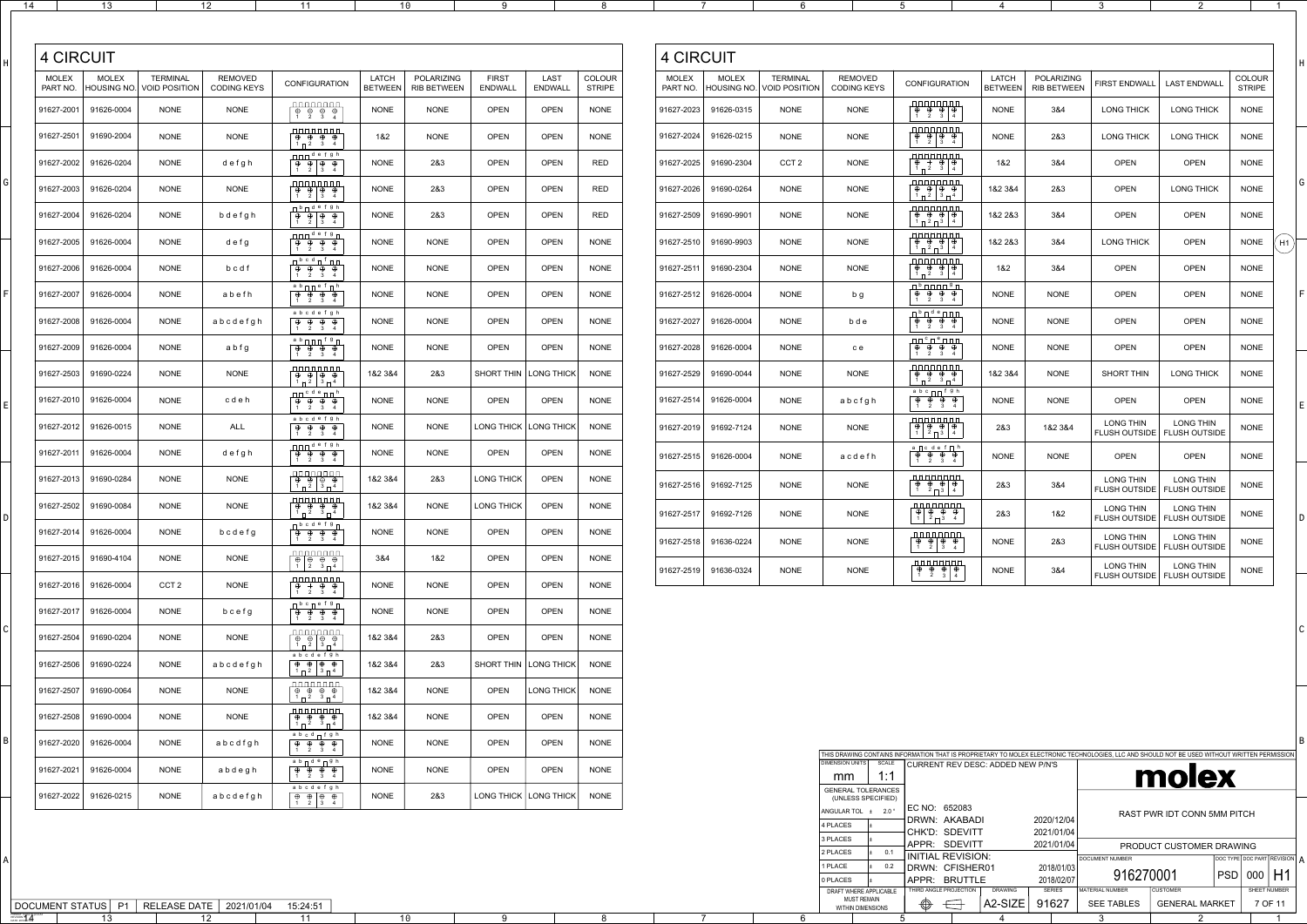| 14                                       | 13                                 |                                         | $12 \overline{ }$                                                                             | 11                                                                                                                                                                                                |                                | 10                               | -9                             |                                          | 8                       |      |                          |                                   | 6                                       |                                                                                                 |                                                                                                                                                                                                                                                                                                                                                                                                                                                                               |                         |                                  |                                     | 2                                               |                                |
|------------------------------------------|------------------------------------|-----------------------------------------|-----------------------------------------------------------------------------------------------|---------------------------------------------------------------------------------------------------------------------------------------------------------------------------------------------------|--------------------------------|----------------------------------|--------------------------------|------------------------------------------|-------------------------|------|--------------------------|-----------------------------------|-----------------------------------------|-------------------------------------------------------------------------------------------------|-------------------------------------------------------------------------------------------------------------------------------------------------------------------------------------------------------------------------------------------------------------------------------------------------------------------------------------------------------------------------------------------------------------------------------------------------------------------------------|-------------------------|----------------------------------|-------------------------------------|-------------------------------------------------|--------------------------------|
| <b>5 CIRCUIT</b>                         |                                    |                                         |                                                                                               |                                                                                                                                                                                                   |                                |                                  |                                |                                          |                         |      | <b>6 CIRCUIT</b>         |                                   |                                         |                                                                                                 |                                                                                                                                                                                                                                                                                                                                                                                                                                                                               |                         |                                  |                                     |                                                 |                                |
| <b>MOLEX</b><br>PART NO.                 | <b>MOLEX</b><br><b>HOUSING NO.</b> | <b>TERMINAL</b><br><b>VOID POSITION</b> | <b>REMOVED</b><br><b>CODING KEYS</b>                                                          | <b>CONFIGURATION</b>                                                                                                                                                                              | <b>LATCH</b><br><b>BETWEEN</b> | POLARIZING<br><b>RIB BETWEEN</b> | <b>FIRST</b><br><b>ENDWALL</b> | <b>LAST ENDWALL</b>                      | COLOUR<br><b>STRIPE</b> |      | <b>MOLEX</b><br>PART NO. | <b>MOLEX</b><br><b>HOUSING NC</b> | <b>TERMINAL</b><br><b>VOID POSITIOI</b> | <b>REMOVED</b><br><b>CODING KEYS</b>                                                            | <b>CONFIGURATION</b>                                                                                                                                                                                                                                                                                                                                                                                                                                                          | <b>LATCH</b><br>BETWEEN | POLARIZING<br><b>RIB BETWEEN</b> | <b>IRST ENDWALL</b>                 | <b>LAST ENDWALI</b>                             | COLOUR<br><b>STRIPE</b>        |
| 91627-3001                               | 91626-0005                         | <b>NONE</b>                             | <b>NONE</b>                                                                                   | <u> 0000000000</u><br>$\oplus \oplus \oplus \oplus \oplus$<br>$1 \quad 2 \quad 3 \quad 4 \quad 5$                                                                                                 | <b>NONE</b>                    | <b>NONE</b>                      | <b>OPEN</b>                    | <b>OPEN</b>                              | <b>NONE</b>             |      | 91627-4001               | 91626-0006                        | <b>NONE</b>                             | <b>NONE</b>                                                                                     | <u>nnnnnnnnnn</u><br>$\oplus \oplus \oplus \oplus \oplus \oplus$<br>1 2 3 4 5 6                                                                                                                                                                                                                                                                                                                                                                                               | <b>NONE</b>             | <b>NONE</b>                      | <b>OPEN</b>                         | <b>OPEN</b>                                     | <b>NONE</b>                    |
| 91627-3501                               | 91690-2005                         | <b>NONE</b>                             | <b>NONE</b>                                                                                   | 0000000000<br>$\oplus$ $\oplus$ $\oplus$ $\oplus$<br>$1 \nightharpoonup 2$ 3 4 5                                                                                                                  | 1&2                            | <b>NONE</b>                      | <b>OPEN</b>                    | <b>OPEN</b>                              | <b>NONE</b>             |      | 91627-4501               | 91690-2006                        | <b>NONE</b>                             | <b>NONE</b>                                                                                     | ,,,,,,,,,,,,,,<br>$\oplus \oplus \oplus \oplus \oplus \oplus$<br>$1 \n\begin{bmatrix} 2 & 3 & 4 & 5 & 6 \end{bmatrix}$                                                                                                                                                                                                                                                                                                                                                        | 182                     | <b>NONE</b>                      | <b>OPEN</b>                         | <b>OPEN</b>                                     | <b>NONE</b>                    |
| 91627-3002                               | 91626-0005                         | <b>NONE</b>                             | cdfgi                                                                                         | ⊓ncd⊓†g⊓i⊓<br>$\begin{array}{ccccccccccccccccc} \hline \quad\oplus\quad \oplus\quad \oplus\quad \oplus\quad \oplus\quad \oplus\quad \oplus\quad \end{array}$<br>$1\quad 2\quad 3\quad 4\quad 5$   | <b>NONE</b>                    | <b>NONE</b>                      | <b>OPEN</b>                    | <b>OPEN</b>                              | <b>NONE</b>             |      | 91627-4002 91626-2006    |                                   | <b>NONE</b>                             | abcdghijk<br>b2 c2 d2 e2 f2 g2                                                                  | a b c d <sub>□ □</sub> g h i j k l<br>$\begin{picture}(150,10) \put(0,0){\line(1,0){10}} \put(15,0){\line(1,0){10}} \put(15,0){\line(1,0){10}} \put(15,0){\line(1,0){10}} \put(15,0){\line(1,0){10}} \put(15,0){\line(1,0){10}} \put(15,0){\line(1,0){10}} \put(15,0){\line(1,0){10}} \put(15,0){\line(1,0){10}} \put(15,0){\line(1,0){10}} \put(15,0){\line(1,0){10}} \put(15,0){\line($<br>$1 \quad 2 \quad 3 \quad 4 \quad 5 \quad 6$<br>$\Box$ b c d e f g h i j k $\Box$ | <b>NONE</b>             | <b>NONE</b>                      | <b>OPEN</b>                         | <b>OPEN</b>                                     | <b>NONE</b>                    |
| $91627 - 3003$                           | 91626-0005                         | <b>NONE</b>                             | abcdefghi                                                                                     | abcde†ghi <sub>⊓</sub><br>$\oplus$ $\oplus$ $\oplus$ $\oplus$ $\oplus$<br>1 2 3 4 5                                                                                                               | <b>NONE</b>                    | <b>NONE</b>                      | <b>OPEN</b>                    | <b>OPEN</b>                              | <b>NONE</b>             |      | 91627-4502 91690-0306    |                                   | <b>NONE</b>                             | h2 i2 j2 k2<br><b>NONE</b>                                                                      | 2 2 2 2 2 2 2 2 2 2<br>000000000000<br>$\Box \oplus \Box \oplus \Box \oplus \Box \oplus \Box$                                                                                                                                                                                                                                                                                                                                                                                 | 1&2 5&6                 | 3&4                              | <b>OPEN</b>                         | <b>OPEN</b>                                     | <b>NONE</b>                    |
| $91627 - 3004$                           | 91626-0005                         | <b>NONE</b>                             | abcdefghi                                                                                     | abcdefghij<br>$\oplus$ $\oplus$ $\oplus$ $\oplus$ $\oplus$<br>$1 \quad 2 \quad 3 \quad 4 \quad 5$                                                                                                 | <b>NONE</b>                    | <b>NONE</b>                      | <b>OPEN</b>                    | <b>OPEN</b>                              | <b>NONE</b>             |      | 91627-4003               | 91626-0006                        | <b>NONE</b>                             | abcdefghijk                                                                                     | $1 \n\begin{array}{ccc} 1 & 2 & 3 \end{array}$ 4 5 $\begin{array}{ccc} 6 & 1 & 1 \end{array}$<br>abcdefghijk <sup>1</sup><br>$\oplus$ $\oplus$ $\oplus$ $\oplus$                                                                                                                                                                                                                                                                                                              | <b>NONE</b>             | <b>NONE</b>                      | <b>OPEN</b>                         | <b>OPEN</b>                                     | <b>NONE</b>                    |
| 91627-3502                               | 91690-0325                         | <b>NONE</b>                             | <b>NONE</b>                                                                                   | <u>nnannannan</u><br>$\oplus$ $\oplus$ $\oplus$ $\oplus$<br>$1 \square^2$ $3 \square^5$                                                                                                           | 1&2 4&5                        | 3&4                              | SHORT THIN                     | <b>LONG THICK</b>                        | <b>NONE</b>             |      | 91627-4004 91626-0006    |                                   | <b>NONE</b>                             | a l                                                                                             | 2 3 4 5<br><u>, a noonoo noo a</u><br>$\oplus \oplus \oplus \oplus \oplus \oplus$                                                                                                                                                                                                                                                                                                                                                                                             | <b>NONE</b>             | <b>NONE</b>                      | <b>OPEN</b>                         | <b>OPEN</b>                                     | <b>NONE</b>                    |
| 91627-3503                               | 91690-2425                         | <b>NONE</b>                             | <b>NONE</b>                                                                                   | ومموموه ومن<br>$\oplus$ $\oplus$ $\oplus$ $\oplus$ 1 $\oplus$<br>$1 \square 2$ 3 4 5                                                                                                              | 1&2                            | 4&5                              | <b>SHORT THIN</b>              | <b>LONG THICK</b>                        | <b>NONE</b>             |      | 91627-4503               | 91690-2526                        | <b>NONE</b>                             | <b>NONE</b>                                                                                     | $1 \quad 2 \quad 3 \quad 4 \quad 5 \quad 6$<br><u>00000000000</u><br>$\oplus$ $\oplus$ $\oplus$ $\oplus$ $\oplus$ $\oplus$                                                                                                                                                                                                                                                                                                                                                    | 182                     | 5&6                              | SHORT THIN                          | <b>LONG THICK</b>                               | <b>NONE</b>                    |
| $91627 - 3504$                           | 91690-0205                         | <b>NONE</b>                             | <b>NONE</b>                                                                                   | $\begin{array}{c c c c c c c c c} \hline 1 & 2 & 3 & 4 & 5 \end{array}$                                                                                                                           | 1&2 4&5                        | 2&3                              | <b>OPEN</b>                    | <b>OPEN</b>                              | <b>NONE</b>             |      |                          | 91627-4005 91626-0206             | <b>NONE</b>                             | <b>NONE</b>                                                                                     | $1 \n\begin{bmatrix} 2 & 3 & 4 & 5 \end{bmatrix}$ 6<br><u>.000000000000</u><br>$\theta$ $\theta$ $\theta$ $\theta$ $\theta$ $\theta$                                                                                                                                                                                                                                                                                                                                          | <b>NONE</b>             | 2&3                              | <b>OPEN</b>                         | <b>OPEN</b>                                     | <b>NONE</b>                    |
| 91627-3005                               | 91626-0105                         | <b>NONE</b>                             | <b>NONE</b>                                                                                   | 00,00000000<br>$\oplus$ $\oplus$ $\oplus$ $\oplus$<br>$1 \mid 2 \quad 3 \quad 4 \quad 5$                                                                                                          | <b>NONE</b>                    | 1&2                              | <b>OPEN</b>                    | <b>OPEN</b>                              | <b>NONE</b>             |      | 91627-4006   91626-0006  |                                   | <b>NONE</b>                             | cdehij                                                                                          | $1 \t2 \t3 \t4 \t5 \t6$<br>nncdennhijnr<br>$\oplus \oplus \oplus \oplus \oplus$                                                                                                                                                                                                                                                                                                                                                                                               | <b>NONE</b>             | <b>NONE</b>                      | <b>OPEN</b>                         | <b>OPEN</b>                                     | <b>NONE</b>                    |
| 91627-3007                               | 91626-0016                         | <b>NONE</b>                             | abcdefghi                                                                                     | abcdefghil<br>$\uplus \oplus \oplus \oplus \oplus$<br>1 2 3 4 5                                                                                                                                   | <b>NONE</b>                    | <b>NONE</b>                      | <b>LONG THICK</b>              | <b>LONG THICK</b>                        | <b>NONE</b>             |      |                          | 91627-4007 91626-0006             | <b>NONE</b>                             | abefghkl                                                                                        | $1 \t2 \t3 \t4 \t5 \t6$<br>a b <sub>ΠΠ</sub> e f g h <sub>ΠΠ</sub> k l<br>$\oplus$ $\oplus$ $\oplus$ $\oplus$ $\oplus$                                                                                                                                                                                                                                                                                                                                                        | <b>NONE</b>             | <b>NONE</b>                      | <b>OPEN</b>                         | <b>OPEN</b>                                     | <b>NONE</b>                    |
|                                          | 91627-3008 91626-0085              | <b>NONE</b>                             | <b>NONE</b>                                                                                   | annonanan,<br>$\oplus$ $\oplus$ $\oplus$ $\oplus$ $\oplus$<br>1 2 3 4 5                                                                                                                           | <b>NONE</b>                    | <b>NONE</b>                      | <b>LONG THICK</b>              | <b>OPEN</b>                              | <b>NONE</b>             |      |                          | 91627-4504 91690-0206             | <b>NONE</b>                             | <b>NONE</b>                                                                                     | 1 2 3 4 5 6<br><u>nnnnnnnnnn</u><br>$\theta \theta \theta \theta \theta$                                                                                                                                                                                                                                                                                                                                                                                                      | 1&2 5&6                 | 2&3                              | <b>OPEN</b>                         | <b>OPEN</b>                                     | <b>NONE</b>                    |
| 91627-3006                               | 91626-0005                         | <b>NONE</b>                             | bcdghj                                                                                        | $\Box$ b c d $\Box$ g h $\Box$<br>$\begin{array}{c cccc}\n\hline\n\end{array}\n\begin{array}{c}\n\oplus & \oplus & \oplus & \oplus \\ \hline\n\end{array}$<br>$1 \quad 2 \quad 3 \quad 4 \quad 5$ | <b>NONE</b>                    | <b>NONE</b>                      | <b>OPEN</b>                    | <b>OPEN</b>                              | <b>NONE</b>             |      | 91627-4008 91626-0226    |                                   | <b>NONE</b>                             | <b>NONE</b>                                                                                     | $1 \n\overline{2}$ 3 4 5 $\overline{6}$<br><u>nnnnnnnnnn</u><br>$\theta \theta \phi$                                                                                                                                                                                                                                                                                                                                                                                          | <b>NONE</b>             | 2&3                              | <b>SHORT THIN</b>                   | <b>LONG THICK</b>                               | <b>NONE</b>                    |
|                                          | 91627-3505   91690-0225            | <b>NONE</b>                             | abcdefghi                                                                                     | abcdefghi J<br>$\theta \theta \theta \theta \theta$<br>$1 \square^2$ 3 4 $\square^5$                                                                                                              | 1&2 4&5                        | 2&3                              | SHORT THIN                     | <b>LONG THICK</b>                        | <b>NONE</b>             |      | 91627-4507 91690-0026    |                                   | <b>NONE</b>                             | <b>NONE</b>                                                                                     | $1 \t2 \t3 \t4 \t5 \t6$<br><u>000000000000</u><br>$\oplus \oplus \oplus \oplus \oplus \oplus$                                                                                                                                                                                                                                                                                                                                                                                 | 1&2 5&6                 | <b>NONE</b>                      | <b>SHORT THIN</b>                   | <b>LONG THICK</b>                               | <b>NONE</b>                    |
|                                          | 91627-3009 91626-0005              | <b>CCT 2 &amp; 4</b>                    | <b>NONE</b>                                                                                   | <u>nnnnnnnn</u><br>$\oplus$ + $\oplus$ + $\oplus$<br>1 2 3 4 5                                                                                                                                    | <b>NONE</b>                    | <b>NONE</b>                      | <b>OPEN</b>                    | <b>OPEN</b>                              | <b>NONE</b>             |      |                          | 91627-4508 91690-0206             | <b>NONE</b>                             | <b>NONE</b>                                                                                     | $1 \n\overline{2}$ 3 4 5 $\overline{6}$                                                                                                                                                                                                                                                                                                                                                                                                                                       | 1&2 5&6                 | 2&3                              | <b>OPEN</b>                         | <b>OPEN</b>                                     | <b>BLACK</b>                   |
| 91627-3507                               | 91690-0065                         | <b>NONE</b>                             | <b>NONE</b>                                                                                   | 0000000000<br>$\oplus \oplus \oplus \oplus \oplus$<br>$\begin{array}{c cccc}\n1 & 2 & 3 & 4 & 5\n\end{array}$                                                                                     | 1&2 4&5                        | <b>NONE</b>                      | <b>OPEN</b>                    | <b>LONG THICK</b>                        | <b>NONE</b>             |      |                          |                                   |                                         |                                                                                                 | $1 \square$ 2 3 4 5 $\square$ 6                                                                                                                                                                                                                                                                                                                                                                                                                                               |                         |                                  |                                     |                                                 |                                |
|                                          | 91627-3011 91626-0205              | <b>NONE</b>                             | <b>NONE</b>                                                                                   |                                                                                                                                                                                                   | <b>NONE</b>                    | 2&3                              | <b>OPEN</b>                    | <b>OPEN</b>                              | <b>NONE</b>             |      |                          | 91627-4509 91690-0066             | <b>NONE</b>                             | <b>NONE</b>                                                                                     | $1 \n\pi$ 2 3 4 5 $\pi$ 6<br>nb c d e f g h i j k n<br>$\oplus$ $\oplus$ $\oplus$ $\oplus$ $\oplus$                                                                                                                                                                                                                                                                                                                                                                           | 1&2 5&6                 | <b>NONE</b>                      | <b>OPEN</b>                         | <b>LONG THICK</b>                               | <b>NONE</b>                    |
|                                          | 91627-3010 91690-4125              | <b>NONE</b>                             | <b>NONE</b>                                                                                   | 00,00000000<br>$\oplus$ $\oplus$ $\oplus$ $\oplus$<br>$\begin{array}{c cccc}\n1 & 2 & 3 & 4 \end{array}$                                                                                          | 4&5                            | 1&2                              | SHORT THIN                     | <b>LONG THICK</b>                        | <b>NONE</b>             |      | 91627-4009   91626-0006  |                                   | <b>NONE</b>                             | bcdefghijk                                                                                      | 1 2 3 4 5 6<br>abcdefghijkl                                                                                                                                                                                                                                                                                                                                                                                                                                                   | <b>NONE</b>             | <b>NONE</b>                      | <b>OPEN</b>                         | <b>OPEN</b>                                     | <b>NONE</b>                    |
|                                          | 91627-3012   91626-0205            | <b>CCT 2 &amp; 4</b>                    | <b>NONE</b>                                                                                   | nnnnnnnnn<br>$\Theta$ + $\Theta$ + $\Theta$<br>$\begin{array}{c cccc}\n1 & 2 & 3 & 4 & 5\n\end{array}$                                                                                            | <b>NONE</b>                    | 2&3                              | <b>OPEN</b>                    | <b>OPEN</b>                              | <b>NONE</b>             |      |                          | 91627-4010 91626-0017             | <b>NONE</b>                             | abcdefghijkl                                                                                    | ,,,,,,,,,,,,,,,                                                                                                                                                                                                                                                                                                                                                                                                                                                               | <b>NONE</b>             | <b>NONE</b>                      | <b>LONG THICK</b>                   | <b>LONG THICK</b>                               | <b>NONE</b><br>D               |
|                                          | 91627-3013 91690-0025              | <b>NONE</b>                             | <b>NONE</b>                                                                                   | <u>nnnnnnnnn</u><br>$\uplus \oplus \oplus \oplus \oplus$                                                                                                                                          | 1&2 4&5                        | <b>NONE</b>                      | SHORT THIN                     | <b>LONG THICK</b>                        | <b>NONE</b>             |      |                          | 91627-4011 91690-0026             | CCT <sub>6</sub>                        | <b>NONE</b>                                                                                     | $\oplus \oplus \oplus \oplus \oplus \oplus \oplus$<br>$1 \n\begin{bmatrix} 2 & 3 & 4 & 5 \n\end{bmatrix}$<br><u> 000000000000</u>                                                                                                                                                                                                                                                                                                                                             | 1&2 5&6                 | <b>NONE</b>                      | <b>SHORT THIN</b>                   | <b>LONG THICK</b>                               | <b>NONE</b>                    |
| 91627-3508                               | 91690-0085                         | <b>NONE</b>                             | <b>NONE</b>                                                                                   | <u>nnnnnnnnn</u><br>$\overline{\theta \quad \theta \quad \theta \quad \theta \quad \theta}$<br>$1 \square^2$ 3 4 $\square$ 5                                                                      | 1&2 4&5                        | <b>NONE</b>                      | <b>LONG THICK</b>              | <b>OPEN</b>                              | <b>NONE</b>             |      | 91627-4012 91626-2006    |                                   | <b>NONE</b>                             | <b>NONE</b>                                                                                     | $\oplus \oplus \oplus \oplus \oplus \oplus$<br>$1 \t2 \t3 \t4 \t5 \t6$<br>$\begin{array}{c cccccc} \texttt{a} & \texttt{b} & \texttt{c} & \texttt{d} & \texttt{e} & \texttt{f} & \texttt{m} & \texttt{i} & \texttt{j} & \texttt{k} & \texttt{l} \\ \hline \oplus & \oplus & \oplus & \oplus & \oplus & \oplus & \oplus \end{array}$                                                                                                                                           | <b>NONE</b>             | <b>NONE</b>                      | <b>OPEN</b>                         | <b>OPEN</b>                                     | <b>NONE</b>                    |
|                                          | 91627-3014   91626-0005            | <b>NONE</b>                             | cej                                                                                           | <u>nn che nnnn '</u><br>$1 \quad 2 \quad 3 \quad 4 \quad 5$                                                                                                                                       | <b>NONE</b>                    | <b>NONE</b>                      | <b>OPEN</b>                    | <b>OPEN</b>                              | <b>NONE</b>             |      |                          | 91627-4013 91626-2006             | <b>NONE</b>                             | abcdefijkl+<br>b2 c2 d2 e2 f2 g2<br>h <sub>2</sub> i <sub>2</sub> j <sub>2</sub> k <sub>2</sub> | 1 2 3 4 5 6<br>Tbcdefghijk<br>2 2 2 2 2 2 2 2 2 2                                                                                                                                                                                                                                                                                                                                                                                                                             | <b>NONE</b>             | <b>NONE</b>                      | <b>OPEN</b>                         | <b>OPEN</b>                                     | <b>NONE</b>                    |
|                                          | 91627-3015 91626-0005              | <b>NONE</b>                             | bcdefghi                                                                                      | ∩bcdefghi⊓<br>$1 \quad 2 \quad 3 \quad 4 \quad 5$                                                                                                                                                 | <b>NONE</b>                    | <b>NONE</b>                      | <b>OPEN</b>                    | <b>OPEN</b>                              | <b>NONE</b>             |      |                          | 91627-4014 91690-0226             | <b>NONE</b>                             | <b>NONE</b>                                                                                     | 000000000000<br>$\boxed{\theta \quad \theta \quad \theta \quad \theta \quad \theta \quad \theta}$<br>$\begin{array}{c cccc}\n1 & 2 & 3 & 4 & 5 & 6\n\end{array}$                                                                                                                                                                                                                                                                                                              | 1&2 5&6                 | 2&3                              | SHORT THIN                          | <b>LONG THICK</b>                               | <b>NONE</b>                    |
|                                          | 91627-3016   91626-0005            | <b>NONE</b>                             | abcefhij                                                                                      | a b c <sub>⊟</sub> e f <sub>⊟</sub> h i j<br>$\uplus \oplus \oplus \oplus \oplus$<br>1 2 3 4 5                                                                                                    | <b>NONE</b>                    | <b>NONE</b>                      | <b>OPEN</b>                    | <b>OPEN</b>                              | <b>NONE</b>             |      |                          | 91627-4015 91636-0026             | <b>NONE</b>                             | <b>NONE</b>                                                                                     | ممموم مممومون<br>$\oplus \oplus \oplus \oplus \oplus \oplus$<br>$1 \quad 2 \quad 3 \quad 4 \quad 5 \quad 6$                                                                                                                                                                                                                                                                                                                                                                   | <b>NONE</b>             | <b>NONE</b>                      | <b>LONG THIN</b>                    | <b>LONG THIN</b><br>FLUSH OUTSIDE FLUSH OUTSIDE | <b>NONE</b>                    |
|                                          | 91627-3017 91626-0005              | <b>NONE</b>                             | abcdfghij                                                                                     | abcd Tfghin<br>$\theta$ $\theta$ $\theta$ $\theta$ $\theta$  <br>$1 \quad 2 \quad 3 \quad 4 \quad 5$                                                                                              | <b>NONE</b>                    | <b>NONE</b>                      | <b>OPEN</b>                    | <b>OPEN</b>                              | <b>NONE</b>             |      |                          | 91627-4016 91636-0086             | <b>NONE</b>                             | <b>NONE</b>                                                                                     | ممموم مممومون<br>$\Box \oplus \Box \oplus \Box \oplus \Box$<br>1 2 3 4 5 6                                                                                                                                                                                                                                                                                                                                                                                                    | <b>NONE</b>             | <b>NONE</b>                      | 1.5MM HIGH                          | 1.5MM HIGH                                      | <b>NONE</b>                    |
|                                          | 91627-3018   91690-9902            | <b>NONE</b>                             | <b>NONE</b>                                                                                   | $1 \mid 2 \mid 3 \mid 4 \mid 5$                                                                                                                                                                   | 2&34&5                         | 1&2                              | <b>OPEN</b>                    | <b>OPEN</b>                              | <b>NONE</b>             |      | 91627-4017 91690-0217    |                                   | <b>NONE</b>                             | <b>NONE</b>                                                                                     | 000000000000<br>$\theta \theta \theta$                                                                                                                                                                                                                                                                                                                                                                                                                                        | 1&2 5&6                 | 2&3                              | <b>LONG THICK</b>                   | <b>LONG THICK</b>                               | <b>NONE</b>                    |
|                                          | 91627-3019   91690-9904            | <b>NONE</b>                             | <b>NONE</b>                                                                                   | $\begin{array}{ c c c c c c } \hline 1 & 2 & 3 & 4 & 5 \\ \hline \end{array}$                                                                                                                     | 3&4                            | 2&3                              | <b>OPEN</b>                    | <b>OPEN</b>                              | <b>NONE</b>             | ( H1 |                          | 91627-4018 91626-0006             | <b>NONE</b>                             | a d                                                                                             | 1 2 3 4 5 6                                                                                                                                                                                                                                                                                                                                                                                                                                                                   | <b>NONE</b>             | <b>NONE</b>                      | <b>OPEN</b>                         | <b>OPEN</b>                                     | <b>NONE</b>                    |
|                                          | 91627-3020 91690-9905              | <b>NONE</b>                             | <b>NONE</b>                                                                                   | <u>nnnnnnnnn</u><br>$\theta \theta \Theta$<br>$1 \square^2$ 3 $4 \square^5$                                                                                                                       | 1&2 4&5                        | 2&3                              | <b>OPEN</b>                    | <b>LONG THIN</b><br><b>FLUSH OUTSIDE</b> | <b>NONE</b>             | (H1  |                          |                                   |                                         | <b>DIMENSION UNITS</b>                                                                          | THIS DRAWING CONTAINS INFORMATION THAT IS PROPRIETARY TO MOLEX ELECTRONIC TECHNOLOGIES, LLC AND SHOULD NOT BE USED WITHOUT WRITTEN PERMISSIOI<br>CURRENT REV DESC: ADDED NEW P/N'S                                                                                                                                                                                                                                                                                            |                         |                                  |                                     |                                                 |                                |
|                                          | 91627-3021 91690-9902              | CCT 2 & 4                               | <b>NONE</b>                                                                                   | $12 \square^3 4 \square^5$                                                                                                                                                                        | 2&3 4&5                        | 1&2                              | <b>OPEN</b>                    | <b>OPEN</b>                              | <b>NONE</b>             | (H1) |                          |                                   |                                         | 1:1<br>mm<br><b>GENERAL TOLERANCES</b><br>(UNLESS SPECIFIED)                                    |                                                                                                                                                                                                                                                                                                                                                                                                                                                                               |                         |                                  |                                     | molex                                           |                                |
|                                          |                                    |                                         |                                                                                               |                                                                                                                                                                                                   |                                |                                  |                                |                                          |                         |      |                          |                                   |                                         | ANGULAR TOL $\pm$ 2.0<br>4 PLACES                                                               | EC NO: 652083<br>DRWN: AKABADI                                                                                                                                                                                                                                                                                                                                                                                                                                                |                         | 2020/12/04                       |                                     | RAST PWR IDT CONN 5MM PITCH                     |                                |
|                                          |                                    |                                         |                                                                                               |                                                                                                                                                                                                   |                                |                                  |                                |                                          |                         |      |                          |                                   |                                         | 3 PLACES                                                                                        | CHK'D: SDEVITT<br>APPR: SDEVITT                                                                                                                                                                                                                                                                                                                                                                                                                                               |                         | 2021/01/04<br>2021/01/04         |                                     | PRODUCT CUSTOMER DRAWING                        |                                |
|                                          |                                    |                                         |                                                                                               |                                                                                                                                                                                                   |                                |                                  |                                |                                          |                         |      |                          |                                   |                                         | $2$ PLACES<br>0.1<br>1 PLACE                                                                    | <b>INITIAL REVISION:</b><br>DRWN: CFISHER01                                                                                                                                                                                                                                                                                                                                                                                                                                   |                         | 2018/01/03                       | <b>DOCUMENT NUMBER</b>              |                                                 | DOC TYPE DOC PART REVISION   A |
|                                          |                                    |                                         |                                                                                               |                                                                                                                                                                                                   |                                |                                  |                                |                                          |                         |      |                          |                                   |                                         | 0 PLACES<br>DRAFT WHERE APPLICABLE                                                              | APPR: BRUTTLE<br>THIRD ANGLE PROJECTION                                                                                                                                                                                                                                                                                                                                                                                                                                       | DRAWING                 | 2018/02/07<br><b>SERIES</b>      | 916270001<br><b>MATERIAL NUMBER</b> | CUSTOMER                                        | PSD   000   H1<br>SHEET NUMBER |
| FORMAT: master-th-prod-A2<br>REVISION: H | $\overline{10}$                    |                                         | $\vert$ DOCUMENT STATUS $\vert$ P1 $\vert$ RELEASE DATE $\vert$ 2021/01/04<br>$\overline{10}$ | 15:24:51<br>$-11$                                                                                                                                                                                 |                                | 1 Q                              |                                |                                          |                         |      |                          |                                   |                                         | <b>MUST REMAIN</b><br><b>WITHIN DIMENSIONS</b>                                                  | $\bigoplus$<br>$\qquad \qquad \Longleftrightarrow$                                                                                                                                                                                                                                                                                                                                                                                                                            | $ $ A2-SIZE $ $         | 91627                            | <b>SEE TABLES</b>                   | <b>GENERAL MARKET</b>                           | 8 OF 11                        |

| 14                                                                  | 13                          |                                         | 12                            |                                                                                                                                                                                                                                                                               |                                | 10                               |                                |                                          |                         |                          |                             |                                         |                                                          |                                                                                                                                                                                                                                                                                                                                                                                                                                                                                                                  |                                |                                  |                                    |                                                   |                                              |
|---------------------------------------------------------------------|-----------------------------|-----------------------------------------|-------------------------------|-------------------------------------------------------------------------------------------------------------------------------------------------------------------------------------------------------------------------------------------------------------------------------|--------------------------------|----------------------------------|--------------------------------|------------------------------------------|-------------------------|--------------------------|-----------------------------|-----------------------------------------|----------------------------------------------------------|------------------------------------------------------------------------------------------------------------------------------------------------------------------------------------------------------------------------------------------------------------------------------------------------------------------------------------------------------------------------------------------------------------------------------------------------------------------------------------------------------------------|--------------------------------|----------------------------------|------------------------------------|---------------------------------------------------|----------------------------------------------|
| <b>5 CIRCUIT</b>                                                    |                             |                                         |                               |                                                                                                                                                                                                                                                                               |                                |                                  |                                |                                          |                         | <b>6 CIRCUIT</b>         |                             |                                         |                                                          |                                                                                                                                                                                                                                                                                                                                                                                                                                                                                                                  |                                |                                  |                                    |                                                   |                                              |
| <b>MOLEX</b><br>PART NO.                                            | <b>MOLEX</b><br>HOUSING NO. | <b>TERMINAL</b><br><b>VOID POSITION</b> | REMOVED<br><b>CODING KEYS</b> | <b>CONFIGURATION</b>                                                                                                                                                                                                                                                          | <b>LATCH</b><br><b>BETWEEN</b> | POLARIZING<br><b>RIB BETWEEN</b> | <b>FIRST</b><br><b>ENDWALL</b> | <b>LAST ENDWALL</b>                      | COLOUR<br><b>STRIPE</b> | <b>MOLEX</b><br>PART NO. | <b>MOLEX</b><br>HOUSING NO. | <b>TERMINAL</b><br><b>VOID POSITION</b> | <b>REMOVED</b><br><b>CODING KEYS</b>                     | <b>CONFIGURATION</b>                                                                                                                                                                                                                                                                                                                                                                                                                                                                                             | <b>LATCH</b><br><b>BETWEEN</b> | POLARIZING<br><b>RIB BETWEEN</b> |                                    | FIRST ENDWALL   LAST ENDWALL                      | COLOUR<br><b>STRIPE</b>                      |
| 91627-3001                                                          | 91626-0005                  | <b>NONE</b>                             | <b>NONE</b>                   | وممممومومو<br>$\oplus \oplus \oplus \oplus \oplus$<br>1 2 3 4 5                                                                                                                                                                                                               | <b>NONE</b>                    | <b>NONE</b>                      | <b>OPEN</b>                    | <b>OPEN</b>                              | <b>NONE</b>             |                          | 91627-4001   91626-0006     | <b>NONE</b>                             | <b>NONE</b>                                              | <u>nnnnnnnnnn</u><br>$\oplus \hspace{1.7mm} \oplus \hspace{1.7mm} \oplus \hspace{1.7mm} \oplus \hspace{1.7mm} \oplus \hspace{1.7mm} \oplus \hspace{1.7mm} \oplus$<br>$1 \quad 2 \quad 3 \quad 4 \quad 5$                                                                                                                                                                                                                                                                                                         | <b>NONE</b>                    | <b>NONE</b>                      | <b>OPEN</b>                        | <b>OPEN</b>                                       | <b>NONE</b>                                  |
| 91627-3501                                                          | 91690-2005                  | <b>NONE</b>                             | <b>NONE</b>                   | ng ng ng ng ng<br>$\oplus$ $\oplus$ $\oplus$ $\oplus$ $\oplus$<br>$1 \square$ 2 3 4 5                                                                                                                                                                                         | 1&2                            | <b>NONE</b>                      | <b>OPEN</b>                    | <b>OPEN</b>                              | <b>NONE</b>             | 91627-4501               | 91690-2006                  | <b>NONE</b>                             | <b>NONE</b>                                              | n n n n n n n n n n n<br>$\oplus$ $\oplus$ $\oplus$ $\oplus$ $\oplus$<br>$1 \nightharpoonup 2$ 3 4 5 6                                                                                                                                                                                                                                                                                                                                                                                                           | 1&2                            | <b>NONE</b>                      | <b>OPEN</b>                        | <b>OPEN</b>                                       | <b>NONE</b>                                  |
| 91627-3002                                                          | 91626-0005                  | <b>NONE</b>                             | cdfgi                         | ⊓⊓cd⊓tg⊓i⊓<br>$\theta \theta \theta \theta$<br>1 2 3 4 5<br>abcdefghi <sub>г</sub>                                                                                                                                                                                            | <b>NONE</b>                    | <b>NONE</b>                      | <b>OPEN</b>                    | <b>OPEN</b>                              | <b>NONE</b>             |                          | 91627-4002 91626-2006       | <b>NONE</b>                             | abcdghijk<br>b2 c2 d2 e2 f2 g2<br>h2 i2 j2 k2            | abcd <sub>∏∏</sub> ghijkl<br>$\begin{picture}(150,10) \put(0,0){\line(1,0){10}} \put(15,0){\line(1,0){10}} \put(15,0){\line(1,0){10}} \put(15,0){\line(1,0){10}} \put(15,0){\line(1,0){10}} \put(15,0){\line(1,0){10}} \put(15,0){\line(1,0){10}} \put(15,0){\line(1,0){10}} \put(15,0){\line(1,0){10}} \put(15,0){\line(1,0){10}} \put(15,0){\line(1,0){10}} \put(15,0){\line($<br>$1 \quad 2 \quad 3 \quad 4 \quad 5 \quad 6$<br>_bcdefghijk∐                                                                  | <b>NONE</b>                    | <b>NONE</b>                      | <b>OPEN</b>                        | <b>OPEN</b>                                       | <b>NONE</b>                                  |
| 91627-3003                                                          | 91626-0005                  | <b>NONE</b>                             | abcdefghi                     | $\overline{\theta \quad \theta \quad \theta \quad \theta \quad \theta}$<br>$1 \quad 2 \quad 3 \quad 4 \quad 5$<br>abcdefghi J                                                                                                                                                 | <b>NONE</b>                    | <b>NONE</b>                      | <b>OPEN</b>                    | <b>OPEN</b>                              | <b>NONE</b>             |                          | 91627-4502 91690-0306       | <b>NONE</b>                             | <b>NONE</b>                                              | 2 2 2 2 2 2 2 2 2 2<br>$1 \n\pi^2$ 3 4 5 $\pi^6$                                                                                                                                                                                                                                                                                                                                                                                                                                                                 | 1&2 5&6                        | 3&4                              | <b>OPEN</b>                        | <b>OPEN</b>                                       | <b>NONE</b>                                  |
| 91627-3004                                                          | 91626-0005                  | <b>NONE</b>                             | abcdefghi                     | $\oplus \oplus \oplus \oplus \oplus$<br>$1 \quad 2 \quad 3 \quad 4 \quad 5$                                                                                                                                                                                                   | <b>NONE</b>                    | <b>NONE</b>                      | <b>OPEN</b>                    | <b>OPEN</b>                              | <b>NONE</b>             | 91627-4003               | 91626-0006                  | <b>NONE</b>                             | a b c d e f g h i j k                                    | abcdefghijk I<br>$\overline{\oplus} \quad \oplus \quad \oplus \quad \oplus \quad \oplus$<br>2 3 4 5 6                                                                                                                                                                                                                                                                                                                                                                                                            | <b>NONE</b>                    | <b>NONE</b>                      | <b>OPEN</b>                        | <b>OPEN</b>                                       | <b>NONE</b>                                  |
| 91627-3502                                                          | 91690-0325                  | <b>NONE</b>                             | <b>NONE</b>                   | <u>,0000000000</u><br>$\oplus$ $\oplus$ $\oplus$ $\oplus$<br>$1 \square^2$ 3 4 $\square^5$                                                                                                                                                                                    | 1&2 4&5                        | 3&4                              | SHORT THIN                     | <b>LONG THICK</b>                        | <b>NONE</b>             |                          | 91627-4004   91626-0006     | <b>NONE</b>                             | a l                                                      | $\begin{array}{c} \mathbf{a} \text{ nonnonnonon} \\ \oplus \text{ } \oplus \text{ } \oplus \text{ } \oplus \text{ } \oplus \text{ } \oplus \text{ } \oplus \text{ } \end{array}$<br>$1 \t2 \t3 \t4 \t5 \t6$                                                                                                                                                                                                                                                                                                      | <b>NONE</b>                    | <b>NONE</b>                      | <b>OPEN</b>                        | <b>OPEN</b>                                       | <b>NONE</b>                                  |
| 91627-3503                                                          | 91690-2425                  | <b>NONE</b>                             | <b>NONE</b>                   | $1 \square$ 2 3 4 5                                                                                                                                                                                                                                                           | 1&2                            | 4&5                              | <b>SHORT THIN</b>              | <b>LONG THICK</b>                        | <b>NONE</b>             |                          | 91627-4503 91690-2526       | <b>NONE</b>                             | <b>NONE</b>                                              | <u>000000000000</u><br>$\uparrow \oplus \oplus \oplus \oplus \oplus \uparrow \oplus$<br>$1 \n\begin{bmatrix} 2 & 3 & 4 & 5 \end{bmatrix}$ 6                                                                                                                                                                                                                                                                                                                                                                      | 1&2                            | 5&6                              | SHORT THIN                         | <b>LONG THICK</b>                                 | <b>NONE</b>                                  |
| 91627-3504                                                          | 91690-0205                  | <b>NONE</b>                             | <b>NONE</b>                   | 0000000000<br>$1 \square^2$ 3 4 $\square^5$                                                                                                                                                                                                                                   | 1&2 4&5                        | 2&3                              | <b>OPEN</b>                    | <b>OPEN</b>                              | <b>NONE</b>             | 91627-4005               | 91626-0206                  | <b>NONE</b>                             | <b>NONE</b>                                              | $1 \t2 \t3 \t4 \t5 \t6$                                                                                                                                                                                                                                                                                                                                                                                                                                                                                          | <b>NONE</b>                    | 2&3                              | <b>OPEN</b>                        | <b>OPEN</b>                                       | <b>NONE</b>                                  |
| 91627-3005                                                          | 91626-0105                  | <b>NONE</b>                             | <b>NONE</b>                   | فمن فالمناقب وأوالي<br>$\oplus$ $\oplus$ $\oplus$ $\oplus$<br>$\begin{array}{cccc} 2 & 3 & 4 & 5 \end{array}$<br>abcdefghij                                                                                                                                                   | <b>NONE</b>                    | 1&2                              | <b>OPEN</b>                    | <b>OPEN</b>                              | <b>NONE</b>             | 91627-4006               | 91626-0006                  | <b>NONE</b>                             | cdehij                                                   | ⊓⊓ <sup>cde</sup> ⊓⊓ <sup>hij</sup> ⊓⊓<br>$\oplus$ $\oplus$ $\oplus$ $\oplus$ $\oplus$<br>1 2 3 4 5 6                                                                                                                                                                                                                                                                                                                                                                                                            | <b>NONE</b>                    | <b>NONE</b>                      | <b>OPEN</b>                        | <b>OPEN</b>                                       | <b>NONE</b>                                  |
| 91627-3007                                                          | 91626-0016                  | <b>NONE</b>                             | abcdefghi                     | $\theta \theta \theta \theta \theta$<br>$1 \quad 2 \quad 3 \quad 4 \quad 5$                                                                                                                                                                                                   | <b>NONE</b>                    | <b>NONE</b>                      | <b>LONG THICK</b>              | <b>LONG THICK</b>                        | <b>NONE</b>             | 91627-4007               | 91626-0006                  | <b>NONE</b>                             | $ab$ efghkl                                              | a b <sub>ΠΠ</sub> e f g h <sub>ΠΠ</sub> k l<br>$\begin{array}{c cccc}\n\hline\n\end{array}\n\begin{array}{c}\n\bullet & \bullet & \bullet & \bullet & \bullet \\ \hline\n\end{array}\n\begin{array}{c}\n\bullet & \bullet & \bullet & \bullet \\ \hline\n\end{array}$<br>1 2 3 4 5                                                                                                                                                                                                                               | <b>NONE</b>                    | <b>NONE</b>                      | <b>OPEN</b>                        | <b>OPEN</b>                                       | <b>NONE</b>                                  |
|                                                                     | 91627-3008 91626-0085       | <b>NONE</b>                             | <b>NONE</b>                   | <u>nnnnnnnnn</u><br>$\oplus$ $\oplus$ $\oplus$ $\oplus$ $\oplus$<br>$1 \quad 2 \quad 3 \quad 4 \quad 5$                                                                                                                                                                       | <b>NONE</b>                    | <b>NONE</b>                      | <b>LONG THICK</b>              | <b>OPEN</b>                              | <b>NONE</b>             |                          | 91627-4504 91690-0206       | <b>NONE</b>                             | <b>NONE</b>                                              | <u> مممممم ممممه</u><br>$\theta$ $\theta$ $\theta$ $\theta$ $\theta$ $\theta$<br>$1 \n\pi^2$ 3 4 5 $\pi^6$                                                                                                                                                                                                                                                                                                                                                                                                       | 1&2 5&6                        | 2&3                              | <b>OPEN</b>                        | <b>OPEN</b>                                       | <b>NONE</b>                                  |
| 91627-3006                                                          | 91626-0005                  | <b>NONE</b>                             | bcdghj                        | $\Box$ bcd $\Box$ gh $\Box$ j<br>$\theta \oplus \theta \oplus \theta$<br>$1 \quad 2 \quad 3 \quad 4 \quad 5$<br>abcdefghil                                                                                                                                                    | <b>NONE</b>                    | <b>NONE</b>                      | <b>OPEN</b>                    | <b>OPEN</b>                              | <b>NONE</b>             |                          | 91627-4008 91626-0226       | <b>NONE</b>                             | <b>NONE</b>                                              | <b>ARABARANANA</b><br>$\boxed{\oplus \oplus \oplus \oplus \oplus \oplus}$<br>$1 \t2 \t3 \t4 \t5 \t6$                                                                                                                                                                                                                                                                                                                                                                                                             | <b>NONE</b>                    | 2&3                              | SHORT THIN                         | <b>LONG THICK</b>                                 | <b>NONE</b>                                  |
| $91627 - 3505$                                                      | 91690-0225                  | <b>NONE</b>                             | abcdefghi                     | $\theta \theta \Theta$ $\theta \theta$<br>$\begin{array}{c cccc}\n1 & 2 & 3 & 4 & 5\n\end{array}$                                                                                                                                                                             | 1&2 4&5                        | 2&3                              | <b>SHORT THIN</b>              | <b>LONG THICK</b>                        | <b>NONE</b>             |                          | 91627-4507 91690-0026       | <b>NONE</b>                             | <b>NONE</b>                                              | $1 \n\pi$ 2 3 4 5 $\pi$ 6                                                                                                                                                                                                                                                                                                                                                                                                                                                                                        | 1&2 5&6                        | <b>NONE</b>                      | <b>SHORT THIN</b>                  | <b>LONG THICK</b>                                 | <b>NONE</b><br>l E                           |
| $91627 - 3009$                                                      | 91626-0005                  | CCT 2 & 4                               | <b>NONE</b>                   | 0000000000<br>$\Theta + \Theta + \Theta$<br>$1 \quad 2 \quad 3 \quad 4 \quad 5$                                                                                                                                                                                               | <b>NONE</b>                    | <b>NONE</b>                      | <b>OPEN</b>                    | <b>OPEN</b>                              | <b>NONE</b>             |                          | 91627-4508 91690-0206       | <b>NONE</b>                             | <b>NONE</b>                                              | $1 \n\begin{array}{ccc ccc}\n1 & 2 & 3 & 4 & 5\n\end{array}$                                                                                                                                                                                                                                                                                                                                                                                                                                                     | 1&2 5&6                        | 2&3                              | <b>OPEN</b>                        | <b>OPEN</b>                                       | <b>BLACK</b>                                 |
| $91627 - 3507$                                                      | 91690-0065                  | <b>NONE</b>                             | <b>NONE</b>                   | $1 \n\begin{bmatrix} 2 & 3 & 4 \end{bmatrix}$                                                                                                                                                                                                                                 | 1&2 4&5                        | <b>NONE</b>                      | <b>OPEN</b>                    | <b>LONG THICK</b>                        | <b>NONE</b>             |                          | 91627-4509 91690-0066       | <b>NONE</b>                             | <b>NONE</b>                                              |                                                                                                                                                                                                                                                                                                                                                                                                                                                                                                                  | 1&2 5&6                        | <b>NONE</b>                      | <b>OPEN</b>                        | <b>LONG THICK</b>                                 | <b>NONE</b>                                  |
| $91627 - 3011$                                                      | 91626-0205                  | <b>NONE</b>                             | <b>NONE</b>                   | $1 \t2 \t3 \t4 \t5$                                                                                                                                                                                                                                                           | <b>NONE</b>                    | 2&3                              | <b>OPEN</b>                    | <b>OPEN</b>                              | <b>NONE</b>             |                          | 91627-4009 91626-0006       | <b>NONE</b>                             | bcdefghijk                                               | $1 \square$ 2 3 4 5 $\square$ 6<br><sub>Π</sub> b c d e f g h i j k <sub>Π</sub><br>$\overline{\theta \quad \theta \quad \theta \quad \theta \quad \theta \quad \theta}$<br>$1 \quad 2 \quad 3 \quad 4 \quad 5 \quad 6$                                                                                                                                                                                                                                                                                          | <b>NONE</b>                    | <b>NONE</b>                      | <b>OPEN</b>                        | <b>OPEN</b>                                       | <b>NONE</b>                                  |
|                                                                     | 91627-3010 91690-4125       | <b>NONE</b>                             | <b>NONE</b>                   | 10,00000000<br>$\Theta$ $\Theta$ $\Theta$ $\Theta$<br>2 3 4 $\sqrt{5}$                                                                                                                                                                                                        | 4&5                            | 1&2                              | SHORT THIN                     | <b>LONG THICK</b>                        | <b>NONE</b>             | 91627-4010 91626-0017    |                             | <b>NONE</b>                             | a b c d e f g h i j k I                                  | abcdefghijk I<br>$\oplus \oplus \oplus \oplus \oplus \oplus$<br>$1 \quad 2 \quad 3 \quad 4 \quad 5 \quad 6$                                                                                                                                                                                                                                                                                                                                                                                                      | <b>NONE</b>                    | <b>NONE</b>                      | <b>LONG THICK</b>                  | <b>LONG THICK</b>                                 | <b>NONE</b>                                  |
|                                                                     | 91627-3012 91626-0205       | CCT 2 & 4                               | <b>NONE</b>                   | ومممدوقهم<br>$\oplus$ + $\oplus$ + $\oplus$<br>$1 \quad 2 \quad 3 \quad 4 \quad 5$                                                                                                                                                                                            | <b>NONE</b>                    | 2&3                              | <b>OPEN</b>                    | <b>OPEN</b>                              | <b>NONE</b>             |                          | 91627-4011 91690-0026       | CCT <sub>6</sub>                        | <b>NONE</b>                                              | <b>ARRADARARDOC</b><br>$\Box \oplus \Box \oplus \Box \oplus \Box \oplus \Box$<br>$1 \n\begin{bmatrix} 2 & 3 & 4 & 5 \n\end{bmatrix}$                                                                                                                                                                                                                                                                                                                                                                             | 1&2 5&6                        | <b>NONE</b>                      | SHORT THIN                         | <b>LONG THICK</b>                                 | D<br><b>NONE</b>                             |
|                                                                     | 91627-3013 91690-0025       | <b>NONE</b>                             | <b>NONE</b>                   | <u>nnnnnnnnn</u><br>$\theta \oplus \theta$ $\theta$<br>$1 \square$ 2 3 $4 \square$ 5                                                                                                                                                                                          | 1&2 4&5                        | <b>NONE</b>                      | <b>SHORT THIN</b>              | <b>LONG THICK</b>                        | <b>NONE</b>             |                          | 91627-4012 91626-2006       | <b>NONE</b>                             | <b>NONE</b>                                              | 000000000000                                                                                                                                                                                                                                                                                                                                                                                                                                                                                                     | <b>NONE</b>                    | <b>NONE</b>                      | <b>OPEN</b>                        | <b>OPEN</b>                                       | <b>NONE</b>                                  |
| 91627-3508                                                          | 91690-0085                  | <b>NONE</b>                             | <b>NONE</b>                   | nnnnnnnnn<br>$\overline{\theta \oplus \theta \oplus \theta}$<br>$1 \n\begin{bmatrix} 2 & 3 & 4 \n\end{bmatrix}$                                                                                                                                                               | 1&2 4&5                        | <b>NONE</b>                      | <b>LONG THICK</b>              | <b>OPEN</b>                              | <b>NONE</b>             |                          |                             |                                         | abcdefijkl+                                              | 1 2 3 4 5 6<br>$\begin{array}{ c c c c c }\n\hline\na & b & c & d & e & f & \hline\n\hline\n\hline\n\end{array}$<br>$\overline{\bigoplus_{i=1}^{n} \bigoplus_{j=1}^{n} \bigoplus_{j=1}^{n} \bigoplus_{j=1}^{n} \bigoplus_{j=1}^{n} \bigoplus_{j=1}^{n} \bigoplus_{j=1}^{n} \bigoplus_{j=1}^{n} \bigoplus_{j=1}^{n} \bigoplus_{j=1}^{n} \bigoplus_{j=1}^{n} \bigoplus_{j=1}^{n} \bigoplus_{j=1}^{n} \bigoplus_{j=1}^{n} \bigoplus_{j=1}^{n} \bigoplus_{j=1}^{n} \bigoplus_{j=1}^{n} \bigoplus_{j=1}^{n} \$        |                                |                                  |                                    |                                                   |                                              |
|                                                                     | 91627-3014 91626-0005       | <b>NONE</b>                             | cej                           | $\begin{array}{c} \square \square \, \mathbf{c} \, \square \, \mathbf{e} \, \square \, \square \, \square \, \square \, \square \\ \square \, \mathbf{c} \, \square \, \mathbf{e} \, \square \, \square \, \square \, \square \, \square \, \square \end{array}$<br>1 2 3 4 5 | <b>NONE</b>                    | <b>NONE</b>                      | <b>OPEN</b>                    | <b>OPEN</b>                              | <b>NONE</b>             |                          | 91627-4013 91626-2006       | <b>NONE</b>                             | b2 c2 d2 e2 f2 g2<br>h2 i2 j2 k2                         | 1 2 3 4 5 6<br>$\Box$ b c d e f g h i j k $\Box$<br>2 2 2 2 2 2 2 2 2 2                                                                                                                                                                                                                                                                                                                                                                                                                                          | <b>NONE</b>                    | <b>NONE</b>                      | <b>OPEN</b>                        | <b>OPEN</b>                                       | <b>NONE</b>                                  |
|                                                                     | 91627-3015 91626-0005       | <b>NONE</b>                             | bcdefghi                      | $\Box$ bcdefghi $\Box$<br>$\boxed{\oplus \oplus \oplus \oplus \oplus}$<br>$1 \quad 2 \quad 3 \quad 4 \quad 5$                                                                                                                                                                 | <b>NONE</b>                    | <b>NONE</b>                      | <b>OPEN</b>                    | <b>OPEN</b>                              | <b>NONE</b>             |                          | 91627-4014 91690-0226       | <b>NONE</b>                             | <b>NONE</b>                                              | $\begin{array}{lllllllllllll} \textbf{minminmin} & \textbf{min} \\ \textbf{0} & \textbf{0} & \textbf{0} & \textbf{0} & \textbf{0} \end{array}$<br>$1 \n\begin{array}{ c c c c c } \n1 & 2 & 3 & 4 & 5 \n\end{array}$                                                                                                                                                                                                                                                                                             | 1&2 5&6                        | 2&3                              | SHORT THIN                         | <b>LONG THICK</b>                                 | <b>NONE</b>                                  |
|                                                                     | 91627-3016 91626-0005       | <b>NONE</b>                             | abcefhij                      | abc <sub>Π</sub> e† <sub>Π</sub> hij<br>$1 \quad 2 \quad 3 \quad 4 \quad 5$                                                                                                                                                                                                   | <b>NONE</b>                    | <b>NONE</b>                      | <b>OPEN</b>                    | <b>OPEN</b>                              | <b>NONE</b>             |                          | 91627-4015 91636-0026       | <b>NONE</b>                             | <b>NONE</b>                                              | ومموموقه وموجب<br>$\Box \oplus \Box \oplus \Box \oplus \Box \oplus \Box$<br>$1 \t2 \t3 \t4 \t5 \t6$                                                                                                                                                                                                                                                                                                                                                                                                              | <b>NONE</b>                    | <b>NONE</b>                      | <b>LONG THIN</b>                   | <b>LONG THIN</b><br>FLUSH OUTSIDE   FLUSH OUTSIDE | <b>NONE</b>                                  |
| 91627-3017                                                          | 91626-0005                  | <b>NONE</b>                             | abcdfghij                     | $\underline{\begin{array}{c} a b c d \bigr\vert} f g h i \bigr\vert} \end{array}$<br>1 2 3 4 5                                                                                                                                                                                | <b>NONE</b>                    | <b>NONE</b>                      | <b>OPEN</b>                    | <b>OPEN</b>                              | <b>NONE</b>             |                          | 91627-4016   91636-0086     | <b>NONE</b>                             | <b>NONE</b>                                              | 000000000000<br>$\theta \oplus \theta \oplus \theta$<br>$1 \t2 \t3 \t4 \t5 \t6$                                                                                                                                                                                                                                                                                                                                                                                                                                  | <b>NONE</b>                    | <b>NONE</b>                      | 1.5MM HIGH                         | 1.5MM HIGH                                        | <b>NONE</b>                                  |
|                                                                     | 91627-3018 91690-9902       | <b>NONE</b>                             | <b>NONE</b>                   | ومموموقهم<br>$1 \mid 2 \mid 3 \mid 4 \mid 5$                                                                                                                                                                                                                                  | 2&34&5                         | 1&2                              | <b>OPEN</b>                    | <b>OPEN</b>                              | <b>NONE</b>             | 91627-4017 91690-0217    |                             | <b>NONE</b>                             | <b>NONE</b>                                              | $\begin{array}{c} \begin{array}{c} \texttt{maxmaxmaxmaxmax} \\ \texttt{0} \end{array} \\ \begin{array}{c} \begin{array}{c} \texttt{maxmaxmaxmaxmax} \\ \texttt{0} \end{array} \end{array} \end{array}$<br>$1 \n\pi^2$ 3 4 5 $\pi$ 6                                                                                                                                                                                                                                                                              | 1&2 5&6                        | 2&3                              | <b>LONG THICK</b>                  | <b>LONG THICK</b>                                 | <b>NONE</b>                                  |
|                                                                     | 91627-3019 91690-9904       | <b>NONE</b>                             | <b>NONE</b>                   | $\begin{array}{c c c c c c c c} \hline 1 & 2 & 3 & 4 & 5 \end{array}$                                                                                                                                                                                                         | 3&4                            | 2&3                              | <b>OPEN</b>                    | <b>OPEN</b>                              | <b>NONE</b><br>H1       |                          | 91627-4018 91626-0006       | <b>NONE</b>                             | a d                                                      | $\begin{array}{c} \mathbf{a} \text{ and } \mathbf{a} \text{ and } \mathbf{a} \text{ and } \mathbf{a} \text{ and } \mathbf{a} \text{ and } \mathbf{a} \text{ and } \mathbf{a} \text{ and } \mathbf{a} \text{ and } \mathbf{a} \text{ and } \mathbf{a} \text{ and } \mathbf{a} \text{ and } \mathbf{a} \text{ and } \mathbf{a} \text{ and } \mathbf{a} \text{ and } \mathbf{a} \text{ and } \mathbf{a} \text{ and } \mathbf{a} \text{ and } \mathbf{a} \text{ and } \mathbf{a} \text{ and } \mathbf{$<br>1 2 3 4 5 | <b>NONE</b>                    | <b>NONE</b>                      | <b>OPEN</b>                        | <b>OPEN</b>                                       | <b>NONE</b>                                  |
|                                                                     | 91627-3020 91690-9905       | <b>NONE</b>                             | <b>NONE</b>                   | <u>nnnnnnnnn</u><br>$\theta \oplus \theta$ $\theta$<br>$1 \square^2$ 3 $4 \square^5$                                                                                                                                                                                          | 1&2 4&5                        | 2&3                              | <b>OPEN</b>                    | <b>LONG THIN</b><br><b>FLUSH OUTSIDE</b> | <b>NONE</b><br>$($ H1   |                          |                             |                                         | DIMENSION UNITS<br>SCALE<br>1:1<br>mm                    | THIS DRAWING CONTAINS INFORMATION THAT IS PROPRIETARY TO MOLEX ELECTRONIC TECHNOLOGIES, LLC AND SHOULD NOT BE USED WITHOUT WRITTEN PERMISSION<br>CURRENT REV DESC: ADDED NEW P/N'S                                                                                                                                                                                                                                                                                                                               |                                |                                  |                                    | molex                                             |                                              |
| 91627-3021                                                          | 91690-9902                  | CCT 2 & 4                               | <b>NONE</b>                   | $12 \square^3 4 \square^5$                                                                                                                                                                                                                                                    | 2&34&5                         | 1&2                              | <b>OPEN</b>                    | <b>OPEN</b>                              | <b>NONE</b><br>(H1      |                          |                             |                                         | <b>GENERAL TOLERANCES</b><br>(UNLESS SPECIFIED)          |                                                                                                                                                                                                                                                                                                                                                                                                                                                                                                                  |                                |                                  |                                    |                                                   |                                              |
|                                                                     |                             |                                         |                               |                                                                                                                                                                                                                                                                               |                                |                                  |                                |                                          |                         |                          |                             |                                         | ANGULAR TOL ± 2.0°<br>4 PLACES                           | EC NO: 652083<br>DRWN: AKABADI                                                                                                                                                                                                                                                                                                                                                                                                                                                                                   |                                | 2020/12/04                       |                                    | RAST PWR IDT CONN 5MM PITCH                       |                                              |
|                                                                     |                             |                                         |                               |                                                                                                                                                                                                                                                                               |                                |                                  |                                |                                          |                         |                          |                             |                                         | 3 PLACES<br>2 PLACES<br>0.1                              | CHK'D: SDEVITT<br>APPR: SDEVITT                                                                                                                                                                                                                                                                                                                                                                                                                                                                                  |                                | 2021/01/04<br>2021/01/04         |                                    | PRODUCT CUSTOMER DRAWING                          |                                              |
|                                                                     |                             |                                         |                               |                                                                                                                                                                                                                                                                               |                                |                                  |                                |                                          |                         |                          |                             |                                         | 1 PLACE<br>0.2                                           | <b>INITIAL REVISION:</b><br>DRWN: CFISHER01                                                                                                                                                                                                                                                                                                                                                                                                                                                                      |                                | 2018/01/03                       | DOCUMENT NUMBER<br>916270001       |                                                   | DOC TYPE DOC PART REVISION   1<br>PSD 000 H1 |
|                                                                     |                             |                                         |                               |                                                                                                                                                                                                                                                                               |                                |                                  |                                |                                          |                         |                          |                             |                                         | 0 PLACES<br>DRAFT WHERE APPLICABLE<br><b>MUST REMAIN</b> | APPR: BRUTTLE<br>THIRD ANGLE PROJECTION                                                                                                                                                                                                                                                                                                                                                                                                                                                                          | DRAWING                        | 2018/02/07<br><b>SERIES</b>      | <b>MATERIAL NUMBER</b>             | <b>CUSTOMER</b>                                   | SHEET NUMBER                                 |
| FORMAT: master-th-prod-A2<br>REVISION: Https://<br>DATE: 2018/01/18 | P <sub>1</sub><br>13        | <b>RELEASE DATE</b>                     | 2021/01/04<br>12              | 15:24:51<br>11                                                                                                                                                                                                                                                                |                                | 10                               |                                |                                          |                         |                          |                             | 6                                       | <b>WITHIN DIMENSIONS</b>                                 | $\bigoplus$<br>$\overline{\mathbb{C}}$                                                                                                                                                                                                                                                                                                                                                                                                                                                                           | $A2-SIZE$                      | 91627                            | <b>SEE TABLES</b><br>$\mathcal{R}$ | <b>GENERAL MARKET</b><br>$\Omega$                 | 8 OF 11                                      |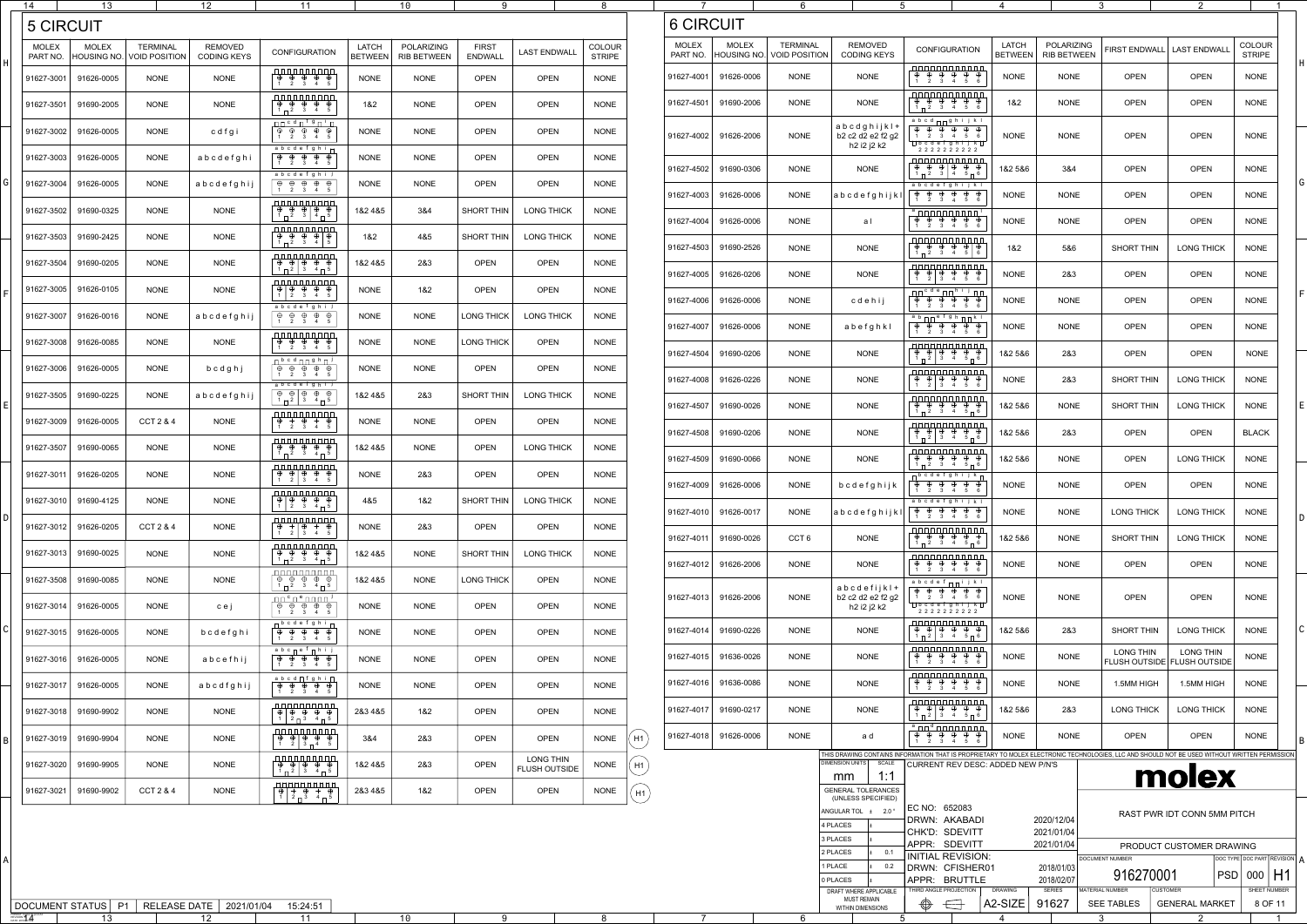| <b>MOLEX</b><br>PART NO. | <b>MOLEX</b><br>HOUSING NO. | <b>TERMINAL</b><br><b>VOID POSITION</b> | <b>REMOVED</b><br><b>CODING KEYS</b>                                                                           | <b>CONFIGURATION</b>                                                                                                                                                                                                                                                                                                                                                                                                                                                                 | <b>LATCH</b><br><b>BETWEEN</b> | <b>POLARIZING</b><br><b>RIB BETWEEN</b> | <b>FIRST</b><br><b>ENDWALL</b> | <b>LAST</b><br><b>ENDWALL</b> | <b>COLOUR</b><br><b>STRIPE</b> |
|--------------------------|-----------------------------|-----------------------------------------|----------------------------------------------------------------------------------------------------------------|--------------------------------------------------------------------------------------------------------------------------------------------------------------------------------------------------------------------------------------------------------------------------------------------------------------------------------------------------------------------------------------------------------------------------------------------------------------------------------------|--------------------------------|-----------------------------------------|--------------------------------|-------------------------------|--------------------------------|
| 91627-5001               | 91626-0007                  | <b>NONE</b>                             | <b>NONE</b>                                                                                                    | $\begin{array}{cccccccc}\n\oplus & \oplus & \oplus & \oplus & \oplus & \oplus \\ 1 & 2 & 3 & 4 & 5 & 6\n\end{array}$<br>$\oplus$<br>$\overline{7}$                                                                                                                                                                                                                                                                                                                                   | <b>NONE</b>                    | <b>NONE</b>                             | <b>OPEN</b>                    | <b>OPEN</b>                   | <b>NONE</b>                    |
| 91627-5501               | 91690-2007                  | <b>NONE</b>                             | <b>NONE</b>                                                                                                    | <u>nnnnnnnnnnnn</u><br>$\begin{array}{ccccccccc}\n\oplus & \oplus & \oplus & \oplus & \oplus & \oplus \\ 1 & 2 & 3 & 4 & 5 & 6\n\end{array}$<br>$\oplus$<br>$\overline{7}$                                                                                                                                                                                                                                                                                                           | 1&2                            | <b>NONE</b>                             | <b>OPEN</b>                    | <b>OPEN</b>                   | <b>NONE</b>                    |
| 91627-5502               | 91690-0027                  | <b>NONE</b>                             | <b>NONE</b>                                                                                                    | $\begin{array}{ccccccccccccccccc}\n\oplus & \oplus & \oplus & \oplus & \oplus & \oplus & \oplus \\ 1 & 2 & 3 & 4 & 5 & 6 & 7\n\end{array}$                                                                                                                                                                                                                                                                                                                                           | 1&2 6&7                        | <b>NONE</b>                             | <b>SHORT THIN</b>              | <b>LONG THICK</b>             | <b>NONE</b>                    |
| 91627-5002               | 91626-0007                  | <b>NONE</b>                             | bcdefhijklm                                                                                                    | $\Box$ b c d e f $\Box$ h i j k l m $\Box$<br>$\overline{\bigoplus}$<br>$\bigoplus_1$<br>$\overline{\bigoplus}$<br>$\oplus$<br>$\oplus$<br>$\oplus$<br>$\oplus$<br>$\overline{2}$ $\overline{3}$ $\overline{4}$ $\overline{5}$ $\overline{6}$<br>$\overline{7}$                                                                                                                                                                                                                      | <b>NONE</b>                    | <b>NONE</b>                             | <b>OPEN</b>                    | <b>OPEN</b>                   | <b>NONE</b>                    |
| 91627-5003               | 91626-0007                  | <b>NONE</b>                             | bcefgijkmn                                                                                                     | $\Box$ b c $\Box$ e f g $\Box$ i j k $\Box$ m n<br>$\begin{array}{c}\n\oplus \\ \oplus \\ 2 \\ 3 \\ 4\n\end{array}$<br>$\begin{array}{c}\n\oplus \\ \oplus \\ 567\n\end{array}$<br>$\overline{\bigoplus}$<br>$\oplus$<br>$\mathbf{1}$                                                                                                                                                                                                                                                | <b>NONE</b>                    | <b>NONE</b>                             | <b>OPEN</b>                    | <b>OPEN</b>                   | ORANGE                         |
| 91627-5004               | 91626-0007                  | <b>NONE</b>                             | cdghijk                                                                                                        | $\begin{array}{ccc}\n\oplus & \oplus & \oplus \\ 2 & 3 & 4\n\end{array}$<br>$\overline{\bigoplus_{1}}$<br>$\bigoplus_6$<br>$\oplus$<br>$\frac{1}{5}$                                                                                                                                                                                                                                                                                                                                 | <b>NONE</b>                    | <b>NONE</b>                             | <b>OPEN</b>                    | <b>OPEN</b>                   | <b>NONE</b>                    |
| 91627-5503               | 91690-0307                  | <b>NONE</b>                             | <b>NONE</b>                                                                                                    | $\begin{array}{c c c c c c c c} \hline \oplus & \oplus & \oplus & \oplus \\ \hline 1 & 2 & 3 & 4 & 5 \end{array}$<br>$\overline{\overset{\bigoplus}{6}} \overline{\underset{\Pi}{7}}$                                                                                                                                                                                                                                                                                                | 1&2 6&7                        | 3&4                                     | <b>OPEN</b>                    | <b>OPEN</b>                   | <b>NONE</b>                    |
| 91627-5504               | 91690-0007                  | <b>NONE</b>                             | <b>NONE</b>                                                                                                    | <u>nnnnnnnnnnnn</u><br>$\overline{\text{ }^{0}\text{ }^{0}\text{ }^{0}\text{ }^{0}\text{ }^{0}\text{ }^{0}\text{ }^{0}\text{ }^{0}\text{ }^{0}\text{ }^{0}\text{ }^{0}\text{ }^{0}\text{ }^{0}\text{ }^{0}\text{ }^{0}\text{ }^{0}\text{ }^{0}\text{ }^{0}\text{ }^{0}\text{ }^{0}\text{ }^{0}\text{ }^{0}\text{ }^{0}\text{ }^{0}\text{ }^{0}\text{ }^{0}\text{ }^{0}\text{ }^{0}\text{ }^{0}\text{ }^{0}\text{ }^{0}\text{ }^{0}\text{ }^{0}\text{ }^{0}\text{ }^{0}\text{ }^{0}\$ | 1&2 6&7                        | <b>NONE</b>                             | <b>OPEN</b>                    | <b>OPEN</b>                   | <b>NONE</b>                    |
| 91627-5005               | 91626-0007                  | <b>NONE</b>                             | abcdeghijkl<br>m                                                                                               | $\overline{a\ b\ c\ d\ e\ \overline{\bigcap}\ g\ h\ i\ j\ k\ l}$<br>$\oplus$<br>$\oplus$<br>$\oplus$<br>$\begin{array}{cccccccccccccc} \oplus & \oplus & \oplus & \oplus & \oplus \\ \mathbf{2} & \mathbf{3} & \mathbf{4} & \mathbf{5} & \mathbf{6} \end{array}$<br>1<br>$\overline{7}$                                                                                                                                                                                              | <b>NONE</b>                    | <b>NONE</b>                             | <b>OPEN</b>                    | <b>OPEN</b>                   | <b>NONE</b>                    |
| 91627-5006               | 91626-0207                  | <b>NONE</b>                             | <b>NONE</b>                                                                                                    | 00000000000000<br>$\begin{array}{c cccc}\n\hline\n\oplus & \oplus & \oplus & \oplus \\ 2 & 3 & 4 & 5 & 6\n\end{array}$<br>$\oplus$<br>$\oplus$<br>$\mathbf{1}$<br>$\overline{7}$                                                                                                                                                                                                                                                                                                     | <b>NONE</b>                    | 2&3                                     | <b>OPEN</b>                    | <b>OPEN</b>                   | <b>NONE</b>                    |
| 91627-5007               | 91626-2007                  | <b>NONE</b>                             | abcdefijklm<br>b2 c2 d2 e2 f2 g2<br>h <sub>2</sub> i <sub>2</sub> j <sub>2</sub> k <sub>2</sub> m <sub>2</sub> | a b c d e f <sub>nn</sub> ijk l m <sub>n</sub><br>$\overline{\bigoplus}$<br>$\begin{array}{cccccccc}\n\oplus & \oplus & \oplus & \oplus & \oplus & \oplus \\ 2 & 3 & 4 & 5 & 6 & 7\n\end{array}$<br>1<br>Dbcdefghijk Um U<br>2 2 2 2 2 2 2 2 2 2                                                                                                                                                                                                                                     | <b>NONE</b>                    | <b>NONE</b>                             | <b>OPEN</b>                    | <b>OPEN</b>                   | <b>NONE</b>                    |
| 91627-5008               | 91626-0007                  | <b>NONE</b>                             | cdefghijklm<br>n                                                                                               | <b>n</b> cdefghijklmn<br>$\begin{array}{cccccccc}\n\oplus & \oplus & \oplus & \oplus & \oplus & \oplus \\ 1 & 2 & 3 & 4 & 5 & 6\n\end{array}$<br>$\oplus$<br>$\overline{7}$                                                                                                                                                                                                                                                                                                          | <b>NONE</b>                    | <b>NONE</b>                             | <b>OPEN</b>                    | <b>OPEN</b>                   | <b>NONE</b>                    |
| 91627-5506               | 91690-0227                  | <b>NONE</b>                             | abcdefghijk<br>lmn                                                                                             | abcdefghijklmn                                                                                                                                                                                                                                                                                                                                                                                                                                                                       | 1&2 6&7                        | 2&3                                     | <b>SHORT THIN</b>              | <b>LONG THICK</b>             | <b>NONE</b>                    |
| 91627-5009               | 91626-0007                  | <b>NONE</b>                             | m n                                                                                                            | 000000000000 <sup>m</sup> "<br>$\oplus$<br>$\oplus$<br>$\begin{array}{ccc}\n\oplus & \oplus & \oplus \\ 5 & 6 & 7\n\end{array}$<br>$\oplus$<br>$2 \quad 3 \quad 4$                                                                                                                                                                                                                                                                                                                   | <b>NONE</b>                    | <b>NONE</b>                             | <b>OPEN</b>                    | <b>OPEN</b>                   | <b>NONE</b>                    |
| 91627-5010               | 91626-0007                  | <b>NONE</b>                             | <b>NONE</b>                                                                                                    | nnnnnnnnnnnn<br>$\oplus$<br>$\oplus$<br>$\oplus$<br>$\oplus$<br>$\oplus$<br>$\oplus$<br>$\oplus$<br>$1\ 2\ 3\ 4\ 5\ 6$<br>$\overline{7}$                                                                                                                                                                                                                                                                                                                                             | <b>NONE</b>                    | <b>NONE</b>                             | <b>OPEN</b>                    | <b>OPEN</b>                   | <b>GREEN</b>                   |
| 91627-5507               | 91690-0027                  | <b>NONE</b>                             | abcdefghijk<br>$1m$ n                                                                                          | abcdefghijklmn                                                                                                                                                                                                                                                                                                                                                                                                                                                                       | 1&2 6&7                        | <b>NONE</b>                             | <b>SHORT THIN</b>              | <b>LONG THICK</b>             | <b>NONE</b>                    |
| 91627-5011               | 91626-0007                  | <b>NONE</b>                             | bcdefghijkl<br>m                                                                                               | nbcdefghijklmn                                                                                                                                                                                                                                                                                                                                                                                                                                                                       | <b>NONE</b>                    | <b>NONE</b>                             | <b>OPEN</b>                    | <b>OPEN</b>                   | <b>NONE</b>                    |
| 91627-5012               | 91626-0007                  | <b>NONE</b>                             | cdgijlmn                                                                                                       | $\Box \Box$ $C$ d $\Box \Box$ g $\Box$ i j $\Box$ l m n<br>$\begin{array}{cccccccc}\n\oplus & \oplus & \oplus & \oplus & \oplus & \oplus \\ 2 & 3 & 4 & 5 & 6 & 7\n\end{array}$<br>$\oplus$                                                                                                                                                                                                                                                                                          | <b>NONE</b>                    | <b>NONE</b>                             | <b>OPEN</b>                    | <b>OPEN</b>                   | <b>NONE</b>                    |
| 91627-5013               | 91626-0007                  | <b>NONE</b>                             | cdgijklmn                                                                                                      | $\begin{array}{ccccccccc}\n\oplus & \oplus & \oplus & \oplus & \oplus \\ 2 & 3 & 4 & 5 & 6\n\end{array}$<br>$\overline{\overline{\overline{y}}}$<br>$\bigoplus$ 1                                                                                                                                                                                                                                                                                                                    | <b>NONE</b>                    | <b>NONE</b>                             | <b>OPEN</b>                    | <b>OPEN</b>                   | <b>NONE</b>                    |
| 91627-5014               | 91626-0507                  | <b>NONE</b>                             | <b>NONE</b>                                                                                                    | 00000000000000<br>$\begin{array}{ccc}\n\oplus & \oplus & \oplus \\ 2 & 3 & 4\n\end{array}$<br>$\begin{array}{c} \begin{array}{c} \bigoplus \\ 5 \end{array} \end{array}$<br>$\oplus$<br>$\oplus$<br>$\overline{7}$<br>$\mathbf{1}$                                                                                                                                                                                                                                                   | <b>NONE</b>                    | 5&6                                     | <b>OPEN</b>                    | <b>OPEN</b>                   | <b>NONE</b>                    |
| 91627-5015               | 91626-0527                  | <b>NONE</b>                             | <b>NONE</b>                                                                                                    | 00000000000000<br>$\oplus$<br>$\oplus$<br>$\oplus$<br>$\bigoplus$<br>$\oplus$<br>$\oplus$<br>$\oplus$<br>$1 \quad 2 \quad 3 \quad 4$<br>5 <sup>1</sup><br>6 7                                                                                                                                                                                                                                                                                                                        | <b>NONE</b>                    | 5&6                                     | <b>SHORT THIN</b>              | <b>LONG THICK</b>             | <b>NONE</b>                    |
| 91627-5016               | 91636-0087                  | <b>NONE</b>                             | <b>NONE</b>                                                                                                    | <u> nnnnnnnnnnnnn</u><br>$\begin{array}{cccccccc}\n\oplus & \oplus & \oplus & \oplus & \oplus & \oplus \\ 2 & 3 & 4 & 5 & 6 & 7\n\end{array}$<br>$\oplus$<br>1                                                                                                                                                                                                                                                                                                                       | <b>NONE</b>                    | <b>NONE</b>                             | 1.5MM HIGH                     | 1.5MM HIGH                    | <b>NONE</b>                    |
| 91627-5017               | 91690-0227                  | <b>NONE</b>                             | <b>NONE</b>                                                                                                    | <u>nnnnnnnnnnnn</u>                                                                                                                                                                                                                                                                                                                                                                                                                                                                  | 1&2 6&7                        | 2&3                                     | <b>SHORT THIN</b>              | <b>LONG THICK</b>             | <b>NONE</b>                    |

| 14                       | 13                          |                                               | 12                                   | 11                                                                                                                                                                                                                                                                                                                                                                                                                                                                                    |                                | 10                                      |                                |                               | 8                       |    |                          |                             |                                         |                               | 5                                                                                                                                                                                                                                                                                                                                                                                                                                                                               |                                                                                                     |                                |                                  |                                                    | $\overline{2}$                                     | $\overline{1}$          |
|--------------------------|-----------------------------|-----------------------------------------------|--------------------------------------|---------------------------------------------------------------------------------------------------------------------------------------------------------------------------------------------------------------------------------------------------------------------------------------------------------------------------------------------------------------------------------------------------------------------------------------------------------------------------------------|--------------------------------|-----------------------------------------|--------------------------------|-------------------------------|-------------------------|----|--------------------------|-----------------------------|-----------------------------------------|-------------------------------|---------------------------------------------------------------------------------------------------------------------------------------------------------------------------------------------------------------------------------------------------------------------------------------------------------------------------------------------------------------------------------------------------------------------------------------------------------------------------------|-----------------------------------------------------------------------------------------------------|--------------------------------|----------------------------------|----------------------------------------------------|----------------------------------------------------|-------------------------|
| <b>6 CIRCUIT</b>         |                             |                                               |                                      |                                                                                                                                                                                                                                                                                                                                                                                                                                                                                       |                                |                                         |                                |                               |                         |    | <b>8 CIRCUIT</b>         |                             |                                         |                               |                                                                                                                                                                                                                                                                                                                                                                                                                                                                                 |                                                                                                     |                                |                                  |                                                    |                                                    |                         |
| <b>MOLEX</b><br>PART NO. | <b>MOLEX</b>                | <b>TERMINAL</b><br>HOUSING NO.  VOID POSITION | <b>REMOVED</b><br><b>CODING KEYS</b> | <b>CONFIGURATION</b>                                                                                                                                                                                                                                                                                                                                                                                                                                                                  | LATCH<br><b>BETWEEN</b>        | POLARIZING<br><b>RIB BETWEEN</b>        | <b>FIRST</b><br><b>ENDWALL</b> | <b>LAST</b><br><b>ENDWALL</b> | COLOUR<br><b>STRIPE</b> |    | <b>MOLEX</b><br>PART NO. | <b>MOLEX</b><br>HOUSING NO. | <b>TERMINAL</b><br><b>VOID POSITION</b> | REMOVED<br><b>CODING KEYS</b> |                                                                                                                                                                                                                                                                                                                                                                                                                                                                                 | <b>CONFIGURATION</b>                                                                                | <b>LATCH</b><br><b>BETWEEN</b> | POLARIZING<br><b>RIB BETWEEN</b> | <b>FIRST</b><br>ENDWALL                            | <b>LAST</b><br><b>ENDWALL</b>                      | COLOUR<br><b>STRIPE</b> |
|                          | 91627-4019 91665-4003       | <b>NONE</b>                                   | <b>NONE</b>                          | 000000000000<br>$\oplus$ $\oplus$ $\oplus$ $\oplus$ $\oplus$ $\oplus$<br>1 2 3 $\sqrt{4}$ 5 6                                                                                                                                                                                                                                                                                                                                                                                         | 3&4                            | 5&6                                     | <b>OPEN</b>                    | <b>OPEN</b>                   | <b>NONE</b>             | H1 | 91627-6001               | 91626-0008                  | <b>NONE</b>                             | <b>NONE</b>                   | 0000000000000000<br>$\oplus \oplus \oplus \oplus \oplus \oplus \oplus \oplus$<br>1 2 3 4 5 6 7 8                                                                                                                                                                                                                                                                                                                                                                                |                                                                                                     | <b>NONE</b>                    | <b>NONE</b>                      | <b>OPEN</b>                                        | <b>OPEN</b>                                        | <b>NONE</b>             |
| 91627-4020               | 91690-0406                  | <b>NONE</b>                                   | <b>NONE</b>                          | <u>00000000000</u><br>$\oplus \oplus \oplus \oplus \oplus \oplus$<br>$1 \n\overline{1} \n\overline{2}$ 3 4 5 6                                                                                                                                                                                                                                                                                                                                                                        | 1&2 5&6                        | 4&5                                     | <b>OPEN</b>                    | <b>OPEN</b>                   | <b>NONE</b>             | H1 | 91627-6501               | 91690-2008                  | <b>NONE</b>                             | <b>NONE</b>                   | <u>annnnnnnnnnnnnn</u><br>$\oplus$ $\oplus$ $\oplus$ $\oplus$ $\oplus$ $\oplus$ $\oplus$<br>$1 \n\begin{bmatrix} 2 & 3 & 4 & 5 & 6 & 7 & 8 \end{bmatrix}$                                                                                                                                                                                                                                                                                                                       |                                                                                                     | 1&2                            | <b>NONE</b>                      | <b>OPEN</b>                                        | <b>OPEN</b>                                        | <b>NONE</b>             |
|                          |                             |                                               |                                      |                                                                                                                                                                                                                                                                                                                                                                                                                                                                                       |                                |                                         |                                |                               |                         |    | 91627-6502               | 91690-0308                  | <b>NONE</b>                             | <b>NONE</b>                   | n n n n n n n n n n n n n n n<br>$\oplus \oplus \oplus \oplus \oplus \oplus \oplus \oplus$                                                                                                                                                                                                                                                                                                                                                                                      | $1 \n\begin{array}{ccc ccc}\n1 & 2 & 3 & 4 & 5 & 6 & 7 & 8\n\end{array}$                            | 1&27&8                         | 3&4                              | <b>OPEN</b>                                        | <b>OPEN</b>                                        | <b>NONE</b>             |
|                          |                             |                                               |                                      |                                                                                                                                                                                                                                                                                                                                                                                                                                                                                       |                                |                                         |                                |                               |                         |    | $91627 - 6002$           | 91626-0208                  | <b>NONE</b>                             | <b>NONE</b>                   | <u>0000,000000000000</u><br>$\theta \theta \theta \theta \theta \theta \theta \theta$<br>$1 \t2 \t3 \t4 \t5 \t6 \t7 \t8$                                                                                                                                                                                                                                                                                                                                                        |                                                                                                     | <b>NONE</b>                    | 2&3                              | <b>OPEN</b>                                        | <b>OPEN</b>                                        | <b>NONE</b>             |
| <b>7 CIRCUIT</b>         |                             |                                               |                                      |                                                                                                                                                                                                                                                                                                                                                                                                                                                                                       |                                |                                         |                                |                               |                         |    | $91627 - 6003$           | 91626-0019                  | <b>NONE</b>                             | abcdefghijk<br>lmnop          | abcdefghijk Imnop<br>1 2 3 4 5 6 7 8                                                                                                                                                                                                                                                                                                                                                                                                                                            | $\oplus \quad \oplus \quad \oplus \quad \oplus \quad \oplus \quad \oplus \quad \oplus \quad \oplus$ | <b>NONE</b>                    | <b>NONE</b>                      |                                                    | LONG THICK   LONG THICK                            | <b>NONE</b>             |
| <b>MOLEX</b><br>PART NO. | <b>MOLEX</b><br>HOUSING NO. | <b>TERMINAL</b><br><b>VOID POSITION</b>       | <b>REMOVED</b><br><b>CODING KEYS</b> | <b>CONFIGURATION</b>                                                                                                                                                                                                                                                                                                                                                                                                                                                                  | <b>LATCH</b><br><b>BETWEEN</b> | <b>POLARIZING</b><br><b>RIB BETWEEN</b> | <b>FIRST</b><br>ENDWALL        | <b>LAST</b><br>ENDWALL        | COLOUR<br><b>STRIPE</b> |    | $91627 - 6004$           | 91626-0419                  | <b>NONE</b>                             | <b>NONE</b>                   | $1\quad 2\quad 3\quad 4\quad 5\quad 6\quad 7\quad 8$                                                                                                                                                                                                                                                                                                                                                                                                                            |                                                                                                     | <b>NONE</b>                    | 4&5                              | LONG THICK   LONG THICK                            |                                                    | <b>NONE</b>             |
| 91627-5001               | 91626-0007                  | <b>NONE</b>                                   | <b>NONE</b>                          | 1 2 3 4 5 6 7                                                                                                                                                                                                                                                                                                                                                                                                                                                                         | <b>NONE</b>                    | <b>NONE</b>                             | <b>OPEN</b>                    | <b>OPEN</b>                   | <b>NONE</b>             |    | $91627 - 6005$           | 91626-0008                  | <b>NONE</b>                             | b o                           | $\begin{array}{c} \mathbb{R}^{\mathfrak{b}} \cap \mathbb{R} \cap \mathbb{R} \cap \mathbb{R} \cap \mathbb{R} \cap \mathbb{R} \cap \mathbb{R} \cap \mathbb{R} \cap \mathbb{R} \cap \mathbb{R} \cap \mathbb{R} \cap \mathbb{R} \cap \mathbb{R} \cap \mathbb{R} \cap \mathbb{R} \cap \mathbb{R} \cap \mathbb{R} \cap \mathbb{R} \cap \mathbb{R} \cap \mathbb{R} \cap \mathbb{R} \cap \mathbb{R} \cap \mathbb{R} \cap \mathbb{R} \cap \mathbb{R} \cap \mathbb{R}$<br>1 2 3 4 5 6 7 8 |                                                                                                     | <b>NONE</b>                    | <b>NONE</b>                      | <b>OPEN</b>                                        | <b>OPEN</b>                                        | <b>NONE</b>             |
| 91627-5501               | 91690-2007                  | <b>NONE</b>                                   | <b>NONE</b>                          | nnnnnnnnnnnnn<br>$\qquad \qquad \oplus \quad \oplus \quad \oplus \quad \oplus \quad \oplus \quad \oplus$<br>$1\sqrt{2}$ 3 4 5 6 7                                                                                                                                                                                                                                                                                                                                                     | 1&2                            | <b>NONE</b>                             | <b>OPEN</b>                    | <b>OPEN</b>                   | <b>NONE</b>             |    | $91627 - 6006$           | 91626-0008                  | <b>NONE</b>                             | bcdefghijk<br>mno             | <sub>∏</sub> b c d e f g h i j k l m n o <sub>r</sub><br>$\overline{\theta \quad \theta \quad \theta \quad \theta \quad \theta \quad \theta \quad \theta \quad \theta \quad \theta}$<br>$1\quad 2\quad 3\quad 4\quad 5\quad 6\quad 7\quad 8$                                                                                                                                                                                                                                    |                                                                                                     | <b>NONE</b>                    | <b>NONE</b>                      | <b>OPEN</b>                                        | <b>OPEN</b>                                        | <b>NONE</b>             |
| 91627-5502               | 91690-0027                  | <b>NONE</b>                                   | <b>NONE</b>                          | <u> nannannannann</u><br>$1 \square$ 2 3 4 5 6 $\square$ 7                                                                                                                                                                                                                                                                                                                                                                                                                            | 1&2 6&7                        | <b>NONE</b>                             |                                | <b>SHORT THIN LONG THICK</b>  | <b>NONE</b>             |    | 91627-6007               | 91636-0528                  | <b>NONE</b>                             | <b>NONE</b>                   | $\begin{array}{ccccccccc}\n\textbf{1} & \textbf{1} & \textbf{1} & \textbf{1} & \textbf{1} & \textbf{1} & \textbf{1} & \textbf{1} & \textbf{1} & \textbf{1} & \textbf{1} & \textbf{1} & \textbf{1} & \textbf{1} & \textbf{1} & \textbf{1} & \textbf{1} & \textbf{1} & \textbf{1} & \textbf{1} & \textbf{1} & \textbf{1} & \textbf{1} & \textbf{1} & \textbf{1} & \textbf{1} & \textbf{1} & \textbf{1} & \textbf{1} & \textbf{1} &$<br>1 2 3 4 5 6 7 8                            |                                                                                                     | <b>NONE</b>                    | 5&6                              | <b>LONG THIN</b><br><b>FLUSH</b><br><b>OUTSIDE</b> | <b>LONG THIN</b><br><b>FLUSH</b><br><b>OUTSIDE</b> | <b>NONE</b>             |
| 91627-5002               | 91626-0007                  | <b>NONE</b>                                   | bcdefhijklm                          | ┌┌b cdef┌┐hiiklm┌<br>$\oplus \hspace{.15cm} \oplus \hspace{.15cm} \oplus \hspace{.15cm} \oplus \hspace{.15cm} \oplus \hspace{.15cm} \oplus \hspace{.15cm} \oplus$<br>2 3 4 5 6 7                                                                                                                                                                                                                                                                                                      | <b>NONE</b>                    | <b>NONE</b>                             | <b>OPEN</b>                    | <b>OPEN</b>                   | <b>NONE</b>             |    | $91627 - 6008$           | 91690-0208                  | <b>NONE</b>                             | <b>NONE</b>                   | $\oplus \oplus \oplus \oplus \oplus \oplus \oplus \oplus$                                                                                                                                                                                                                                                                                                                                                                                                                       |                                                                                                     | 1&27&8                         | 2&3                              | <b>OPEN</b>                                        | <b>OPEN</b>                                        | <b>NONE</b>             |
| $91627 - 5003$           | 91626-0007                  | <b>NONE</b>                                   | bcefgijkmn                           | <sub>⊓</sub> b c <sub>∏</sub> e f g <sub>∏</sub> i j k <sub>∏</sub> m n<br>$\boxed{\oplus\hspace{0.2cm} \oplus \hspace{0.2cm} \oplus \hspace{0.2cm} \oplus \hspace{0.2cm} \oplus \hspace{0.2cm} \oplus \hspace{0.2cm} \oplus \hspace{0.2cm} \oplus \hspace{0.2cm} \hspace{0.2cm} \oplus \hspace{0.2cm} \hspace{0.2cm} \hspace{0.2cm} \hspace{0.2cm} \oplus \hspace{0.2cm} \hspace{0.2cm} \hspace{0.2cm} \hspace{0.2cm} \hspace{0.2cm} \hspace{0.2cm} \oplus \hspace{0.2cm} \hspace{0$ | <b>NONE</b>                    | <b>NONE</b>                             | <b>OPEN</b>                    | <b>OPEN</b>                   | ORANGE                  |    |                          |                             |                                         |                               |                                                                                                                                                                                                                                                                                                                                                                                                                                                                                 |                                                                                                     |                                |                                  |                                                    |                                                    |                         |

| 14                       | 13                      |                                                     | 12                                   | 11                                                                                                                                                                                                                 |                                | 10                               | -9                             |                               |                         |    |                          |                         |                                              |                                      | 5                                                                                                                                                                                                                                                                                                                                                                      |                                | -3                                      |                                  | $\overline{2}$                   | $\overline{1}$          |
|--------------------------|-------------------------|-----------------------------------------------------|--------------------------------------|--------------------------------------------------------------------------------------------------------------------------------------------------------------------------------------------------------------------|--------------------------------|----------------------------------|--------------------------------|-------------------------------|-------------------------|----|--------------------------|-------------------------|----------------------------------------------|--------------------------------------|------------------------------------------------------------------------------------------------------------------------------------------------------------------------------------------------------------------------------------------------------------------------------------------------------------------------------------------------------------------------|--------------------------------|-----------------------------------------|----------------------------------|----------------------------------|-------------------------|
| <b>6 CIRCUIT</b>         |                         |                                                     |                                      |                                                                                                                                                                                                                    |                                |                                  |                                |                               |                         |    | <b>8 CIRCUIT</b>         |                         |                                              |                                      |                                                                                                                                                                                                                                                                                                                                                                        |                                |                                         |                                  |                                  |                         |
| <b>MOLEX</b><br>PART NO. | <b>MOLEX</b>            | <b>TERMINAL</b><br>HOUSING NO.  VOID POSITION       | <b>REMOVED</b><br><b>CODING KEYS</b> | <b>CONFIGURATION</b>                                                                                                                                                                                               | <b>LATCH</b><br><b>BETWEEN</b> | POLARIZING<br><b>RIB BETWEEN</b> | <b>FIRST</b><br><b>ENDWALL</b> | <b>LAST</b><br><b>ENDWALL</b> | COLOUR<br><b>STRIPE</b> |    | <b>MOLEX</b><br>PART NO. | <b>MOLEX</b>            | <b>TERMINAL</b><br>HOUSING NO. VOID POSITION | <b>REMOVED</b><br><b>CODING KEYS</b> | <b>CONFIGURATION</b>                                                                                                                                                                                                                                                                                                                                                   | <b>LATCH</b><br><b>BETWEEN</b> | <b>POLARIZING</b><br><b>RIB BETWEEN</b> | <b>FIRST</b><br><b>ENDWALL</b>   | <b>LAST</b><br><b>ENDWALL</b>    | COLOUR<br><b>STRIPE</b> |
|                          | 91627-4019   91665-4003 | <b>NONE</b>                                         | <b>NONE</b>                          | 1 2 3 $\begin{bmatrix} 4 & 5 \end{bmatrix}$ 6                                                                                                                                                                      | 3&4                            | 5&6                              | <b>OPEN</b>                    | <b>OPEN</b>                   | <b>NONE</b>             | H1 | 91627-6001               | 91626-0008              | <b>NONE</b>                                  | <b>NONE</b>                          | $\begin{picture}(16,15) \put(0,0){\line(1,0){10}} \put(10,0){\line(1,0){10}} \put(10,0){\line(1,0){10}} \put(10,0){\line(1,0){10}} \put(10,0){\line(1,0){10}} \put(10,0){\line(1,0){10}} \put(10,0){\line(1,0){10}} \put(10,0){\line(1,0){10}} \put(10,0){\line(1,0){10}} \put(10,0){\line(1,0){10}} \put(10,0){\line(1,0){10}} \put(10,0){\line(1$<br>1 2 3 4 5 6 7 8 | <b>NONE</b>                    | <b>NONE</b>                             | <b>OPEN</b>                      | <b>OPEN</b>                      | <b>NONE</b>             |
| 91627-4020               | 91690-0406              | <b>NONE</b>                                         | <b>NONE</b>                          | $1 \square$ 2 3 4 5 $\square$ 6                                                                                                                                                                                    | 1&2 5&6                        | 4&5                              | <b>OPEN</b>                    | <b>OPEN</b>                   | <b>NONE</b>             | H1 | 91627-6501               | 91690-2008              | <b>NONE</b>                                  | <b>NONE</b>                          | <u> 0000000000000000</u><br>$\oplus$ $\oplus$ $\oplus$ $\oplus$ $\oplus$ $\oplus$ $\oplus$<br>$1 \n\begin{bmatrix} 2 & 3 & 4 & 5 & 6 & 7 & 8 \end{bmatrix}$                                                                                                                                                                                                            | 182                            | <b>NONE</b>                             | <b>OPEN</b>                      | <b>OPEN</b>                      | <b>NONE</b>             |
|                          |                         |                                                     |                                      |                                                                                                                                                                                                                    |                                |                                  |                                |                               |                         |    | $91627 - 6502$           | 91690-0308              | <b>NONE</b>                                  | <b>NONE</b>                          | 0000000000000000<br>$\theta \theta \theta \theta \theta \theta \theta \theta$<br>$1 \n\begin{array}{ccc ccc} 1 & 2 & 3 & 4 & 5 & 6 & 7 & 8 \end{array}$                                                                                                                                                                                                                | 1&27&8                         | 3&4                                     | <b>OPEN</b>                      | <b>OPEN</b>                      | <b>NONE</b>             |
|                          |                         |                                                     |                                      |                                                                                                                                                                                                                    |                                |                                  |                                |                               |                         |    |                          | 91627-6002 91626-0208   | <b>NONE</b>                                  | <b>NONE</b>                          | 0000,000000000000<br>$\theta \theta \theta \theta \theta \theta \theta$<br>$1 \t2 \t3 \t4 \t5 \t6 \t7 \t8$                                                                                                                                                                                                                                                             | <b>NONE</b>                    | 2&3                                     | <b>OPEN</b>                      | <b>OPEN</b>                      | <b>NONE</b>             |
| <b>7 CIRCUIT</b>         |                         |                                                     |                                      |                                                                                                                                                                                                                    |                                |                                  |                                |                               |                         |    |                          | 91627-6003 91626-0019   | <b>NONE</b>                                  | abcdefghi <sup>'</sup><br>Imnop      | abcdefghijk Imnop<br>$\oplus$ $\oplus$ $\oplus$ $\oplus$ $\oplus$ $\oplus$ $\oplus$<br>1 2 3 4 5 6 7 8                                                                                                                                                                                                                                                                 | <b>NONE</b>                    | <b>NONE</b>                             |                                  | LONG THICK   LONG THICK          | <b>NONE</b>             |
| <b>MOLEX</b><br>PART NO. | <b>MOLEX</b>            | <b>TERMINAL</b><br><b>HOUSING NO. VOID POSITION</b> | <b>REMOVED</b><br><b>CODING KEYS</b> | <b>CONFIGURATION</b>                                                                                                                                                                                               | <b>LATCH</b><br><b>BETWEEN</b> | POLARIZING<br><b>RIB BETWEEN</b> | <b>FIRST</b><br><b>ENDWALL</b> | <b>LAST</b><br><b>ENDWALI</b> | COLOUR<br><b>STRIPE</b> |    |                          | 91627-6004   91626-0419 | <b>NONE</b>                                  | <b>NONE</b>                          | $1 \t2 \t3 \t4 \t5 \t6 \t7 \t8$                                                                                                                                                                                                                                                                                                                                        | <b>NONE</b>                    | 4&5                                     |                                  | <b>LONG THICK   LONG THICK</b>   | <b>NONE</b>             |
| 91627-5001               | 91626-0007              | <b>NONE</b>                                         | <b>NONE</b>                          | 00000000000000<br>$\theta$ $\theta$ $\theta$ $\theta$ $\theta$ $\theta$ $\theta$<br>1 2 3 4 5 6 7                                                                                                                  | <b>NONE</b>                    | <b>NONE</b>                      | <b>OPEN</b>                    | <b>OPEN</b>                   | <b>NONE</b>             |    |                          | 91627-6005 91626-0008   | <b>NONE</b>                                  | b o                                  | <u>n<sup>b</sup> nnnnnnnnnn<sup>o</sup>r</u><br>1 2 3 4 5 6 7 8                                                                                                                                                                                                                                                                                                        | <b>NONE</b>                    | <b>NONE</b>                             | <b>OPEN</b>                      | <b>OPEN</b>                      | <b>NONE</b>             |
| 91627-5501               | 91690-2007              | <b>NONE</b>                                         | <b>NONE</b>                          | <u>nnnnnnnnnnnn</u><br>$\oplus$ $\oplus$ $\oplus$ $\oplus$ $\oplus$ $\oplus$ $\oplus$<br>$1 \n\begin{bmatrix} 2 & 3 & 4 & 5 & 6 & 7 \end{bmatrix}$                                                                 | 1&2                            | <b>NONE</b>                      | <b>OPEN</b>                    | <b>OPEN</b>                   | <b>NONE</b>             |    | 91627-6006               | 91626-0008              | <b>NONE</b>                                  | bcdefghijk<br>mno                    | -bcdefghijklmno-<br>$\overline{\oplus} \quad \oplus \quad \oplus \quad \oplus \quad \oplus \quad \oplus \quad \oplus$<br>1 2 3 4 5 6 7 8                                                                                                                                                                                                                               | <b>NONE</b>                    | <b>NONE</b>                             | <b>OPEN</b>                      | <b>OPEN</b>                      | <b>NONE</b>             |
| 91627-5502               | 91690-0027              | <b>NONE</b>                                         | <b>NONE</b>                          | 10000000000 <b>m</b> r<br>$\oplus$ $\oplus$ $\oplus$ $\oplus$ $\oplus$ $\oplus$                                                                                                                                    | 1&2 6&7                        | <b>NONE</b>                      |                                | SHORT THIN LONG THICK         | <b>NONE</b>             |    | 91627-6007               | 91636-0528              | <b>NONE</b>                                  | <b>NONE</b>                          | $\theta \theta \theta \theta \theta \theta$<br>1 2 3 4 5 6 7 8                                                                                                                                                                                                                                                                                                         | <b>NONE</b>                    | 5&6                                     | <b>LONG THIN</b><br><b>FLUSH</b> | <b>LONG THIN</b><br><b>FLUSH</b> | <b>NONE</b>             |
|                          | 91627-5002 91626-0007   | <b>NONE</b>                                         | bcdefhijklm                          | <sub>Π</sub> bcdef <sub>Π</sub> hijklm <sub>Γ</sub><br>$\oplus \hspace{.15cm} \oplus \hspace{.15cm} \oplus \hspace{.15cm} \oplus \hspace{.15cm} \oplus \hspace{.15cm} \oplus \hspace{.15cm} \oplus$<br>2 3 4 5 6 7 | <b>NONE</b>                    | <b>NONE</b>                      | <b>OPEN</b>                    | <b>OPEN</b>                   | <b>NONE</b>             |    |                          |                         |                                              |                                      | 000000000000000<br>$\oplus \oplus \oplus \oplus \oplus \oplus \oplus \oplus$                                                                                                                                                                                                                                                                                           |                                |                                         | <b>OUTSIDE</b>                   | <b>OUTSIDE</b>                   |                         |
|                          | 91627-5003 91626-0007   | <b>NONE</b>                                         | bcefgijkmn                           | <sub>⊓</sub> bc <sub>⊓</sub> efg <sub>⊓</sub> ijk <sub>⊓</sub> mn                                                                                                                                                  | <b>NONE</b>                    | <b>NONE</b>                      | <b>OPEN</b>                    | <b>OPEN</b>                   | ORANGE                  |    |                          | 91627-6008 91690-0208   | <b>NONE</b>                                  | <b>NONE</b>                          | $1 \t1 \t2 \t3 \t4 \t5 \t6 \t7 \t18$                                                                                                                                                                                                                                                                                                                                   | 1&27&8                         | 2&3                                     | <b>OPEN</b>                      | <b>OPEN</b>                      | <b>NONE</b>             |

|                           |                                                |                    |               |                          |                                   |               | THIS DRAWING CONTAINS INFORMATION THAT IS PROPRIETARY TO MOLEX ELECTRONIC TECHNOLOGIES. LLC AND SHOULD NOT BE USED WITHOUT WRITTEN PERMISSION |                                    |                            |     |              |
|---------------------------|------------------------------------------------|--------------------|---------------|--------------------------|-----------------------------------|---------------|-----------------------------------------------------------------------------------------------------------------------------------------------|------------------------------------|----------------------------|-----|--------------|
| <b>DIMENSION UNITS</b>    |                                                | SCALE              |               |                          | CURRENT REV DESC: ADDED NEW P/N'S |               |                                                                                                                                               |                                    |                            |     |              |
| mm                        |                                                | 1:1                |               |                          |                                   |               |                                                                                                                                               | molex                              |                            |     |              |
| <b>GENERAL TOLERANCES</b> |                                                | (UNLESS SPECIFIED) |               |                          |                                   |               |                                                                                                                                               |                                    |                            |     |              |
| ANGULAR TOL ±             |                                                | $2.0\degree$       | EC NO: 652083 |                          |                                   |               |                                                                                                                                               | <b>RAST PWR IDT CONN 5MM PITCH</b> |                            |     |              |
| 4 PLACES                  |                                                |                    |               | DRWN: AKABADI            |                                   | 2020/12/04    |                                                                                                                                               |                                    |                            |     |              |
| 3 PLACES                  |                                                |                    |               | CHK'D: SDEVITT           |                                   | 2021/01/04    |                                                                                                                                               |                                    |                            |     |              |
| 2 PLACES                  |                                                | 0.1                | APPR:         | <b>SDEVITT</b>           |                                   | 2021/01/04    |                                                                                                                                               | PRODUCT CUSTOMER DRAWING           |                            |     |              |
|                           |                                                |                    |               | <b>INITIAL REVISION:</b> |                                   |               | <b>DOCUMENT NUMBER</b>                                                                                                                        |                                    | DOC TYPE DOC PART REVISION |     |              |
| 1 PLACE                   |                                                | 0.2                |               | DRWN: CFISHER01          |                                   | 2018/01/03    | 916270001                                                                                                                                     |                                    | <b>PSD</b>                 | 000 |              |
| 0 PLACES                  |                                                |                    | APPR:         | <b>BRUTTLE</b>           |                                   | 2018/02/07    |                                                                                                                                               |                                    |                            |     |              |
| DRAFT WHERE APPLICABLE    |                                                |                    |               | THIRD ANGLE PROJECTION   | <b>DRAWING</b>                    | <b>SERIES</b> | <b>MATERIAL NUMBER</b>                                                                                                                        | <b>CUSTOMER</b>                    |                            |     | SHEET NUMBER |
|                           | <b>MUST REMAIN</b><br><b>WITHIN DIMENSIONS</b> |                    | ₩             | $+\--$                   | $A2-SIZE$                         | 91627         | <b>SEE TABLES</b>                                                                                                                             | <b>GENERAL MARKET</b>              |                            |     | 9 OF 11      |
|                           |                                                | 5                  |               |                          |                                   |               |                                                                                                                                               |                                    |                            |     |              |

| റററ<br>. JUUUMENT S! ″ ⊺                  | <b>ATUS</b><br>$\sim$ $\sim$<br>$\sim$<br>5 I A I | D <sub>4</sub> | .<br>ה הי<br><b>RF</b><br><b>EASE</b><br>DA. | $202 -$<br>1/01/04<br>, , | イに・<br>5:24:51 |  |  |
|-------------------------------------------|---------------------------------------------------|----------------|----------------------------------------------|---------------------------|----------------|--|--|
| FORMAT: master-th-prod-A2<br>REVISION: HA |                                                   |                |                                              |                           |                |  |  |

A

A

B

B

C

C

D

D

E

E

F

F

7

G

G

H

H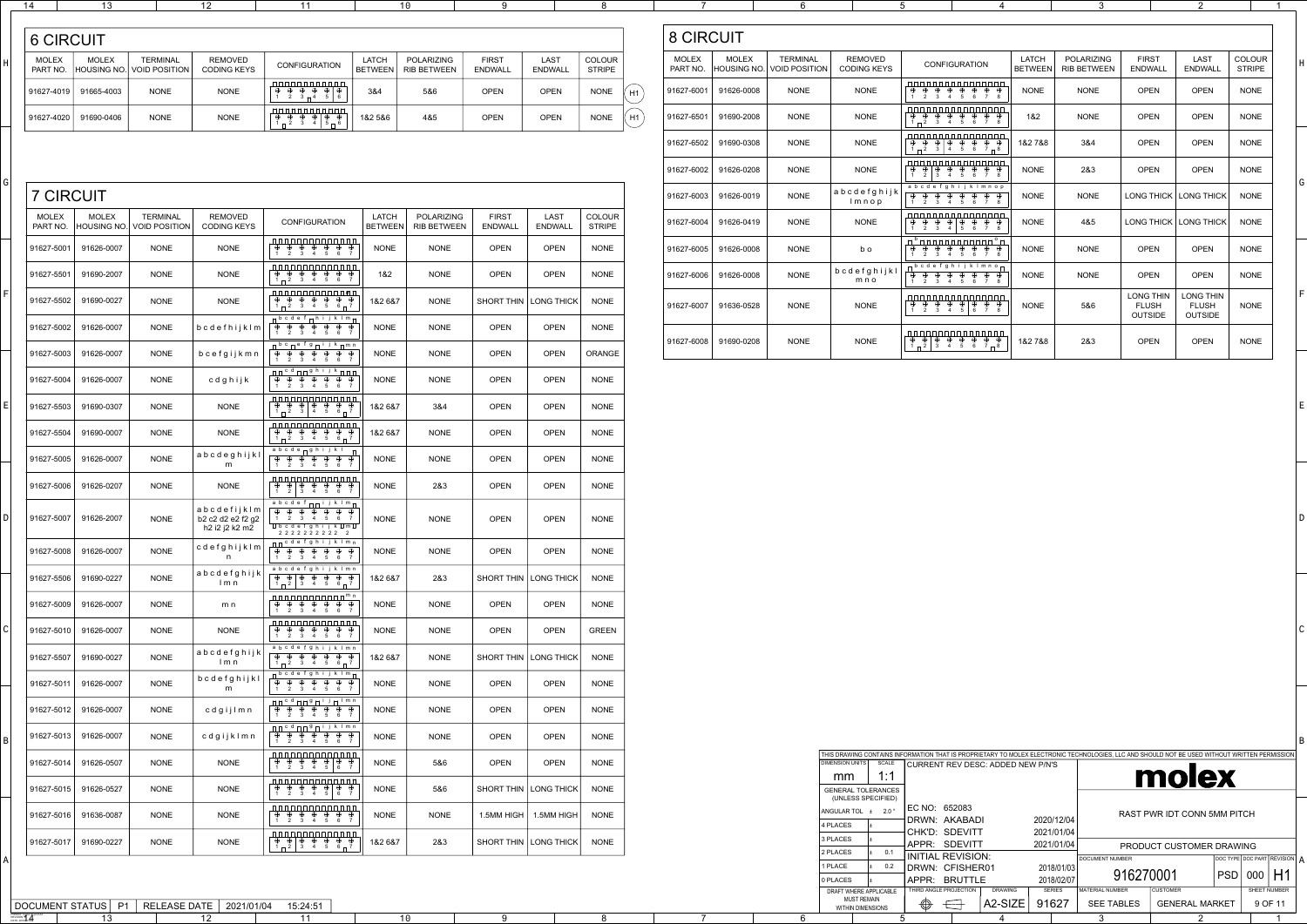| <b>10 CIRCUIT</b>              |                             |                           |                                      |                                                                                                                                                                                                                       |                                |                                         |                         |                               |                                |
|--------------------------------|-----------------------------|---------------------------|--------------------------------------|-----------------------------------------------------------------------------------------------------------------------------------------------------------------------------------------------------------------------|--------------------------------|-----------------------------------------|-------------------------|-------------------------------|--------------------------------|
| <b>MOLEX</b><br><b>PART NO</b> | <b>MOLEX</b><br>HOUSING NO. | TERMINAL<br>VOID POSITION | <b>REMOVED</b><br><b>CODING KEYS</b> | <b>CONFIGURATION</b>                                                                                                                                                                                                  | <b>LATCH</b><br><b>BETWEEN</b> | <b>POLARIZING</b><br><b>RIB BETWEEN</b> | <b>FIRST</b><br>ENDWALL | <b>LAST</b><br><b>ENDWALL</b> | <b>COLOUR</b><br><b>STRIPE</b> |
| 91627-8001                     | 91626-0010                  | <b>NONE</b>               | <b>NONE</b>                          | $\Box$ $\Box$ $\Box$<br>. - - - - - - - - - - - -<br>$\oplus$<br>$\oplus$<br>$\oplus$<br>$\oplus$<br>$\oplus$<br>$\oplus$<br>$\oplus$<br>$\oplus$<br>$\oplus$<br>$\oplus$<br>8<br>$\overline{2}$<br>3<br>9<br>10<br>6 | <b>NONE</b>                    | <b>NONE</b>                             | <b>OPEN</b>             | <b>OPEN</b>                   | <b>NONE</b>                    |
| 91627-8501                     | 91690-2010                  | <b>NONE</b>               | <b>NONE</b>                          | חחח<br>$\oplus$<br>$\oplus$<br>$\oplus$<br>$\oplus$<br>⊕<br>$\oplus$<br>$\oplus$<br>$\oplus$<br>$\oplus$<br>$\oplus$<br>3<br>R<br>$-1$ $\Box$<br>6<br>9<br>10                                                         | 1&2                            | <b>NONE</b>                             | <b>OPEN</b>             | <b>OPEN</b>                   | <b>NONE</b>                    |
| 91627-8002                     | 91626-0110                  | <b>NONE</b>               | <b>NONE</b>                          | חחחחר<br>$\oplus$<br>$\oplus$<br>$\oplus$<br>$\oplus$<br>$\oplus$<br>$\oplus$<br>$\oplus$<br>$\oplus$<br>$\oplus$<br>$\oplus$<br>$\overline{2}$<br>З<br>R<br>10<br>9                                                  | <b>NONE</b>                    | 1&2                                     | <b>OPEN</b>             | <b>OPEN</b>                   | <b>NONE</b>                    |
| 91627-8003                     | 91626-0310                  | <b>NONE</b>               | <b>NONE</b>                          | $\Box \Box \Box$<br>חחחחח<br>$\oplus$<br>$\oplus$<br>$\oplus$<br>$\oplus$<br>$\oplus$<br>$\oplus$<br>$\oplus$<br>$\oplus$<br>$\oplus$<br>$\oplus$<br>$\mathsf{R}$<br>$\overline{2}$<br>3<br>9<br>10                   | <b>NONE</b>                    | 3&4                                     | <b>OPEN</b>             | <b>OPEN</b>                   | <b>NONE</b>                    |
| 91627-8004                     | 91626-0090                  | <b>NONE</b>               | <b>NONE</b>                          | חחח<br>חחחחחו<br>$\oplus$<br>$\oplus$<br>$\oplus$<br>$\oplus$<br>$\oplus$<br>$\oplus$<br>$\oplus$<br>$\oplus$<br>$\oplus$<br>$\oplus$<br>$\overline{2}$<br>3<br>8<br>10<br>9                                          | <b>NONE</b>                    | <b>NONE</b>                             | <b>LONG THICK</b>       | <b>OPEN</b>                   | <b>NONE</b>                    |

| 14                       | 13                                 |                                         | 12                                   | 11                                                                                                                                                                                                                                                          | 10                             | 9                                       |                                                    | 8                                                  |                                |
|--------------------------|------------------------------------|-----------------------------------------|--------------------------------------|-------------------------------------------------------------------------------------------------------------------------------------------------------------------------------------------------------------------------------------------------------------|--------------------------------|-----------------------------------------|----------------------------------------------------|----------------------------------------------------|--------------------------------|
| 9 CIRCUIT                |                                    |                                         |                                      |                                                                                                                                                                                                                                                             |                                |                                         |                                                    |                                                    |                                |
| <b>MOLEX</b><br>PART NO. | <b>MOLEX</b><br><b>HOUSING NO.</b> | <b>TERMINAL</b><br><b>VOID POSITION</b> | <b>REMOVED</b><br><b>CODING KEYS</b> | <b>CONFIGURATION</b>                                                                                                                                                                                                                                        | <b>LATCH</b><br><b>BETWEEN</b> | <b>POLARIZING</b><br><b>RIB BETWEEN</b> | <b>FIRST</b><br><b>ENDWALL</b>                     | <b>LAST</b><br><b>ENDWALL</b>                      | <b>COLOUR</b><br><b>STRIPE</b> |
| 91627-7001               | 91626-0009                         | <b>NONE</b>                             | <b>NONE</b>                          | $\oplus$<br>$\oplus$<br>$\oplus$<br>$\oplus$<br>$\oplus$<br>$\oplus$<br>$\oplus$<br>$\oplus$<br>$\oplus$<br>2<br>$\overline{\mathbf{3}}$<br>5<br>6<br>$\overline{7}$<br>8<br>$\overline{4}$<br>9                                                            | <b>NONE</b>                    | <b>NONE</b>                             | <b>OPEN</b>                                        | <b>OPEN</b>                                        | <b>NONE</b>                    |
| 91627-7501               | 91690-2009                         | <b>NONE</b>                             | <b>NONE</b>                          | $\oplus$<br>$\oplus$<br>$\oplus$<br>$\oplus$<br>$\oplus$<br>$\oplus$<br>$\oplus$<br>$\oplus$<br>$\oplus$<br>$1\sqrt{2}$ 3 4 5 6 7 8<br>9                                                                                                                    | 1&2                            | <b>NONE</b>                             | <b>OPEN</b>                                        | <b>OPEN</b>                                        | <b>NONE</b>                    |
| 91627-7502               | 91690-0029                         | <b>NONE</b>                             | <b>NONE</b>                          | A A A A A A A A A A A A A A A A A<br>$\oplus$<br>$\oplus$<br>$\oplus$<br>$\oplus$<br>$\oplus$<br>$\oplus$<br>$\oplus$<br>$\oplus$<br>$\oplus$<br>$1 \n\begin{bmatrix} 2 & 3 & 4 & 5 & 6 & 7 \end{bmatrix}$<br>$8 \square$ 9                                 | 1&28&9                         | <b>NONE</b>                             | SHORT THIN                                         | <b>LONG THICK</b>                                  | <b>NONE</b>                    |
| 91627-'7503              | 91690-0029                         | <b>NONE</b>                             | abcdefghijk<br>Imnopqr               | abcdefghijklmnopqr<br>$\oplus$                                                                                                                                                                                                                              | 1&28&9                         | <b>NONE</b>                             | <b>SHORT THIN</b>                                  | <b>LONG THICK</b>                                  | <b>NONE</b>                    |
| 91627-7002               | 91626-0009                         | <b>NONE</b>                             | abcdefghijk<br>Imnopqr               | abcdefghijklmnopqr<br>$\oplus$<br>$\oplus$<br>$8 \overline{9}$                                                                                                                                                                                              | <b>NONE</b>                    | <b>NONE</b>                             | <b>OPEN</b>                                        | <b>OPEN</b>                                        | <b>NONE</b>                    |
| 91627-7504               | 91690-2309                         | <b>NONE</b>                             | <b>NONE</b>                          | $\oplus$<br>$\oplus$<br>$\bigoplus$ $\bigoplus$<br>$\oplus$<br>$\oplus$<br>$\oplus$<br>$\oplus$<br>$\oplus$<br>$1 \n\overline{)2}$ $3 \n\overline{)4}$ $5 \n\overline{)6}$ $7 \n\overline{)8}$<br>9                                                         | 1&2                            | 3&4                                     | <b>OPEN</b>                                        | <b>OPEN</b>                                        | <b>NONE</b>                    |
| 91627-7003               | 91626-0209                         | <b>NONE</b>                             | <b>NONE</b>                          | 8888<br>$\overline{\frac{\oplus}{2}}$<br>$\overline{\bigoplus}$<br>$\oplus$<br>$\oplus$<br>$\oplus$<br>$\frac{1}{7}$<br>$\oplus$<br>$\oplus$<br>$\oplus$<br>$5\overline{)}$<br>$6\phantom{.}6$<br>$\mathbf{3}$<br>8<br>$\mathbf{1}$<br>$\overline{4}$<br>-9 | <b>NONE</b>                    | 2&3                                     | <b>OPEN</b>                                        | <b>OPEN</b>                                        | <b>NONE</b>                    |
| 91627-7005               | 91626-0089                         | <b>NONE</b>                             | <b>NONE</b>                          | $\oplus$<br>$\oplus$<br>$\oplus$<br>$\begin{array}{ccc}\n\oplus & \oplus & \oplus \\ 5 & 6 & 7\n\end{array}$<br>$\oplus$<br>$\oplus$<br>$\oplus$<br>$2 \quad 3$<br>$\frac{6}{4}$<br>8<br>9                                                                  | <b>NONE</b>                    | <b>NONE</b>                             | <b>LONG THICK</b>                                  | <b>OPEN</b>                                        | <b>NONE</b>                    |
| 91627-7004               | 91626-0069                         | <b>NONE</b>                             | <b>ALL</b>                           | a b c d e f g h i j k l m n o p q r<br>$\oplus$<br>$\oplus$<br>$\oplus$<br>$\oplus$<br>$\oplus$<br>$\oplus$<br>$\oplus$<br>$\oplus$<br>$\oplus$<br>$1 \quad 2 \quad 3 \quad 4 \quad 5 \quad 6 \quad 7$<br>8 9                                               | <b>NONE</b>                    | <b>NONE</b>                             | <b>OPEN</b>                                        | <b>LONG THICK</b>                                  | <b>NONE</b>                    |
| 91627-7505               | 91690-0229                         | <b>NONE</b>                             | <b>NONE</b>                          | $\oplus$ $\oplus$                                                                                                                                                                                                                                           | 1&28&9                         | 2&3                                     | SHORT THIN                                         | <b>LONG THICK</b>                                  | <b>NONE</b>                    |
| 91627-7506               | 91690-0209                         | <b>NONE</b>                             | <b>NONE</b>                          | 00000000000000000                                                                                                                                                                                                                                           | 1&28&9                         | 2&3                                     | <b>OPEN</b>                                        | <b>OPEN</b>                                        | <b>NONE</b>                    |
| 91627-7507               | 91690-0309                         | <b>NONE</b>                             | <b>NONE</b>                          | $\oplus$ $\oplus$<br>$\bigoplus$ $\bigoplus$<br>$\oplus$<br>$\oplus$<br>$\oplus$<br>$\oplus$ $\oplus$<br>$1 \n\begin{array}{ccc ccc}\n1 & 2 & 3 & 4 & 5 & 6 & 7 & 8\n\end{array}$                                                                           | 1&28&9                         | 3&4                                     | <b>OPEN</b>                                        | <b>OPEN</b>                                        | <b>NONE</b>                    |
| 91627-7006               | 91626-0020                         | <b>NONE</b>                             | abcdefghijk<br>Imnopqr               | abcdefghijklmnopqr<br>$\oplus$ $\oplus$                                                                                                                                                                                                                     | <b>NONE</b>                    | <b>NONE</b>                             | <b>LONG THICK</b>                                  | <b>LONG THICK</b>                                  | <b>NONE</b>                    |
| 91627-7007               | 91626-0009                         | <b>NONE</b>                             | bcdefghijkl<br>m n o p q             | $\Box$ b c d e f g h i j k l m n o p q $\Box$<br>$\oplus$ $\oplus$                                                                                                                                                                                          | <b>NONE</b>                    | <b>NONE</b>                             | <b>OPEN</b>                                        | <b>OPEN</b>                                        | <b>NONE</b>                    |
| 91627-7509               | 91690-0220                         | <b>NONE</b>                             | <b>NONE</b>                          | $\overline{\bigoplus}$                                                                                                                                                                                                                                      | 1&28&9                         | 2&3                                     | <b>LONG THICK</b>                                  | <b>LONG THICK</b>                                  | <b>NONE</b>                    |
| 91627-7510               | 91636-0729                         | <b>NONE</b>                             | <b>NONE</b>                          | <u> 00000000000000000</u><br>$\begin{array}{cccccccc}\n\oplus & \oplus & \oplus & \oplus & \oplus & \oplus \\ 1 & 2 & 3 & 4 & 5 & 6\n\end{array}$<br>$\begin{array}{c c}\n\oplus & \oplus \\ 7 & 8 & 9\n\end{array}$                                        | <b>NONE</b>                    | 7&8                                     | <b>LONG THIN</b><br><b>FLUSH</b><br><b>OUTSIDE</b> | <b>LONG THIN</b><br><b>FLUSH</b><br><b>OUTSIDE</b> | <b>NONE</b>                    |
| 91627-7511               | 91626-0009                         | <b>NONE</b>                             | bcdefghijkl<br>mnopqr                | nb c d e f g h i j k l m n o p q r<br>$\theta$ $\theta$                                                                                                                                                                                                     | <b>NONE</b>                    | <b>NONE</b>                             | <b>OPEN</b>                                        | <b>OPEN</b>                                        | <b>NONE</b>                    |
| 91627-7512               | 91692-0229                         | CKT <sub>3</sub>                        | <b>NONE</b>                          | <u> 00000000000000000</u><br>$\begin{array}{c ccccccccc}\n\oplus & \oplus & + & \oplus & \oplus & \oplus & \oplus & \oplus \\ 1 & 2 & 3 & 4 & 5 & 6 & 7 & 8 & 9\n\end{array}$                                                                               | 1&28&9                         | 2&3                                     | <b>LONG THIN</b><br><b>FLUSH</b><br><b>OUTSIDE</b> | <b>LONG THIN</b><br><b>FLUSH</b><br><b>OUTSIDE</b> | <b>NONE</b>                    |

| <b>MOLEX</b><br>PART NO. | <b>MOLEX</b><br>HOUSING NO. | <b>TERMINAL</b><br><b>VOID POSITION</b>      | REMOVED<br><b>CODING KEYS</b>            | <b>CONFIGURATION</b>                                                                                                                                                                                                                                                                                                                                                                                                                        | <b>LATCH</b><br><b>BETWEEN</b> | POLARIZING<br><b>RIB BETWEEN</b> | <b>FIRST</b><br><b>ENDWALL</b>       | <b>LAST</b><br><b>ENDWALL</b>                      | <b>COLOUR</b><br><b>STRIPE</b> |                                                                                                                                                                                                                                                                                                                                                                                                                                                                            |
|--------------------------|-----------------------------|----------------------------------------------|------------------------------------------|---------------------------------------------------------------------------------------------------------------------------------------------------------------------------------------------------------------------------------------------------------------------------------------------------------------------------------------------------------------------------------------------------------------------------------------------|--------------------------------|----------------------------------|--------------------------------------|----------------------------------------------------|--------------------------------|----------------------------------------------------------------------------------------------------------------------------------------------------------------------------------------------------------------------------------------------------------------------------------------------------------------------------------------------------------------------------------------------------------------------------------------------------------------------------|
| 91627-7001               | $91626 - 0009$              | <b>NONE</b>                                  | <b>NONE</b>                              | 000000000000000000<br>$\oplus$ $\oplus$ $\oplus$ $\oplus$ $\oplus$ $\oplus$ $\oplus$ $\oplus$<br>1 2 3 4 5 6 7 8 9                                                                                                                                                                                                                                                                                                                          | <b>NONE</b>                    | <b>NONE</b>                      | <b>OPEN</b>                          | <b>OPEN</b>                                        | <b>NONE</b>                    |                                                                                                                                                                                                                                                                                                                                                                                                                                                                            |
| 91627-7501               | 91690-2009                  | <b>NONE</b>                                  | <b>NONE</b>                              | 000000000000000000<br>$\oplus$ $\oplus$ $\oplus$ $\oplus$ $\oplus$ $\oplus$ $\oplus$ $\oplus$<br>$1 \n\begin{bmatrix} 2 & 3 & 4 & 5 & 6 & 7 & 8 & 9 \end{bmatrix}$                                                                                                                                                                                                                                                                          | 182                            | <b>NONE</b>                      | <b>OPEN</b>                          | <b>OPEN</b>                                        | <b>NONE</b>                    |                                                                                                                                                                                                                                                                                                                                                                                                                                                                            |
|                          | 91627-7502 91690-0029       | <b>NONE</b>                                  | <b>NONE</b>                              | 000000000000000000<br>$1\sqrt{2}$ 3 4 5 6 7 8 $\sqrt{9}$                                                                                                                                                                                                                                                                                                                                                                                    | 1&28&9                         | <b>NONE</b>                      |                                      | <b>SHORT THIN   LONG THICK</b>                     | <b>NONE</b>                    |                                                                                                                                                                                                                                                                                                                                                                                                                                                                            |
|                          | 91627-'7503   91690-0029    | <b>NONE</b>                                  | abcdefghijl<br>Imnopqr                   | a b c d e f g h i j k l m n o p q r<br>$\oplus$ $\oplus$ $\oplus$ $\oplus$ $\oplus$ $\oplus$ $\oplus$ $\oplus$<br>$1\degree$ 1 $\degree$ 3 4 5 6 7 8 $\degree$ 9                                                                                                                                                                                                                                                                            | 1&28&9                         | <b>NONE</b>                      |                                      | <b>SHORT THIN   LONG THICK</b>                     | <b>NONE</b>                    |                                                                                                                                                                                                                                                                                                                                                                                                                                                                            |
|                          | 91627-7002 91626-0009       | <b>NONE</b>                                  | abcdefghijk<br>Imnopqr                   | a b c d e f g h i j k l m n o p q r<br>$\oplus \hspace{1.2em} \oplus \hspace{1.2em} \oplus \hspace{1.2em} \oplus \hspace{1.2em} \oplus \hspace{1.2em} \oplus \hspace{1.2em} \oplus \hspace{1.2em} \oplus \hspace{1.2em} \oplus$<br>1 2 3 4 5 6 7 8 9                                                                                                                                                                                        | <b>NONE</b>                    | <b>NONE</b>                      | <b>OPEN</b>                          | <b>OPEN</b>                                        | <b>NONE</b>                    |                                                                                                                                                                                                                                                                                                                                                                                                                                                                            |
|                          | 91627-7504 91690-2309       | <b>NONE</b>                                  | <b>NONE</b>                              | $\oplus$ $\oplus$ $\oplus$ $\oplus$ $\oplus$ $\oplus$ $\oplus$ $\oplus$<br>$1\sqrt{2}$ 3 4 5 6 7 8 9                                                                                                                                                                                                                                                                                                                                        | 1&2                            | 3&4                              | <b>OPEN</b>                          | <b>OPEN</b>                                        | <b>NONE</b>                    |                                                                                                                                                                                                                                                                                                                                                                                                                                                                            |
| 91627-7003               | 91626-0209                  | <b>NONE</b>                                  | <b>NONE</b>                              | <u>nnonanananananana</u><br>$\oplus \oplus \oplus \oplus \oplus \oplus \oplus \oplus \oplus$<br>$1 \t2 \t3 \t4 \t5 \t6 \t7 \t8 \t9$                                                                                                                                                                                                                                                                                                         | <b>NONE</b>                    | 2&3                              | <b>OPEN</b>                          | <b>OPEN</b>                                        | <b>NONE</b>                    |                                                                                                                                                                                                                                                                                                                                                                                                                                                                            |
| 91627-7005               | 91626-0089                  | <b>NONE</b>                                  | <b>NONE</b>                              | <u>nananananananana</u><br>$\oplus$ $\oplus$ $\oplus$ $\oplus$ $\oplus$ $\oplus$ $\oplus$ $\oplus$<br>1 2 3 4 5 6 7 8 9                                                                                                                                                                                                                                                                                                                     | <b>NONE</b>                    | <b>NONE</b>                      | <b>LONG THICK</b>                    | <b>OPEN</b>                                        | <b>NONE</b>                    |                                                                                                                                                                                                                                                                                                                                                                                                                                                                            |
|                          | 91627-7004 91626-0069       | <b>NONE</b>                                  | ALL                                      | a b c d e f g h i j k l m n o p q r<br>$\oplus$ $\oplus$ $\oplus$ $\oplus$ $\oplus$ $\oplus$ $\oplus$<br>1 2 3 4 5 6 7 8 9                                                                                                                                                                                                                                                                                                                  | <b>NONE</b>                    | <b>NONE</b>                      | <b>OPEN</b>                          | <b>LONG THICK</b>                                  | <b>NONE</b>                    |                                                                                                                                                                                                                                                                                                                                                                                                                                                                            |
|                          | 91627-7505 91690-0229       | <b>NONE</b>                                  | <b>NONE</b>                              | nnnnnnnnnnnnnnnnn<br>$\overline{\theta \quad \theta \quad \theta \quad \theta \quad \theta \quad \theta \quad \theta \quad \theta \quad \theta \quad \theta}$<br>$1 \n\begin{array}{ccc}\n1 & 2 & 3 & 4 & 5 & 6 & 7 & 8\n\end{array}$                                                                                                                                                                                                       | 1&28&9                         | 2&3                              |                                      | <b>SHORT THIN   LONG THICK</b>                     | <b>NONE</b>                    |                                                                                                                                                                                                                                                                                                                                                                                                                                                                            |
| 91627-7506               | 91690-0209                  | <b>NONE</b>                                  | <b>NONE</b>                              | $\theta \theta   \theta \theta \theta \theta \theta \theta \theta \theta$<br>$1 \n\begin{array}{ccc ccc}\n1 & 2 & 3 & 4 & 5 & 6 & 7 & 8\n\end{array}$                                                                                                                                                                                                                                                                                       | 1&28&9                         | 2&3                              | <b>OPEN</b>                          | <b>OPEN</b>                                        | <b>NONE</b>                    |                                                                                                                                                                                                                                                                                                                                                                                                                                                                            |
|                          | 91627-7507 91690-0309       | <b>NONE</b>                                  | <b>NONE</b>                              | n n n n n n n n n n n n n n n n<br>$\oplus \oplus \oplus \oplus \oplus \oplus \oplus \oplus \oplus$<br>$1 \n\begin{bmatrix} 2 & 3 & 4 & 5 & 6 & 7 & 8 \n\end{bmatrix}$                                                                                                                                                                                                                                                                      | 1&28&9                         | 3&4                              | <b>OPEN</b>                          | <b>OPEN</b>                                        | <b>NONE</b>                    |                                                                                                                                                                                                                                                                                                                                                                                                                                                                            |
| 91627-7006               | 91626-0020                  | <b>NONE</b>                                  | $ $ a b c d e f g h i j k $ $<br>Imnopqr | a b c d e f g h i j k l m n o p q r<br>1 2 3 4 5 6 7 8 9                                                                                                                                                                                                                                                                                                                                                                                    | <b>NONE</b>                    | <b>NONE</b>                      |                                      | LONG THICK   LONG THICK                            | <b>NONE</b>                    |                                                                                                                                                                                                                                                                                                                                                                                                                                                                            |
| 91627-7007               | 91626-0009                  | <b>NONE</b>                                  | bcdefghijkl<br>mnopq                     | <sub>Π</sub> b c d e f g h i j k l m n o p q <sub>Π</sub><br>1 2 3 4 5 6 7 8 9                                                                                                                                                                                                                                                                                                                                                              | <b>NONE</b>                    | <b>NONE</b>                      | <b>OPEN</b>                          | <b>OPEN</b>                                        | <b>NONE</b>                    |                                                                                                                                                                                                                                                                                                                                                                                                                                                                            |
|                          | 91627-7509 91690-0220       | <b>NONE</b>                                  | <b>NONE</b>                              | <u>0000,00000000000000</u><br>$\theta \theta \theta \theta \theta \theta \theta \theta \theta$<br>$\Box$ $\Box$ 2 3 4 5 6 7 8 $\Box$ 9                                                                                                                                                                                                                                                                                                      | 1&28&9                         | 2&3                              |                                      | LONG THICK LONG THICK                              | <b>NONE</b>                    |                                                                                                                                                                                                                                                                                                                                                                                                                                                                            |
|                          | 91627-7510 91636-0729       | <b>NONE</b>                                  | <b>NONE</b>                              |                                                                                                                                                                                                                                                                                                                                                                                                                                             | <b>NONE</b>                    | 7&8                              | LONG THIN<br><b>FLUSH</b>            | <b>LONG THIN</b><br><b>FLUSH</b>                   | <b>NONE</b>                    |                                                                                                                                                                                                                                                                                                                                                                                                                                                                            |
|                          |                             |                                              | bcdefghijkl                              | $1 \t2 \t3 \t4 \t5 \t6 \t7 \t8 \t9$<br><sub>∏</sub> b c d e f g h i j k l m n o p q r                                                                                                                                                                                                                                                                                                                                                       |                                |                                  | <b>OUTSIDE</b>                       | OUTSIDE                                            |                                |                                                                                                                                                                                                                                                                                                                                                                                                                                                                            |
|                          | 91627-7511 91626-0009       | <b>NONE</b>                                  | mnopq r                                  | $\oplus$ $\oplus$ $\oplus$ $\oplus$ $\oplus$ $\oplus$ $\oplus$ $\oplus$<br>1 2 3 4 5 6 7 8 9                                                                                                                                                                                                                                                                                                                                                | <b>NONE</b>                    | <b>NONE</b>                      | <b>OPEN</b>                          | <b>OPEN</b>                                        | <b>NONE</b>                    |                                                                                                                                                                                                                                                                                                                                                                                                                                                                            |
|                          | 91627-7512 91692-0229       | CKT <sub>3</sub>                             | <b>NONE</b>                              | $\begin{array}{ccccccccc}\n\texttt{minminminminminmin} & \mathbb{Q} & \mathbb{Q} & \mathbb{Q} & \mathbb{Q} & \mathbb{Q} & \mathbb{Q} & \mathbb{Q} & \mathbb{Q} & \mathbb{Q} & \mathbb{Q} & \mathbb{Q} & \mathbb{Q} & \mathbb{Q} & \mathbb{Q} & \mathbb{Q} & \mathbb{Q} & \mathbb{Q} & \mathbb{Q} & \mathbb{Q} & \mathbb{Q} & \mathbb{Q} & \mathbb{Q} & \mathbb{Q} & \mathbb{Q} & \mathbb{Q} & \mathbb{Q} & \mathbb{Q} & \mathbb{Q} & \math$ | 1&28&9                         | 2&3                              | LONG THIN<br><b>FLUSH</b><br>OUTSIDE | <b>LONG THIN</b><br><b>FLUSH</b><br><b>OUTSIDE</b> | <b>NONE</b>                    |                                                                                                                                                                                                                                                                                                                                                                                                                                                                            |
|                          |                             |                                              |                                          |                                                                                                                                                                                                                                                                                                                                                                                                                                             |                                |                                  |                                      |                                                    |                                |                                                                                                                                                                                                                                                                                                                                                                                                                                                                            |
|                          |                             |                                              |                                          |                                                                                                                                                                                                                                                                                                                                                                                                                                             |                                |                                  |                                      |                                                    |                                |                                                                                                                                                                                                                                                                                                                                                                                                                                                                            |
| <b>10 CIRCUIT</b>        |                             |                                              |                                          |                                                                                                                                                                                                                                                                                                                                                                                                                                             |                                |                                  |                                      |                                                    |                                |                                                                                                                                                                                                                                                                                                                                                                                                                                                                            |
| <b>MOLEX</b><br>PART NO. | <b>MOLEX</b>                | <b>TERMINAL</b><br>HOUSING NO. VOID POSITION | REMOVED<br><b>CODING KEYS</b>            | <b>CONFIGURATION</b>                                                                                                                                                                                                                                                                                                                                                                                                                        | LATCH<br><b>BETWEEN</b>        | POLARIZING<br><b>RIB BETWEEN</b> | <b>FIRST</b><br><b>ENDWALL</b>       | <b>LAST</b><br><b>ENDWALL</b>                      | COLOUR<br><b>STRIPE</b>        |                                                                                                                                                                                                                                                                                                                                                                                                                                                                            |
| 91627-8001               | 91626-0010                  | <b>NONE</b>                                  | <b>NONE</b>                              | <u>utor utari mutar da da da d</u><br>1 2 3 4 5 6 7 8 9 10                                                                                                                                                                                                                                                                                                                                                                                  | <b>NONE</b>                    | <b>NONE</b>                      | OPEN                                 | <b>OPEN</b>                                        | <b>NONE</b>                    |                                                                                                                                                                                                                                                                                                                                                                                                                                                                            |
| 91627-8501               | 91690-2010                  | <b>NONE</b>                                  | <b>NONE</b>                              | $1 \n\begin{array}{cccccccccccc}\n1 & 2 & 3 & 4 & 5 & 6 & 7 & 8 & 9 & 10\n\end{array}$                                                                                                                                                                                                                                                                                                                                                      | 1&2                            | <b>NONE</b>                      | <b>OPEN</b>                          | <b>OPEN</b>                                        | <b>NONE</b>                    |                                                                                                                                                                                                                                                                                                                                                                                                                                                                            |
|                          | 91627-8002 91626-0110       | <b>NONE</b>                                  | <b>NONE</b>                              | 00000000000000000000                                                                                                                                                                                                                                                                                                                                                                                                                        | <b>NONE</b>                    | 1&2                              | <b>OPEN</b>                          | <b>OPEN</b>                                        | <b>NONE</b>                    | THIS DRAWING CONTAINS INFORMATION THAT IS PROPRIETARY TO MOLEX ELECTRONIC TECHNOLOGIES, LLC AND SHOULD NOT BE USED WITHOUT WRITTEN PERMISSION<br>DIMENSION UNITS SCALE<br>CURRENT REV DESC: ADDED NEW P/N'S                                                                                                                                                                                                                                                                |
|                          | 91627-8003 91626-0310       | <b>NONE</b>                                  | <b>NONE</b>                              | $1 \t2 \t3 \t4 \t5 \t6 \t7 \t8 \t9 \t10$                                                                                                                                                                                                                                                                                                                                                                                                    | <b>NONE</b>                    | 3&4                              | OPEN                                 | <b>OPEN</b>                                        | <b>NONE</b>                    | molex<br>1:1<br>mm<br><b>GENERAL TOLERANCES</b>                                                                                                                                                                                                                                                                                                                                                                                                                            |
| 91627-8004               | 91626-0090                  | <b>NONE</b>                                  | <b>NONE</b>                              | nnnnnnnnnnnnnnnnnn<br>$\oplus$ $\oplus$ $\oplus$ $\oplus$ $\oplus$ $\oplus$ $\oplus$ $\oplus$ $\oplus$<br>1 2 3 4 5 6 7 8 9 10                                                                                                                                                                                                                                                                                                              | <b>NONE</b>                    | <b>NONE</b>                      | <b>LONG THICK</b>                    | <b>OPEN</b>                                        | <b>NONE</b>                    | (UNLESS SPECIFIED)<br>EC NO: 652083<br>ANGULAR TOL $\pm$ 2.0°<br>RAST PWR IDT CONN 5MM PITCH<br>DRWN: AKABADI<br>2020/12/04                                                                                                                                                                                                                                                                                                                                                |
|                          |                             |                                              |                                          |                                                                                                                                                                                                                                                                                                                                                                                                                                             |                                |                                  |                                      |                                                    |                                | 4 PLACES<br>CHK'D: SDEVITT<br>2021/01/04<br>3 PLACES<br>APPR: SDEVITT<br>2021/01/04<br>PRODUCT CUSTOMER DRAWING                                                                                                                                                                                                                                                                                                                                                            |
|                          |                             |                                              |                                          |                                                                                                                                                                                                                                                                                                                                                                                                                                             |                                |                                  |                                      |                                                    |                                | $2$ PLACES<br>0.1<br><b>INITIAL REVISION:</b><br>DOC TYPE DOC PART REVISION<br><b>DOCUMENT NUMBER</b><br>1 PLACE<br>0.2<br>2018/01/03<br>DRWN: CFISHER01                                                                                                                                                                                                                                                                                                                   |
|                          |                             |                                              |                                          |                                                                                                                                                                                                                                                                                                                                                                                                                                             |                                |                                  |                                      |                                                    |                                | 916270001<br>$ PSD $ 000 $ H1$<br>2018/02/07<br>0 PLACES<br>APPR: BRUTTLE<br><b>MATERIAL NUMBER</b><br><b>CUSTOMER</b><br>THIRD ANGLE PROJECTION<br>DRAWING<br><b>SERIES</b><br>DRAFT WHERE APPLICABLE                                                                                                                                                                                                                                                                     |
|                          | DOCUMENT STATUS   P1        | RELEASE DATE                                 | 2021/01/04                               | 15:24:51                                                                                                                                                                                                                                                                                                                                                                                                                                    |                                |                                  |                                      |                                                    |                                | <b>MUST REMAIN</b><br>$A2-SIZE$<br>$\bigoplus$<br>$\begin{picture}(120,20) \put(0,0){\dashbox{0.5}(120,0){ }} \put(15,0){\dashbox{0.5}(120,0){ }} \put(15,0){\dashbox{0.5}(120,0){ }} \put(15,0){\dashbox{0.5}(120,0){ }} \put(15,0){\dashbox{0.5}(120,0){ }} \put(15,0){\dashbox{0.5}(120,0){ }} \put(15,0){\dashbox{0.5}(120,0){ }} \put(15,0){\dashbox{0.5}(120,0){ }} \put(15,0){\dashbox{0.5}(120,0){ }} \put$<br>91627<br><b>SEE TABLES</b><br><b>GENERAL MARKET</b> |

1 2

3 4